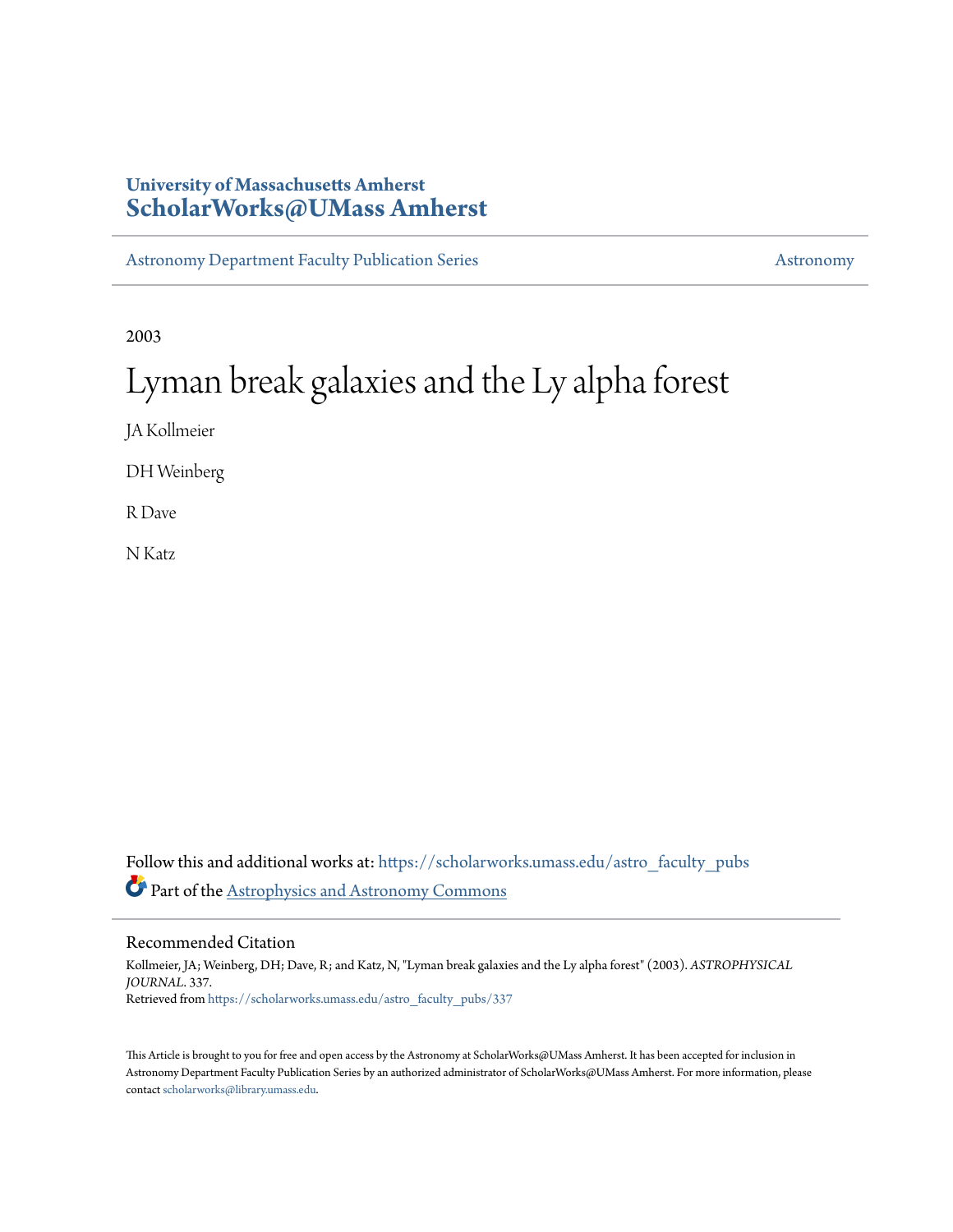# Lyman Break Galaxies and the Lyman-alpha Forest

Juna A. Kollmeier<sup>1</sup>, David H. Weinberg<sup>1</sup>, Romeel Davé,<sup>2</sup>, Neal Katz<sup>3</sup>

## ABSTRACT

We use hydrodynamic cosmological simulations to predict correlations between Ly $\alpha$  forest absorption and the galaxy distribution at redshift  $z \approx 3$ . The probability distribution function (PDF) of  $Ly\alpha$  flux decrements shifts systematically towards higher values in the vicinity of galaxies, reflecting the overdense environments in which these galaxies reside. The predicted signal remains strong in spectra smoothed over  $50 - 200 \text{ km s}^{-1}$ , allowing tests with moderate resolution quasar spectra. The strong bias of high redshift galaxies towards high density regions imprints a clear signature on the flux PDF, but the predictions are not sensitive to galaxy baryon mass or star formation rate, and they are similar for galaxies and for dark matter halos. The dependence of the flux PDF on galaxy proximity is sensitive to redshift determination errors, with rms errors of  $150 - 300$  km s<sup>-1</sup> substantially weakening the predicted trends. On larger scales, the mean galaxy overdensity in a cube of 5 or  $10 h^{-1}$  Mpc (comoving) is strongly correlated with the mean  $Ly\alpha$  flux decrement on a line of sight through the cube center. The slope of the correlation is  $\sim$  3 times steeper for galaxies than for dark matter as a result of galaxy bias. The predicted large scale correlation is in qualitative agreement with recently reported observational results. However, observations also show a drop in the average absorption in the immediate vicinity of galaxies, which our models do not predict even if we allow the galaxies or AGNs within them to be ionizing sources. This decreased absorption could be a signature of galaxy feedback on the surrounding intergalactic medium, perhaps via galactic winds. We find that a simplified "wind" model that eliminates neutral hydrogen in spheres around the galaxies can marginally explain the data.

<sup>1</sup>Ohio State University, Dept. of Astronomy, Columbus, OH 43210, jak,dhw@astronomy.ohio-state.edu

<sup>2</sup>University of Arizona, Dept. of Astronomy, Tucson, AZ 85721, rad@as.arizona.edu

<sup>3</sup>University of Massachusetts, Dept. of Physics and Astronomy, Amherst, MA 91003, nsk@kaka.phast.umass.edu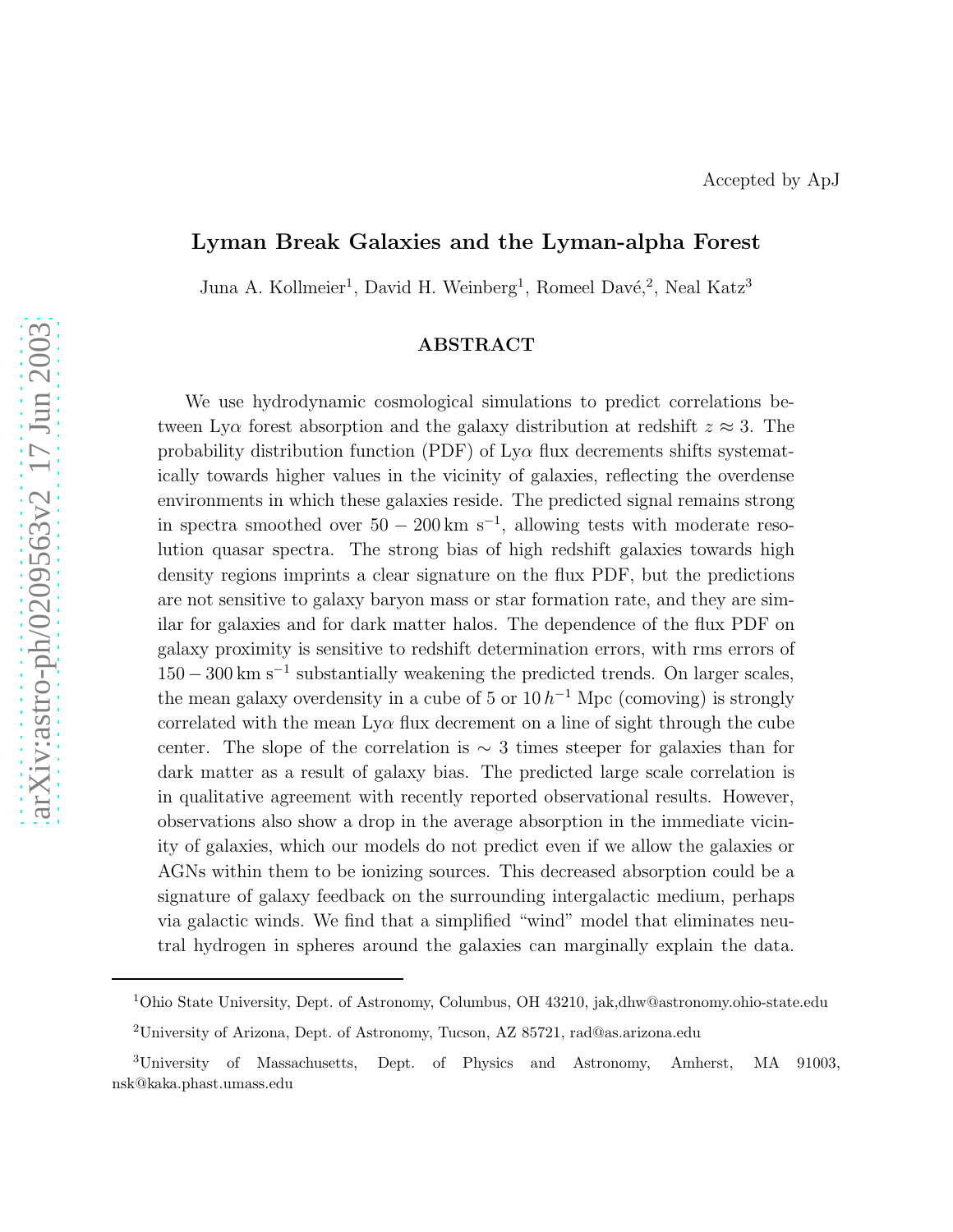However, because peculiar velocities allow gas at large distances to produce saturated absorption at the galaxy redshift, these winds (or any other feedback mechanism) must extend to comoving radii of  $\sim 1.5 h^{-1}$  Mpc to reproduce the observations. We also discuss the possibility that extended  $Ly\alpha$  emission from the target galaxies "fills in" the expected  $Ly\alpha$  forest absorption at small angular separations.

#### 1. Introduction

The strong clustering of Lyman-break galaxies (LBGs) at  $z \approx 3$ , comparable to that of present-day, optically selected galaxies, suggests that they are highly biased tracers of the underlying dark matter distribution (Adelberger et al. 1998, 2002a). This bias appears to arise naturally in semi-analytic models and hydrodynamic numerical simulations (e.g., Baugh et al. 1998; Governato et al. 1998; Katz, Hernquist, & Weinberg 1999; Kauffman et al. 1999; Cen & Ostriker 2000; Benson et al. 2001; Pearce et al. 2001; Yoshikawa et al. 2001; Weinberg et al. 2002a), which predict that the luminous members of the high redshift galaxy population reside in massive halos, which in turn reside in regions of high background density (Kaiser 1984; Mo & Fukugita 1996; Mo & White 1996). However, the bias of Lyman-break galaxies is inferred by comparing their observed clustering to the predicted clustering of dark matter, which depends on the assumed cosmological model. The  $Ly\alpha$  forest offers a tracer of structure whose relation to the underlying dark matter distribution appears to be well understood on theoretical grounds, probing the same redshifts as the LBG population. Correlations between LBGs and  $Ly\alpha$  forest absorption therefore offer a natural and potentially powerful probe of the relation between high redshift galaxies and the dark matter distribution, and perhaps for the influence of high redshift galaxies on the surrounding intergalactic medium (IGM).

In this paper we use smoothed particle hydrodynamics (SPH) simulations to predict the correlations between  $z = 3$  galaxies and Ly $\alpha$  forest absorption. Hydrodynamic simulations are ideal for this purpose, since they simultaneously predict the locations and properties of the galaxies (e.g. Katz, Hernquist, & Weinberg 1999; Nagamine et al. 2001; Weinberg et al. 2002b) and the structure and ionization state of the intergalactic gas that produces the  $Ly\alpha$ forest (e.g. Cen et al. 1994; Zhang, Anninos, & Norman 1995; Hernquist et al. 1996; Theuns et al. 1998). However, the basic expectations can be understood in simple terms, using the "Fluctuating Gunn-Peterson Approximation" (Bi & Davidsen 1997; Croft et al. 1997; Rauch et al. 1997; Weinberg, Katz, & Hernquist 1998; Croft et al. 1998), which provides a fairly accurate description of the  $Ly\alpha$  forest results from full hydrodynamic calculations. In this approximation, the Ly $\alpha$  flux decrement at wavelength  $\lambda$  is related to the overdensity at a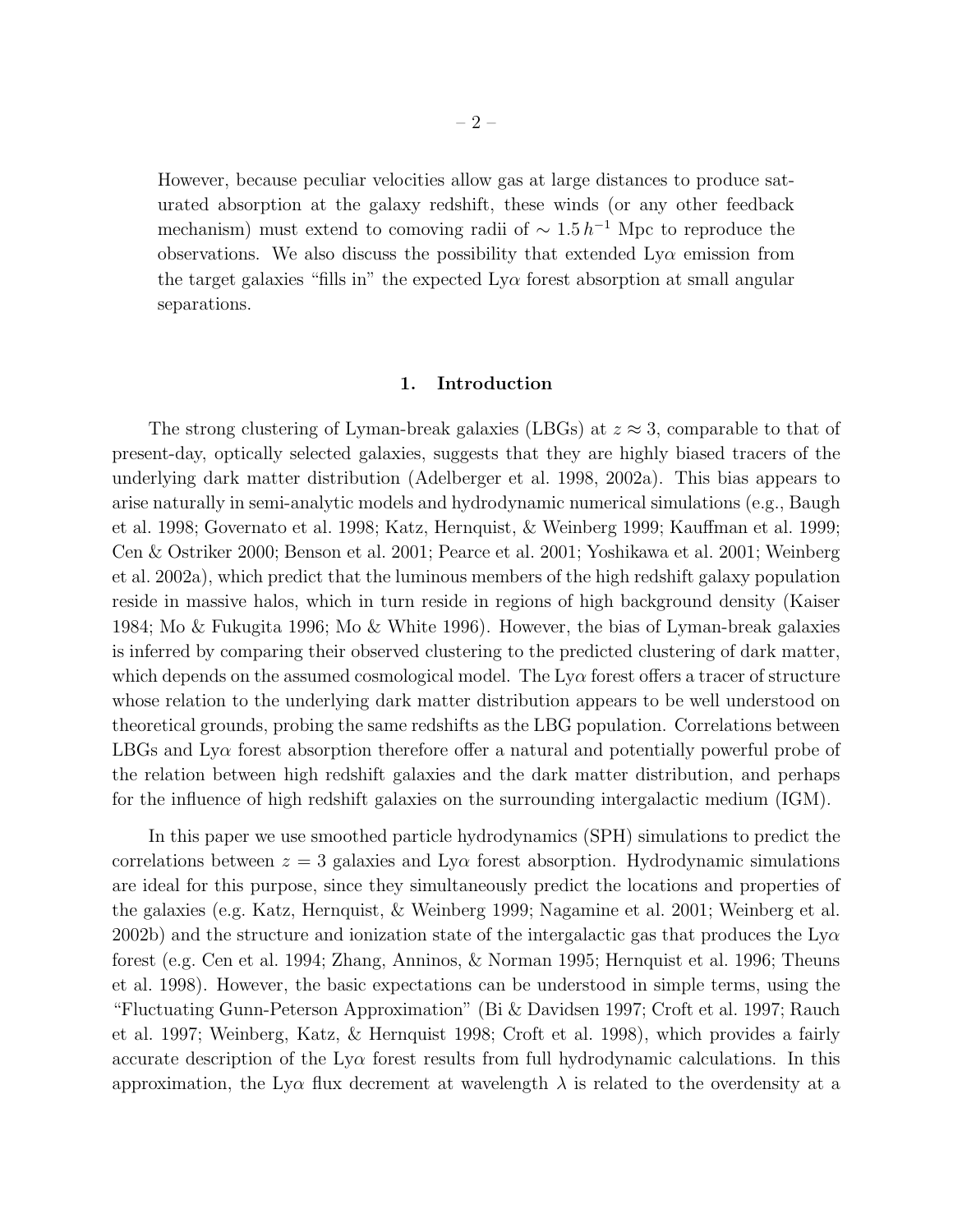redshift  $z = \lambda/\lambda_{\alpha, \text{rest}} - 1$  along the line of sight by

$$
D = 1 - \frac{F}{F_c} = 1 - e^{-\tau} = 1 - \exp[-A(\rho/\bar{\rho})^{\beta}], \qquad (1)
$$

.

with

$$
A = 0.694 \left(\frac{1+z}{4.0}\right)^6 \left(\frac{\Omega_b h^2}{0.02}\right)^2 \left(\frac{T_0}{6000 \text{ K}}\right)^{-0.7} \left(\frac{h}{0.65}\right)^{-1} \left(\frac{H(z)/H_0}{5.12}\right)^{-1} \left(\frac{\Gamma}{1.5 \times 10^{12} \text{ sec}^{-1}}\right)^{-1} (2)
$$

Here  $h \equiv H_0/100 \text{ km s}^{-1} \text{ Mpc}^{-1}$ ,  $\Omega_b$  is the baryon density parameter, and  $\Gamma$  is the HI photoionization rate due to the diffuse UV background at redshift z. This approximation assumes that all gas obeys a temperature-density relation  $T = T_0(\rho_b/\bar{\rho}_b)^\alpha$ , which emerges from the interplay between photoionization heating and adiabatic cooling caused by cosmic expansion. For typical reionization histories, one expects  $T_0 \sim 5000 - 20,000 \,\mathrm{K}$  and  $\beta =$  $2 - 0.7\alpha \approx 1.6 - 1.8$  at  $z \sim 3$ , with the higher  $T_0$  and  $\beta$  values arising if helium reionization occurs close to this redshift (Hui & Gnedin 1997). Strictly speaking, the overdensity in equation (1) is the gas overdensity, but in the moderate density regions that contribute most of the Ly $\alpha$  forest opacity, the gas pressure is low, and the gas and dark matter trace each other fairly well. This approximation ignores the effects of collisional ionization and peculiar velocities.

From equation (1), one can see that the probability distribution function (PDF) of Ly $\alpha$  forest flux decrements,  $P(D)$ , is closely related to the PDF of the underlying density field,  $P(\rho/\bar{\rho})$ , with an effective smoothing scale determined by a combination of pressure support and thermal broadening along the line of sight. The flux decrement PDF can therefore provide a diagnostic for the amplitude of mass fluctuations and for departures from Gaussianity in primordial fluctuations (Weinberg et al. 1999a; Croft et al. 1999; McDonald et al. 2000).

The statistical measure that we focus on in this paper is the *conditional* flux decrement PDF, the probability  $P(D)$  that a pixel in a Ly $\alpha$  forest spectrum has a flux decrement in the range  $D \to D + dD$ , conditioned on the presence of a galaxy at the same redshift close to the line of sight. (Since  $D = 1 - F/F_c$ , we will use the slightly less cumbersome term "conditional" flux PDF," but we treat  $D$  as the observable of interest because it is an increasing function of density.) This statistic can be measured by obtaining  $Ly\alpha$  forest spectra in fields covered by LBG surveys. The bias of galaxies towards high density regions should reveal itself as a systematic shift of  $P(D)$  towards higher flux decrements in pixels close to galaxies, with closer proximity yielding stronger shifts. Conversely, feedback of galaxies on the local IGM via ionization or galactic winds might shift the PDF towards lower flux decrements at small separations.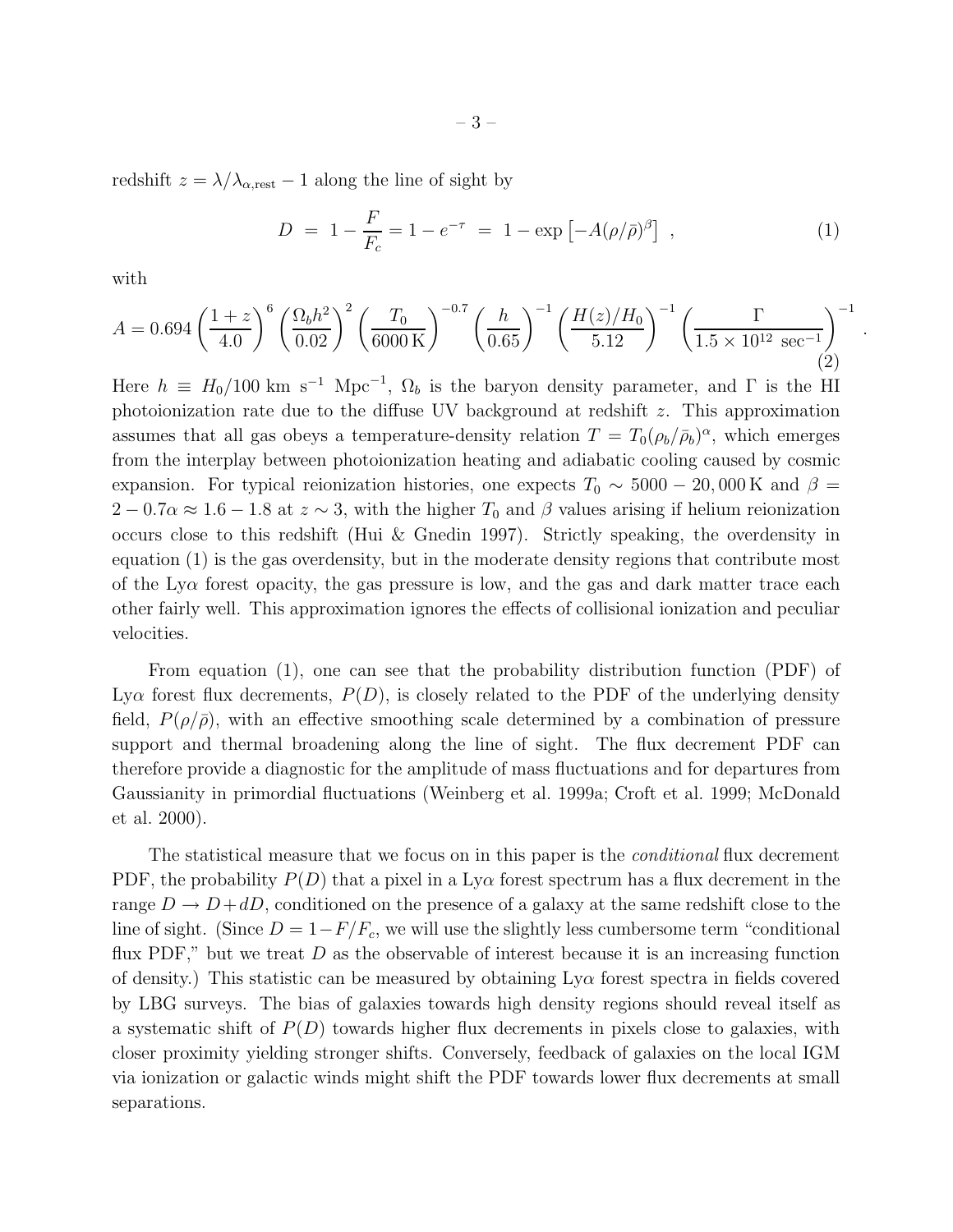A complete measurement of the conditional flux PDF will require ambitious, timeconsuming surveys on large telescopes, since each LBG-quasar pair contributes only a single point to the distribution. However, characteristics of the conditional PDF like the mean decrement or the fraction of saturated and "transparent" pixels can be measured with fewer data points, and we present predictions for these quantities in addition to the full PDF. We also show that the signature of galaxy proximity should persist in spectra smoothed over 50 − 200 km s<sup>−</sup><sup>1</sup> , allowing theoretical predictions to be tested using relatively low resolution quasar spectra. With higher resolution spectra the dependence of the conditional PDF on spectral smoothing offers a further test of the models.

K. Adelberger and collaborators have been carrying out a survey along the lines envisioned here (Adelberger et al. 2002a, hereafter ASSP; Adelberger et al. 2002b, hereafter ASPS). While we have not designed our study primarily for comparison with their results, we will discuss the comparison between our predictions and some of their measurements in §5 below. Inspired by their work, we also consider an additional statistic, the mean galaxy overdensity in  $5 h^{-1}$  and  $10 h^{-1}$  Mpc (comoving) cubes as a function of the mean decrement on a line of sight through the middle of the cube. This statistic characterizes the large scale correlations between galaxies and IGM overdensity, while the conditional flux PDF characterizes correlations on smaller scales. McDonald, Miralda-Escudé,  $\&$  Cen (2002) have presented predictions for this statistic using dark matter in N-body simulations, and here we show predictions for the biased galaxy population of a hydrodynamic simulation.

There is substantial overlap between our investigation and the recent paper of Croft et al. (2002a). As discussed in §5, our results generally agree well with theirs where we examine similar quantities. Croft et al. (2002a) devote considerably more attention to models that incorporate galactic winds, which they add to their simulations using the post-processing approach of Aguirre et al. (2001). Here we concentrate on the direct predictions of our simulations, which incorporate thermal feedback in the local ISM that is usually radiated away before it can drive a galactic wind. However, we do estimate the possible effects of galaxy photoionization, and of photoionization by recurrent AGN activity associated with galaxies, and we briefly discuss the possible influence of stronger winds. We describe our simulations, galaxy identification, and spectral extraction in the next section. We present our results for the conditional flux PDF in §3 and for the correlation between mean decrement and galaxy counts in cubic cells in §4. In §5, we briefly review our results, then discuss them in relation to the theoretical study of Croft et al. (2002a) and the observational analyses of ASSP, concluding with some remarks about future directions.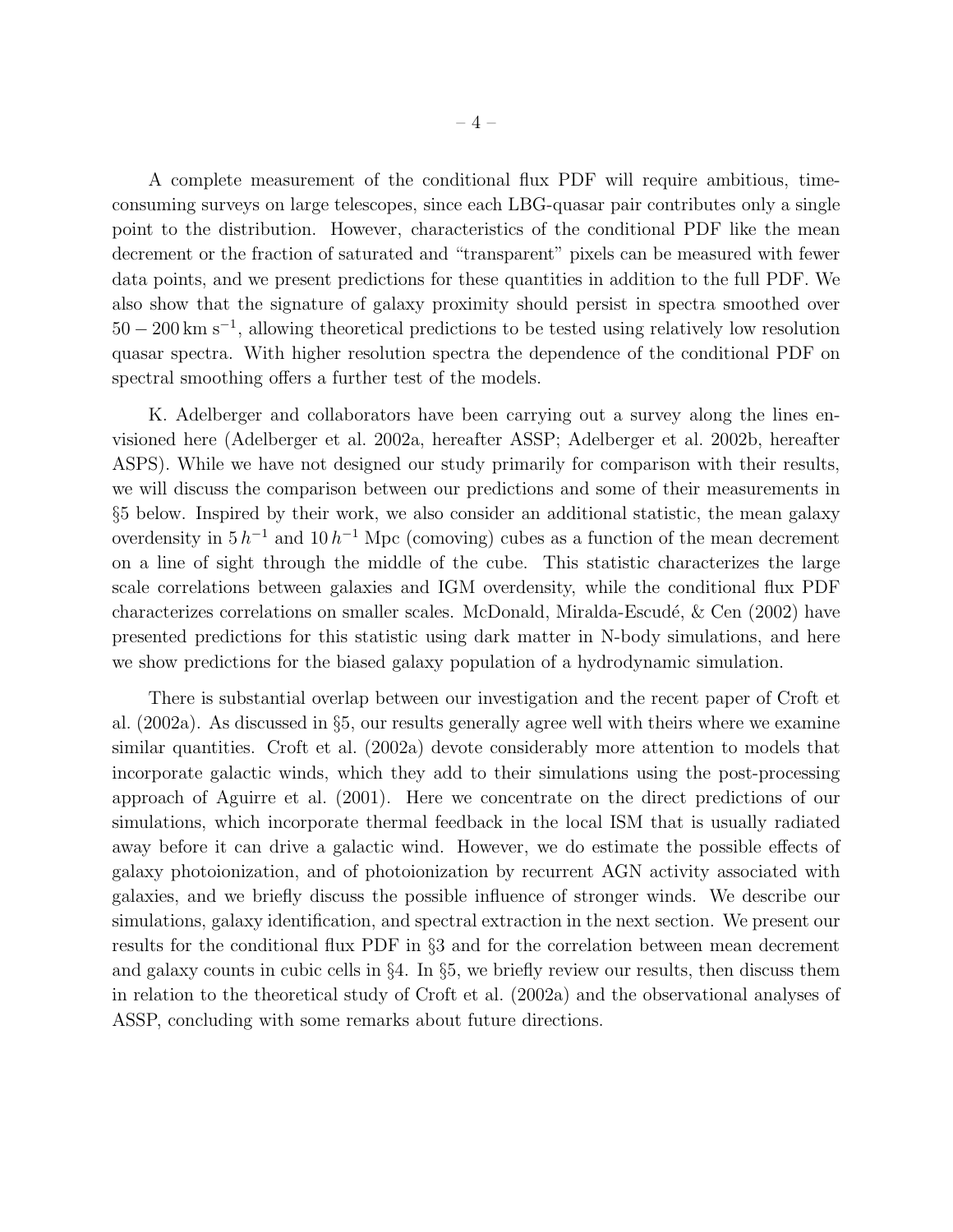– 5 –

## 2. Method

Our results are derived from SPH simulations of an inflationary cold dark matter model with a cosmological constant ( $\Lambda$ CDM), with cosmological parameters  $\Omega_m = 0.4$ ,  $\Omega_{\Lambda} = 0.6$ ,  $h = 0.65$ ,  $\Omega_b = 0.02h^{-2} = 0.0473$ , an inflationary spectral index  $n = 0.95$ , and a power spectrum normalization  $\sigma_8 = 0.80$ . These simulations use a parallel implementation of TreeSPH (Hernquist & Katz 1989; Katz, Weinberg & Hernquist 1996, hereafter KWH; Davé et al. 1997), incorporating radiative cooling and star formation as described by KWH. We rely mainly on two simulations, one that uses 128<sup>3</sup> SPH particles and 128<sup>3</sup> dark matter particles in a periodic cube  $22.222 h^{-1}$  Mpc (comoving) on a side, and one that uses  $2 \times 144^3$ particles in a cube  $50 h^{-1}$  Mpc on a side. We use two additional simulations to investigate numerical resolution effects. We refer to simulations with the nomenclature LXnY, where the box size is  $X h^{-1}$  Mpc and the particle number is  $Y^3$  for each species. The main simulations are thus L22n128 and L50n144, and the additional simulations are L11n64 and L11n128. The properties of all of these simulations are summarized in Table 1. L22n128 and L11n64 have the same resolution as simulations that we have previously used to study the  $Ly\alpha$  forest (Hernquist et al. 1996; Davé et al. 1999), while  $L11n128$  has a mass resolution a factor of eight higher. The L50n144 simulation was designed primarily for studies of galaxy assembly, galaxy clustering, and the low redshift intergalactic medium (Davé et al. 2001, 2002; Croft et al. 2001; Chen et al. 2002; Fardal et al. 2002; Murali et al. 2002; Weinberg et al. 2002a). It has a substantially larger volume than our other simulations, but its mass resolution is a factor of eight lower than that of L22n128. We analyze all of the simulations at redshift  $z = 3$ , close to the mean redshift of the main LBG samples.

With the exception of L50n144, all of the simulations were evolved with the photoionizing UV background calculated by Haardt & Madau (1996). At the processing stage, the intensity of the background is adjusted by small factors  $(0.75-1.16,$  depending on the simulation) so that the mean decrement of the  $Ly\alpha$  forest spectra extracted from the simulation matches the value  $D = 0.36$  found by Press, Rybicki, & Schneider (1993) at  $z = 3$  (Bernardi et al. 2003 find a nearly identical value with a much larger quasar sample). The L50n144 simulation was run with no ionizing background (for the reasons discussed by Weinberg, Hernquist  $\&$  Katz 1997), so its unshocked gas cools adiabatically to unrealistically low temperatures. We therefore modify the temperatures of all gas particles that have  $(\rho/\bar{\rho}) < 100$ and  $T < 10^4 (\rho/\bar{\rho})^{0.6}$  K, setting them to  $T = 10^4 (\rho/\bar{\rho})^{0.6}$  K. We do not modify the temperatures of hotter particles. In this way, we mimic the results expected if we had used an ionizing background during evolution, and the tests in §3.1 below indicate that this approach is adequate for our purposes. We again extract spectra with an ionizing background intensity chosen to reproduce the Press, Rybicki, & Schneider (1993) mean flux decrement.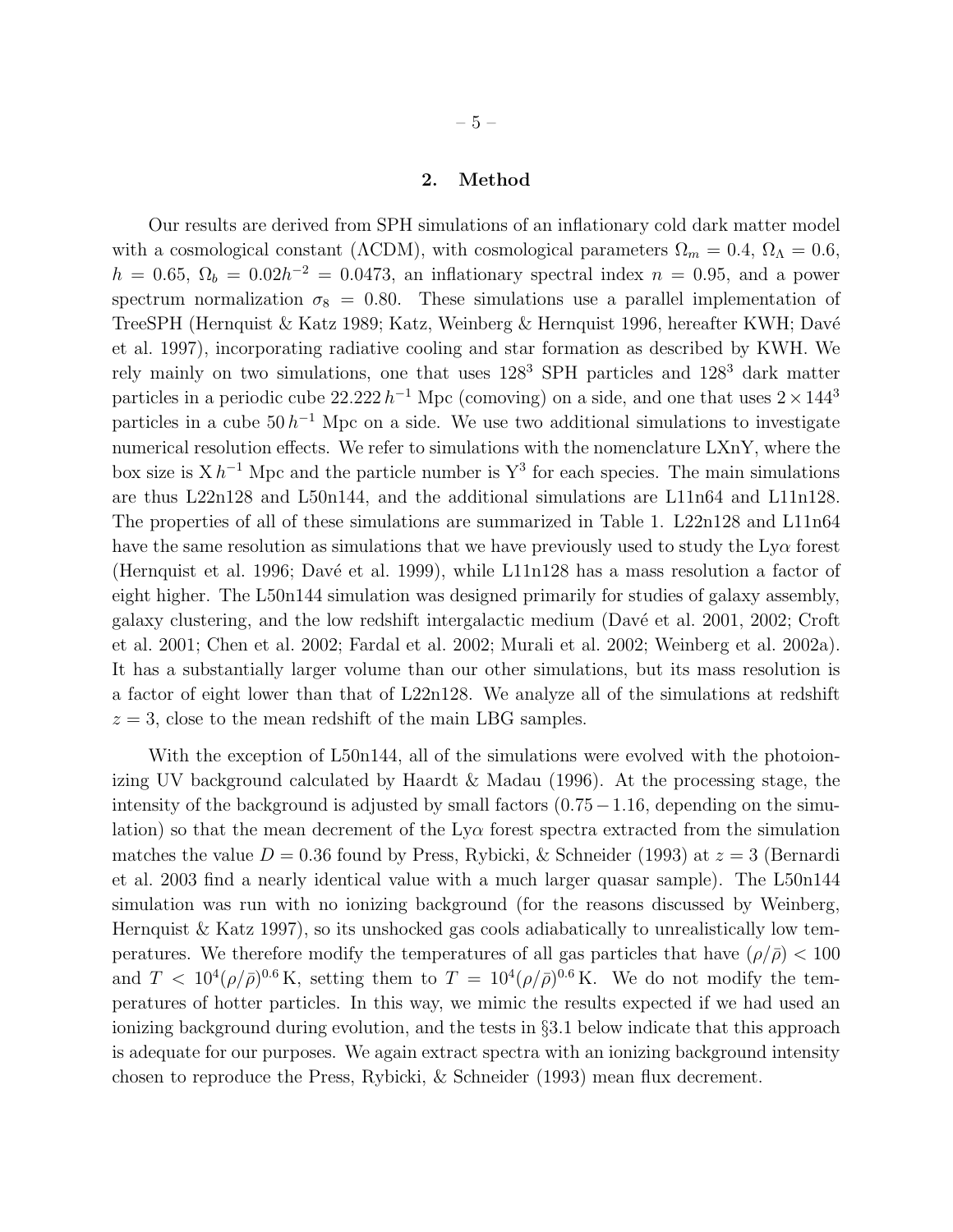The star formation algorithm is discussed in detail by KWH. In brief, cold gas with physical density  $n_H > 0.1 \text{ cm}^{-3}$  and overdensity  $\rho/\bar{\rho} > 1000$  is converted into stars on a timescale determined by the local dynamical and cooling times. Feedback is deposited as thermal energy in the surrounding medium, and it is usually radiated away before the interstellar medium becomes hot enough to drive a "galactic wind." The SKID algorithm<sup>1</sup> (Spline-Kernel Interpolated DENMAX; see KWH and Gelb & Bertschinger 1994) is used to identify clumps of stars and cold gas  $(T < 30,000 \text{ K}, \rho/\bar{\rho} > 1000)$  that correspond to "galaxies." Because these systems are extremely overdense, there is no ambiguity in their identification, and their masses are robust to changes in the details of the radiative cooling or star formation treatment (KWH; Weinberg, Hernquist  $\&$  Katz 1997). We restrict our attention to galaxies with baryonic mass (stars plus cold gas)  $M_b \geq 64m_{\rm SPH}$ , since our comparisons among simulations of different resolution indicate that this population is insensitive to resolution effects.

The simulations produce a population of high redshift galaxies whose clustering, star formation properties, and sub-mm luminosities are in approximate agreement with observations (Katz, Hernquist, & Weinberg 1999; Weinberg et al. 1999b, 2002a,b; Fardal et al. 2002), though the uncertainties in some of these comparisons are substantial. Correlations with the Ly $\alpha$  forest offer the possibility of testing the simulation predictions for the relation between these galaxies and the underlying mass distribution. The simulated galaxies span a wide dynamic range in baryonic mass and star formation rate (SFR), and we want to know whether the predicted correlations with the  $Ly\alpha$  forest depend substantially on galaxy properties. Rather than model the galaxy spectral energy distributions in detail, we define galaxy samples above thresholds in baryonic mass or SFR and characterize them by their space density,

$$
\Sigma = \frac{N_{\rm gal}}{\theta_{\rm box}^2 \times (\Delta z)_{\rm box}} \,, \tag{3}
$$

where  $N_{\text{gal}}$  is the number of galaxies above the threshold in the simulation box,  $\theta_{\text{box}}$  is the projected size of the box in arc-minutes, and  $(\Delta z)_{\text{box}}$  is the redshift depth of the box. The units of  $\Sigma$  are thus number per square arc-minute per unit redshift (which we will write arcmin<sup>-2</sup>  $\Delta z^{-1}$ ), and it is worth emphasizing that "per unit redshift" makes  $\Sigma$  a space density rather than a surface density. To the extent that galaxies' rest-frame UV luminosities are monotonically related to their instantaneous star formation rates, samples selected above an SFR threshold should correspond to observed LBG samples above an optical magnitude limit. Typical LBG spectroscopic samples to  $R \sim 25.5$  have  $\Sigma \sim 1-3 \arcsin^{-2} \Delta z^{-1}$  (Steidel et al. 1996; Adelberger et al. 1998).

 $1$ http://www-hpcc.astro.washington.edu/tools/skid.html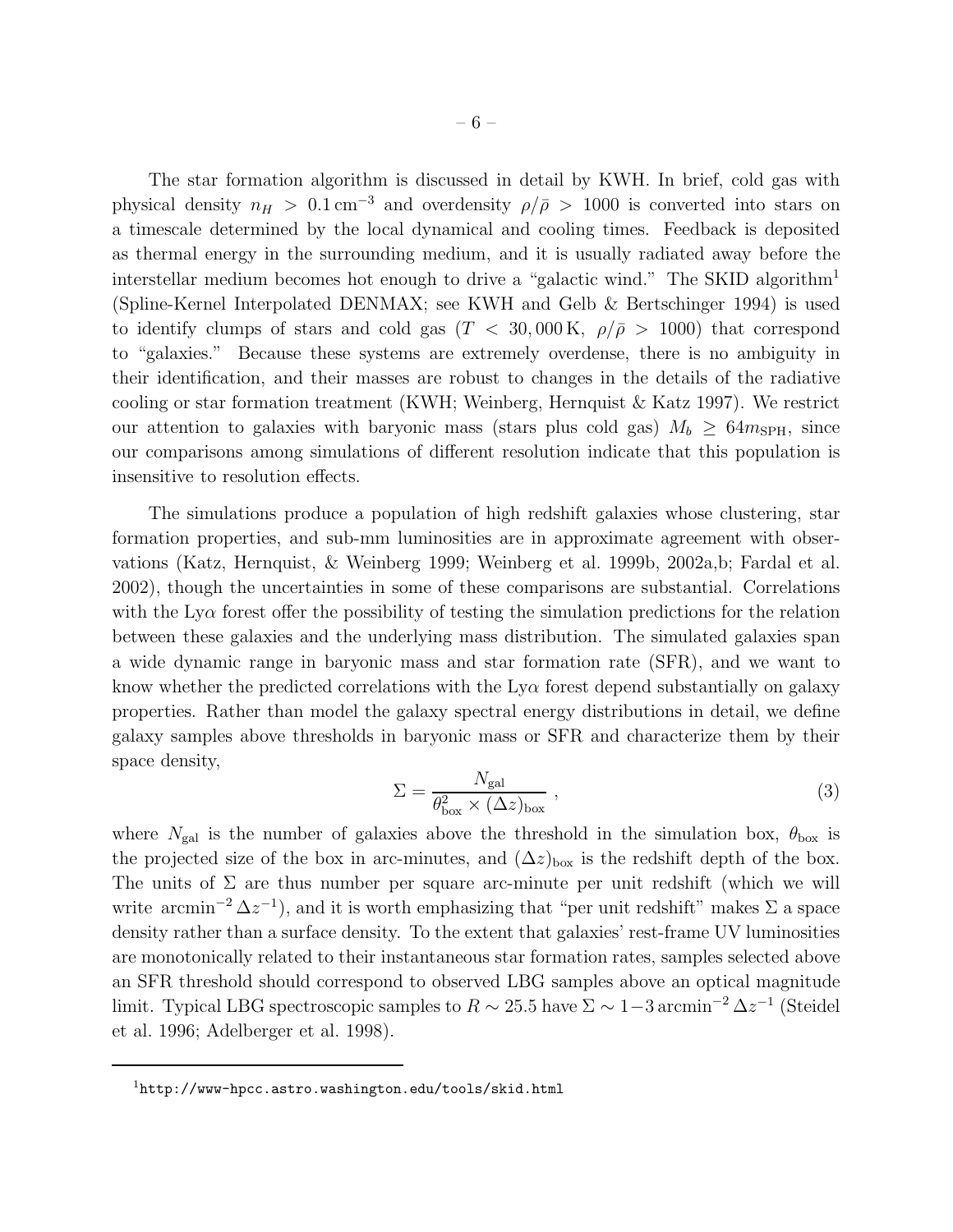Ly $\alpha$  forest spectra are extracted using TIPSY<sup>2</sup>, as described by Hernquist et al. (1996). Briefly, the optical depth at each position is calculated from the neutral hydrogen mass, neutral mass-weighted velocity, and neutral mass-weighted temperature, derived by integrating through all of the SPH smoothing kernels that overlap that spatial position. We extract 1200 spectra along random lines of sight (400 in each projection) for each simulation. We use "pixels" of  $1.5 - 3 \text{ km s}^{-1}$ , small enough that variations on the thermal broadening scale  $\sim 10 \text{ km s}^{-1}$  are fully resolved. As discussed below, we compute statistics after smoothing these spectra with Gaussians of  $1\sigma$  width  $10-200 \text{ km s}^{-1}$ , with the smallest of these scales representing the approximate spectral resolution of typical high resolution QSO spectra. We do not add noise to our artificial spectra; in general, noise will act to broaden measured distribution functions but will average out in measurements of mean decrements. To compute the conditional flux PDF statistics discussed in the next section, we search around each sightline for nearby galaxies in the cylindrical volume defined by a given search radius and the depth of the box. This method yields few matches at small angular separations or for rare galaxy classes, so we supplement the random spectra with spectra extracted close to the known positions of the galaxies, with the distribution of projected separations that would be expected for random positioning.

## 3. The Conditional Flux PDF

We begin by examining the physical conditions of the IGM in the vicinity of galaxies. Figure 1, based on the L22n128 simulation, shows the median value, interquartile range, and 10–90% range of the temperature, gas overdensity, neutral hydrogen density, and neutral hydrogen fraction in pixels that lie at the same redshift as a simulated galaxy at transverse separation  $r_t$  (in comoving  $h^{-1}$  Mpc). For our adopted cosmological parameters, an angular separation of 1' at  $z = 3$  corresponds to  $r_t = 1.19 h^{-1}$  Mpc (comoving), and to  $Hr_t =$ 152 km s<sup>−</sup><sup>1</sup> . As expected, the gas density increases close to galaxies. Typical temperatures are also higher in the vicinity of galaxies. In the median, this temperature increase is mostly accounted for by the increased photoionization heating at higher densities, but the spread to high temperatures is probably an effect of shock heating as gas falls into collapsed regions. In our simulations, supernova heating should have little impact at the separations shown in Figure 1. While higher temperatures counteract the influence of higher densities, the density effect is stronger, and typical neutral hydrogen densities increase sharply in the neighborhood of galaxies. The median neutral fraction is roughly constant at  $\sim 10^{-5}$ , increasing at  $r_t \leq 100 h^{-1}$  kpc.

 $2$ http://www-hpcc.astro.washington.edu/tools/tipsy/tipsy.html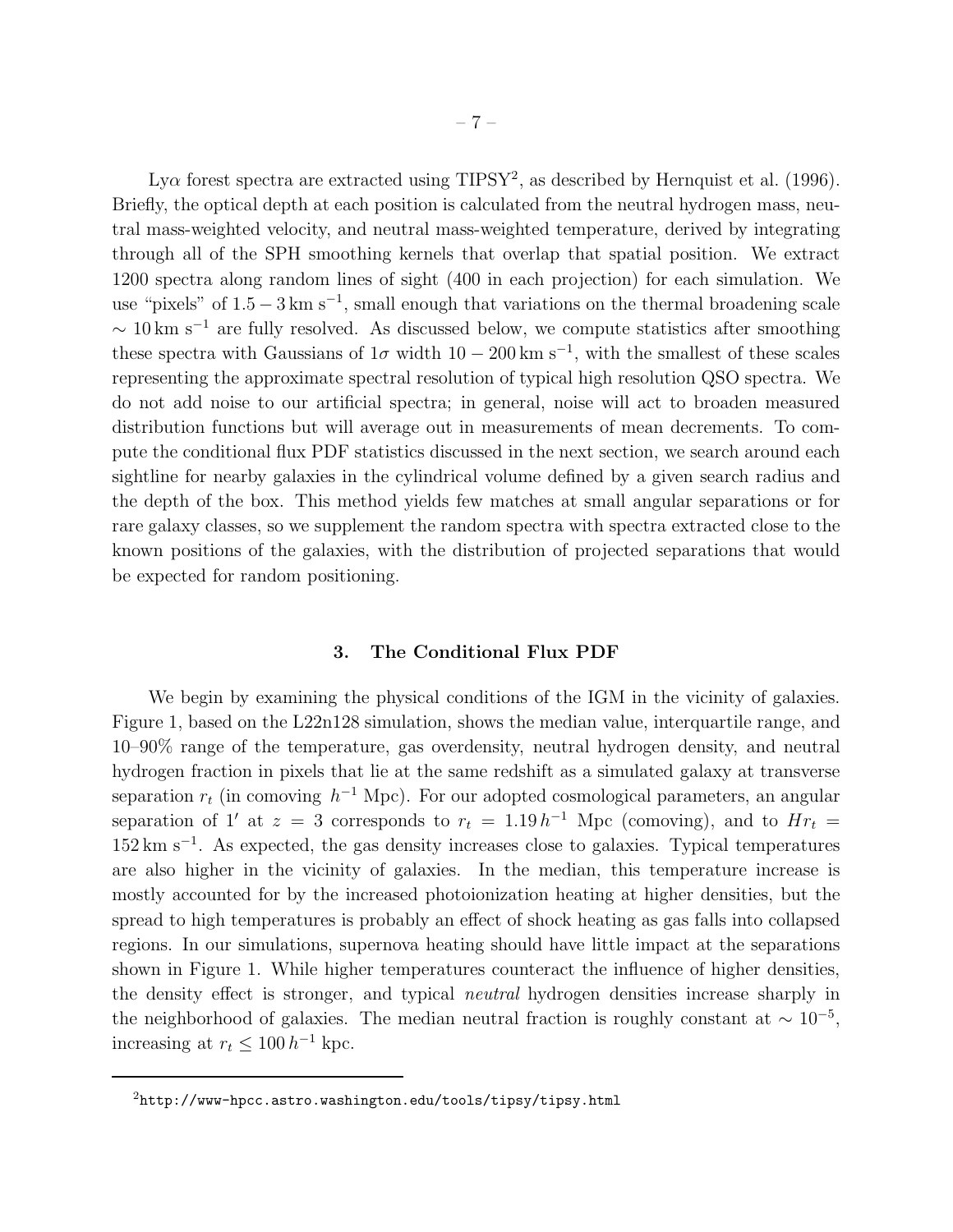Figure 1 motivates our use of the statistic described in the introduction, the conditional PDF of the flux decrement D in pixels within angular separation  $\theta_{\text{max}}$  of a galaxy at the same redshift. We will investigate the dependence of this statistic on the angular separation threshold  $\theta_{\text{max}}$ , on the smoothing of the Ly $\alpha$  forest spectrum, on the velocity separation between the pixel redshift and the galaxy redshift, and on the properties of the galaxies themselves. In addition to the complete conditional PDF, we calculate three quantities that summarize some of its properties: the (conditional) mean decrement  $\langle D \rangle = \int_0^1 DP(D) dD$ , the fraction  $f_{\text{sat}}$  of "saturated" pixels with  $D > 0.9$ , and the fraction  $f_{\text{trans}}$  of "transparent" pixels with  $D < 0.55$ . Before presenting our main results from the L22n128 and L50n144 simulations, we first test the sensitivity of the predictions to numerical parameters of the simulations.

In general, one can consider the dependence of the flux PDF on both the angular separation  $\Delta\theta$  between the galaxy and the QSO sightline and the velocity separation  $\Delta V$  between the galaxy redshift and the pixel redshift. For the most part, we concentrate on the  $\Delta V = 0$ slice of this more general distribution  $P(D|\Delta\theta, \Delta V)$ , so for each galaxy-sightline pair we consider the single pixel closest to the galaxy redshift, incorporating the effects of peculiar velocity on both the galaxy redshift and the  $Ly\alpha$  forest spectrum. Alternatively, one can define the conditional flux PDF in bins of redshift-space separation  $\Delta_r = [(d_A \Delta\theta)^2 + (\Delta V/H)^2]^{1/2}$ , where  $d_A$  is the angular diameter distance and H the Hubble parameter at redshift z. There are three disadvantages to the latter approach: it requires a cosmological model to compute  $d_A$  and  $H(z)$  (which do not scale the same way with cosmological parameters), peculiar velocities distort the relation between  $\Delta V$  and distance, and the statistical properties of the measured distributions are more complex because each galaxy-quasar pair contributes correlated values to  $P(D)$  in different bins of  $\Delta_r$ . However, the  $\Delta_r$  definition has a significant advantage when computing the conditional mean decrement from a small sample of moderate S/N spectra, namely that each spectrum contributes many pixels and the noise averages out. Our definition requires either high S/N per pixel or a large number of galaxy-QSO pairs to obtain a precise measurement of the conditional mean decrement. In practice, we recommend smoothing spectra enough to ensure high S/N per pixel, since we show below that smoothing over  $\Delta V \sim 50 - 100 \,\mathrm{km \, s^{-1}}$  does not reduce the discriminating power of the measurements. This way explicit smoothing achieves the noise suppression that is obtained by binning in the  $\Delta_r$  approach. In §5, we will calculate the mean decrement in bins of  $\Delta_r$ for comparison to Croft et al.'s (2002a) predictions and ASSP's measurements.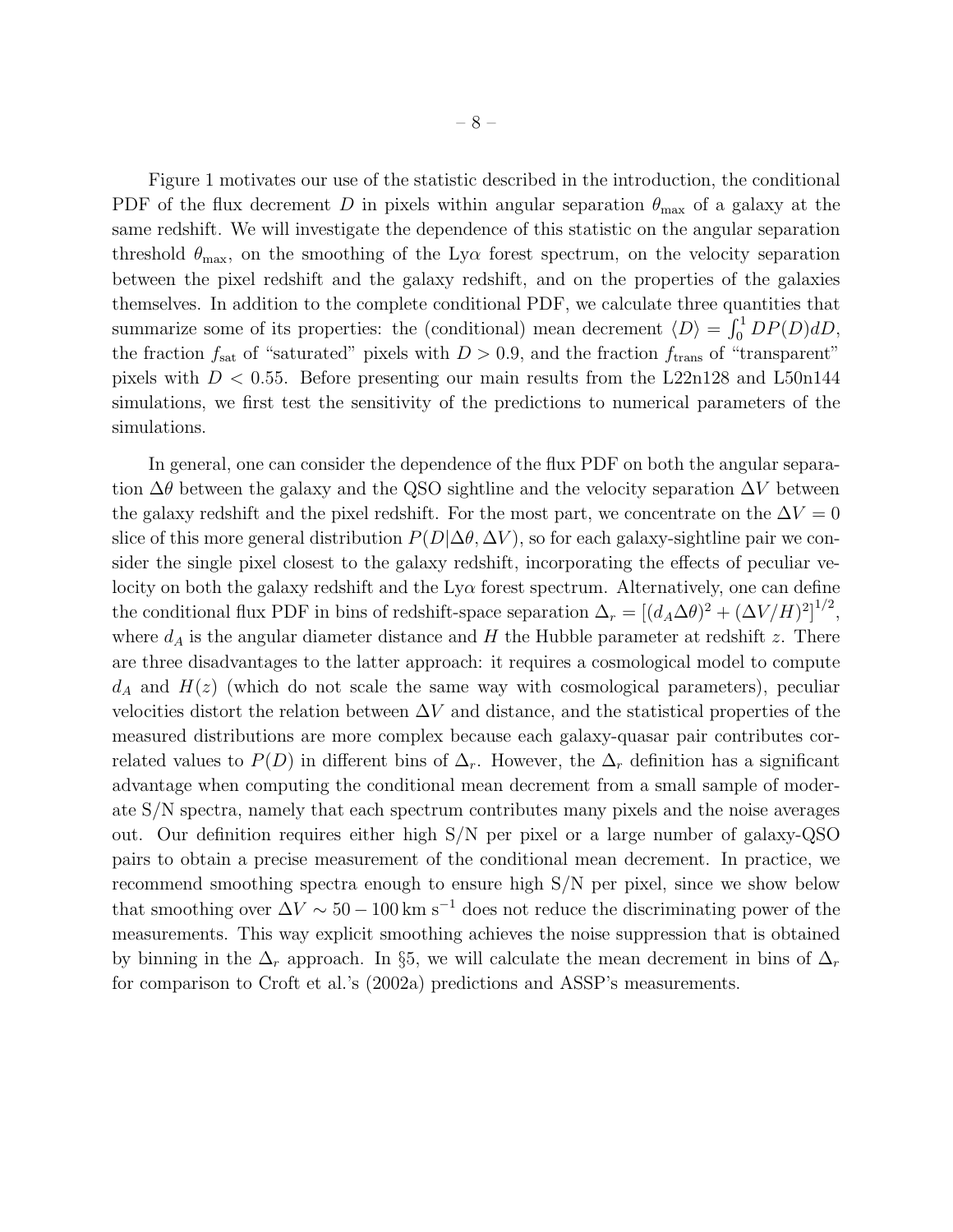#### 3.1. Dependence on Numerical Parameters

We investigate the influence of mass resolution using the L11n128 and L11n64 simulations, which have the same initial conditions and box size but a factor of eight difference in particle mass. Figure 2 presents the conditional flux PDFs of these simulations, in a format similar to that used in many of our subsequent figures. The left hand panel shows results for spectra smoothed with a Gaussian of  $1\sigma$  width  $R_s = 10 \text{ km s}^{-1}$ , and the right hand panel for  $R_s = 50 \text{ km s}^{-1}$ . Solid curves show the unconditional PDF, computed from all pixels in all of the randomly positioned spectra. Dotted curves show the conditional PDF for pixels within 2′ of galaxies at the same redshift. The physical mass threshold for these galaxies is the same in the two simulations, corresponding to  $64m_{SPH}$  in L11n64 and to  $512m<sub>SPH</sub>$  in L11n128. Dashed curves show the conditional flux PDF for angular separations  $\Delta\theta$  < 0.5'. Symbols along the top show the mean decrements computed from these three PDFs. Symbols along the right and left hand vertical axes denote the fractions of saturated and transparent pixels, respectively.

We will discuss the physics behind these conditional PDFs in §3.2 below, though the basic behavior is clearly what one would expect based upon the general discussion in  $\S1$ , given the trends in Figure 1. The crucial point of Figure 2 is the similarity between results represented by the bold lines/symbols and those represented by the light lines/symbols, which come from the L11n128 and L11n64 simulations, respectively. While there are systematic differences, most notably in the number of transparent pixels for  $\Delta\theta$  < 0.5', these differences are quite small, especially compared to the much stronger dependence on the separation itself. Figure 2 implies that the L22n128 simulation, which has the same mass resolution as L11n64 and a larger volume, should yield reliable predictions for galaxies above its  $64m_{SPH}$ resolution threshold.

Comparing the L11n64 and L22n128 simulations allows us to test the influence of box size on the conditional flux PDF. The simulations cannot include density perturbations on scales larger than the fundamental mode of the box, and this absence of large scale fluctuations could alter the statistical properties of the  $Ly\alpha$  forest or the bias of galaxies with respect to the mass. We computed conditional flux PDFs for galaxy samples (selected on SFR) with a space density of  $\Sigma = 3 \text{ arcmin}^{-2} \Delta z^{-1}$  in the two simulations. We found only small differences in the results (and therefore do not plot them), with a slight shift of the distribution in the smaller box towards an increased number of low decrement pixels and a corresponding dearth of high decrement pixels. The conditional mean decrement is thus slightly depressed in the smaller box, but again this impact is much smaller than the impact of galaxy proximity itself. We conclude that the lack of large scale modes in the L11n64 simulation has only a minimal impact on the conditional flux PDF for galaxies of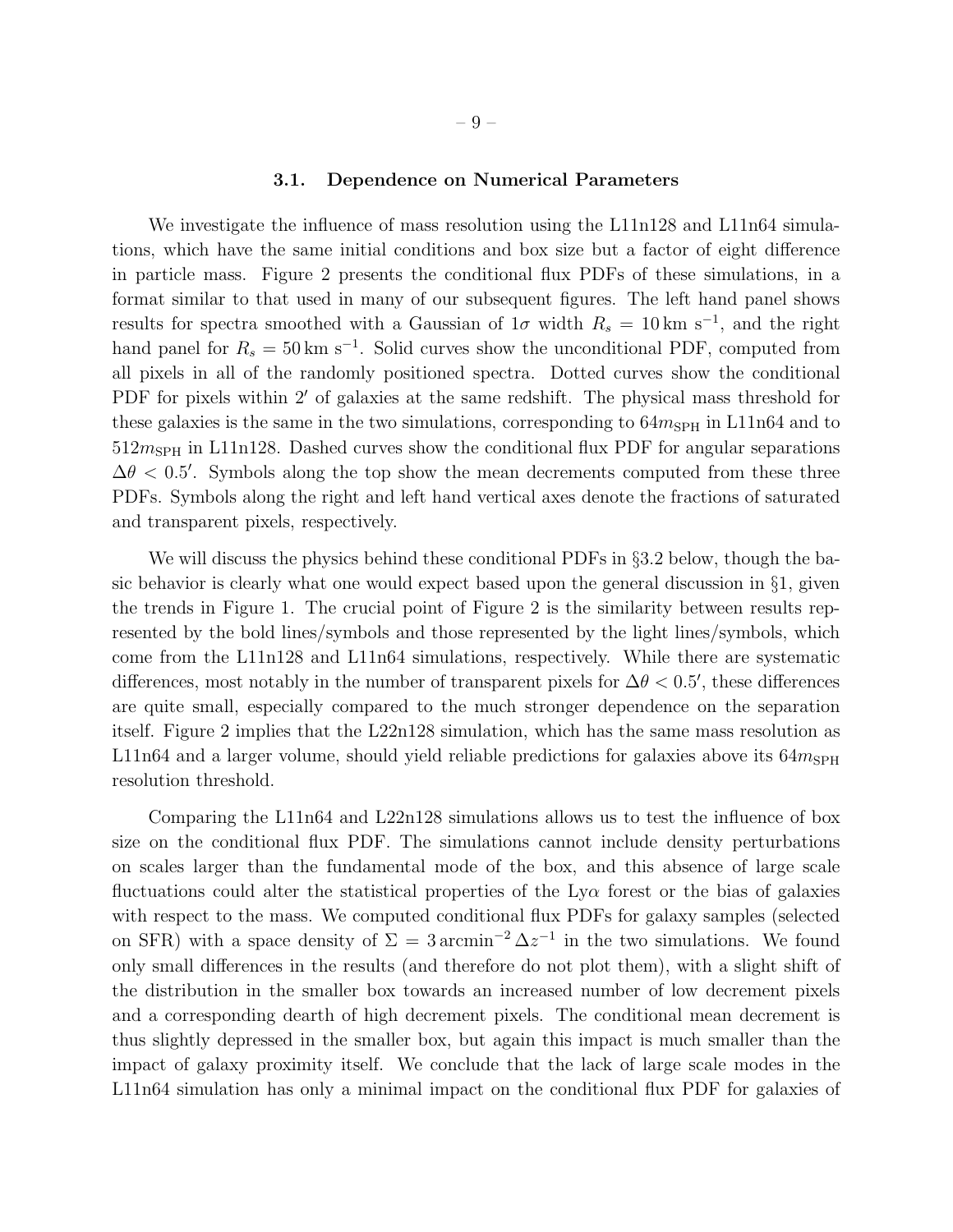this space density, and that the box size of the L22n128 simulation should be adequate for our purposes. The bias of rarer, more massive (or higher SFR) galaxies might be more sensitive to the absence of long wavelength modes, but for rare galaxies one needs a large simulation volume to get adequate statistics in any case.

Figure 3 compares the results of the L50n144 and L22n128 simulations, in the same format as Figure 2. We select galaxies above the same physical mass threshold, which corresponds to  $64m_{\text{SPH}}$  and  $512m_{\text{SPH}}$ , respectively. The space densities are  $\Sigma \approx 3 \text{ arcmin}^{-2} \Delta z^{-1}$ . In this comparison, differences could arise from random differences in the structure present, or from systematic effects of box size, mass resolution (which is another factor of eight lower in L50n144), or our post-facto imposition of a temperature-density relation in L50n144 (see §2). The good agreement in Figure 3 shows that the combined impact of the systematic effects must be reasonably small. In what follows, therefore, we will use L22n128 to make predictions for abundant galaxy populations with  $\Sigma > 3 \text{ arcmin}^{-2} \Delta z^{-1}$  and L50n144 to make predictions for rarer populations, where its larger volume is needed to provide adequate statistics. The differences in Figure 3 are probably an upper limit on the level of systematic uncertainty associated with the numerical parameters of the simulations. Even the noticeable difference in the mean decrement for  $\Delta\theta < 2'$  is not highly significant relative to the statistical uncertainties, since there are only 37 galaxies above the mass threshold in the L22n128 simulation. We conclude that the trends predicted by our simulations are robust to the effects of finite resolution and box size and that our quantitative results are only mildly sensitive to these numerical effects.

#### 3.2. Predictions of the Conditional Flux PDF

Figure 4 presents the conditional flux PDF for the full population of resolved galaxies  $(M_b \geq 64m_{\rm SPH} = 6.7 \times 10^9 M_{\odot})$  in the L22n128 simulation. There are 641 galaxies in the box at  $z = 3$ , and the space density of this population is  $\Sigma = 48 \text{ arcmin}^{-2} \Delta z^{-1}$ . (As indicated in the note to Table 1, the box is 18.74′ on a side and has a redshift depth  $\Delta z = 0.0379 = 2844 \,\mathrm{km \ s^{-1}}$ . The upper left panel is for spectra smoothed over 10 km s<sup>-1</sup>, comparable to the spectral resolution of typical Keck HIRES or VLT UVES spectra. The unconditional flux PDF, shown by the solid curve, reflects the probability distribution of gas overdensity  $P(\rho/\bar{\rho})$ , which depends mainly on the amplitude of matter fluctuations at  $z = 3$  and on the assumption that the primordial fluctuations were Gaussian (see, e.g., the discussions by Miralda-Escudé et al. 1996, 1997; Cen 1997; Rauch et al. 1997; Weinberg et al. 1999a; Croft et al. 1999; McDonald et al. 2000). The shape of  $P(D)$  is, of course, strongly influenced by the non-linear transformation between density and flux decrement (eq. 1); for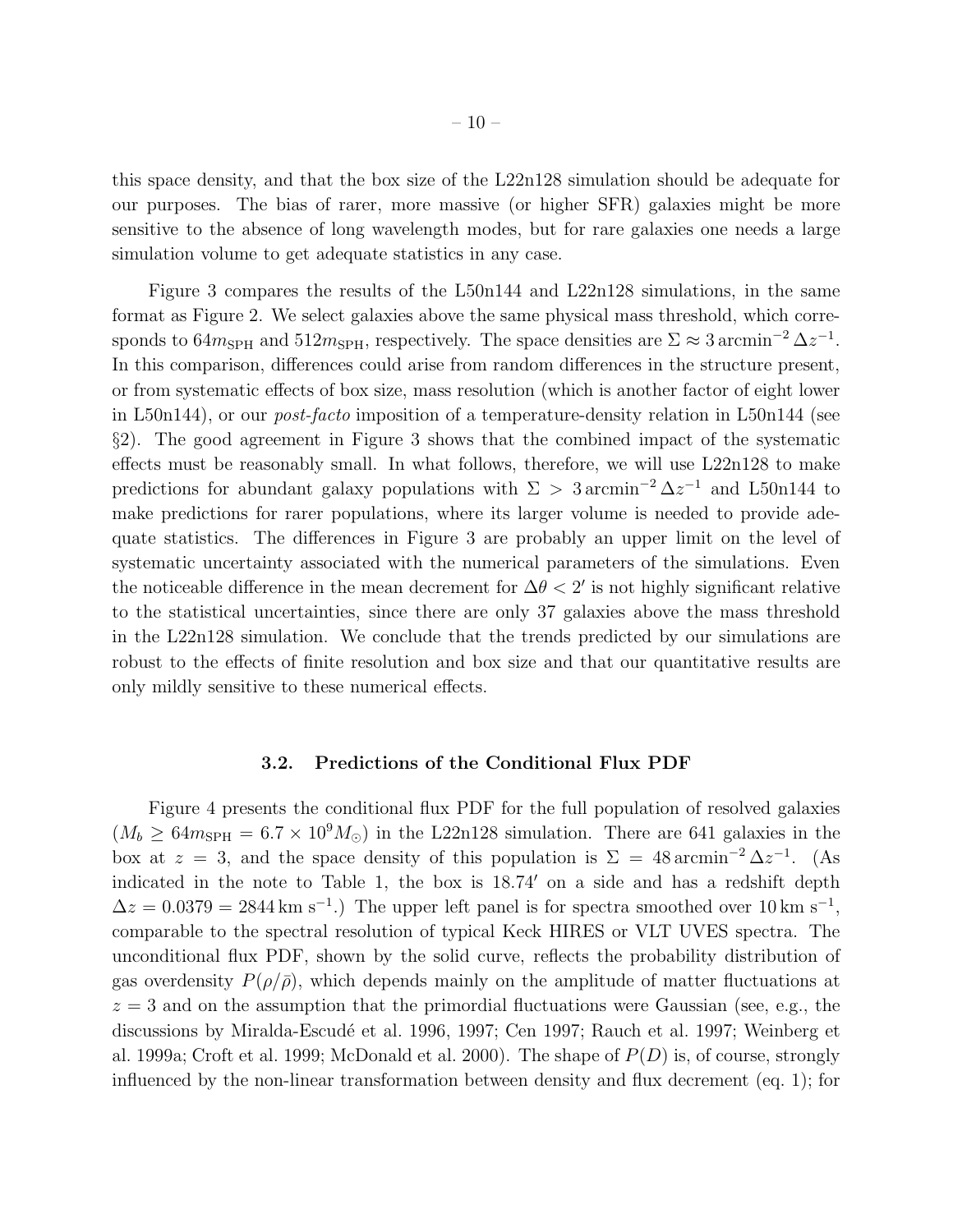example, the high and low density tails of  $P(\rho/\bar{\rho})$  map to flux decrements  $D \approx 1$  and  $D \approx 0$ , respectively, so  $P(D)$  peaks at these extremes.

Dot-dashed, dotted, and dashed curves show  $P(D)$  for pixels that have a galaxy at the same redshift within  $\theta_{\text{max}} = 2'$ , 1', and 0.5', respectively (comoving separations of 2.4, 1.2, and  $0.6 h^{-1}$  Mpc). The preferential location of galaxies in overdense regions reveals itself through shifts of the distributions towards higher flux decrements, with corresponding increases in the mean decrement (symbols along the top axis) and the fraction of saturated pixels (symbols along the right axis), and decreases in the fraction of transparent pixels (symbols along the left axis). These shifts become progressively stronger as the proximity to galaxies increases ( $\theta_{\text{max}}$  decreases). Pixels that contribute to the  $\Delta\theta$  < 0.5' histogram also contribute to the  $\Delta\theta < 2'$  histogram, but the number of galaxy–spectrum separations is proportional to  $(\Delta\theta)^2$ , so the conditional PDF for a given  $\theta_{\text{max}}$  is contributed largely by separations close to  $\theta_{\text{max}}$ . A sphere of radius 2.4 h<sup>-1</sup> Mpc ( $\Delta\theta = 2'$ ) contains 3.4 galaxies on average, so for the values of  $\theta_{\text{max}}$  in Figure 4 the galaxy "matched" to any given pixel is not necessarily the one with the smallest 3-d physical separation. For the brighter, lower space density samples defined later, the matched galaxy is usually also the closest one.

The remaining panels of Figure 4 show the unconditional and conditional flux PDFs for spectra smoothed over 50, 100, and 200 km s<sup>-1</sup>. Smoothing brings the flux decrements in extreme pixels closer to the mean, so for larger  $R_s$  (which represents the  $1\sigma$  width of the Gaussian smoothing filter) the fractions of saturated and transparent pixels drop. With  $R_s = 200 \text{ km s}^{-1}$  the unconditional PDF peaks close to the mean decrement, though it remains fairly broad. Roughly speaking, the flux PDF of smoothed spectra reflects the PDF of density smoothed on a similar physical scale, but the smoothing of the spectra is 1-d rather than 3-d, and smoothing does not commute with the non-linear transformation between density and flux.

For our purposes, the important feature of these panels is that the difference between the unconditional and conditional flux PDFs, and between the conditional PDFs for different  $\theta_{\text{max}}$ , persists for smoothing lengths up to 200 km s<sup>-1</sup>, and is perhaps even enhanced relative to the minimal smoothing case. Since we see a strong signature of galaxy proximity at  $\Delta\theta = 2' = 304$  km s<sup>-1</sup>, it is no surprise that the signature persists when spectra are smoothed over this physical scale; the difference between the unconditional and conditional PDFs reflects the large scale environments in which galaxies reside. Figure 4 shows that the simulation predictions can be tested with moderate-to-low resolution spectra, thus allowing the use of relatively faint AGN as targets for observational studies.

The principal difficulty with lower resolution spectra is the greater difficulty of continuum fitting, which causes systematic underestimation of flux decrements, especially at higher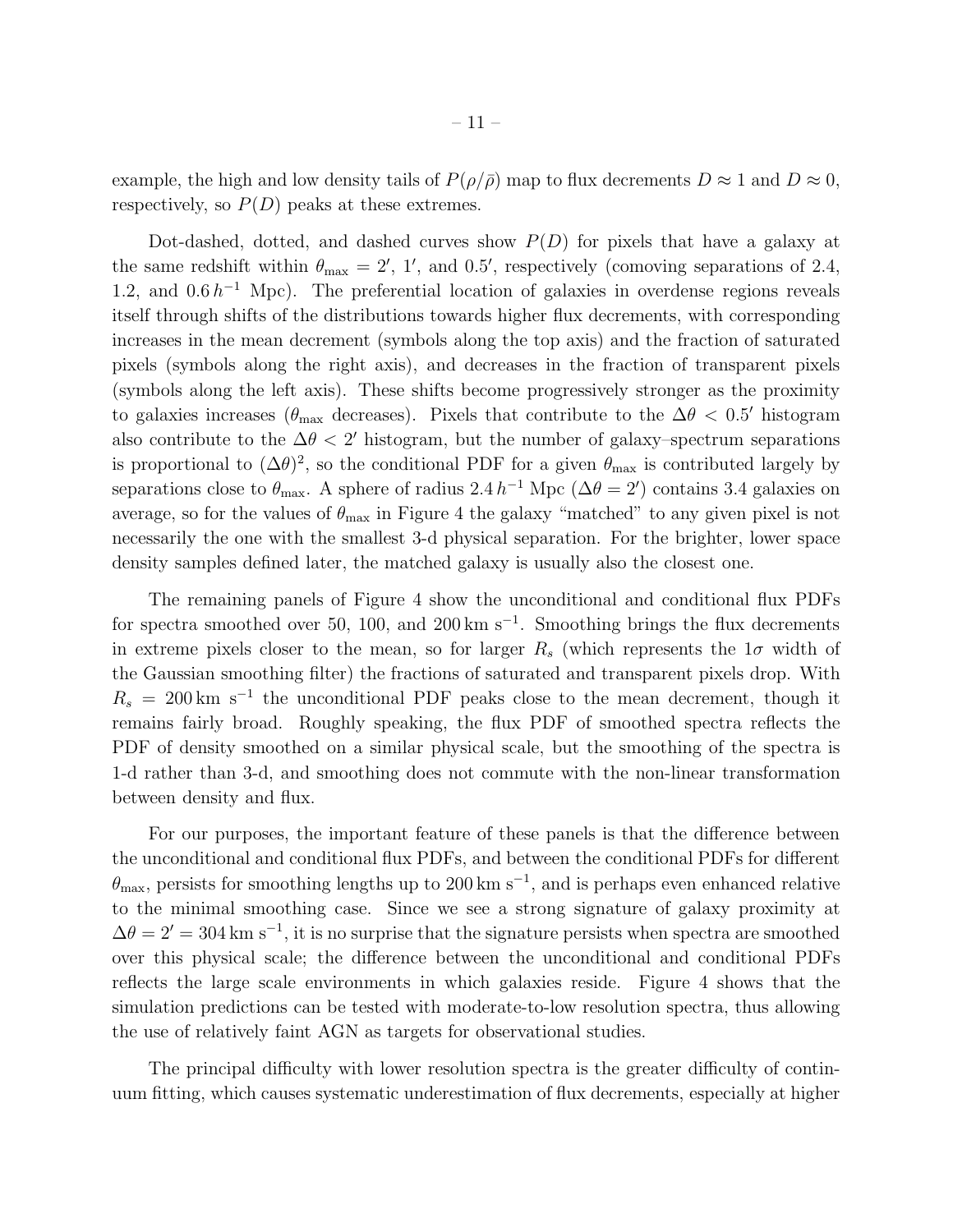redshifts where large expanses of unabsorbed continuum are rare. However, the qualitative trends with galaxy proximity should persist even in the presence of continuum fitting errors. With high resolution spectra, the dependence of the conditional flux PDF (or properties like  $\langle D \rangle$ ,  $f_{\text{sat}}$ , and  $f_{\text{trans}}$ ) on smoothing scale can be used to test theoretical predictions, in addition to the dependence on galaxy proximity itself. Note that the mean of the unconditional flux PDF does not depend on  $R_s$ , since smoothing preserves flux overall, but the mean decrement for conditional PDFs decreases with increasing  $R_s$ , since pixels close to galaxies tend to have high decrements that are reduced by smoothing.

Another indicator of the physical scale of correlations is the dependence of the conditional PDF on the velocity separation between the pixel redshift and the galaxy redshift. In Figure 5, long-dashed lines and solid symbols repeat results for the case investigated in Figures 2–4, velocity separation  $\Delta V = 0$ . Upper and lower panels show  $\theta_{\text{max}} = 2'$  and 0.5', and left and right columns show smoothing lengths  $R_s = 10$  and  $50 \text{ km s}^{-1}$ . Dashed, dotted, and dot-dashed lines show the conditional PDFs computed from pixels that are offset by  $|\Delta V| = 100$ , 200, and 400 km s<sup>-1</sup> from the galaxy redshift, where we have averaged the contributions at  $\pm \Delta V$ . For  $|\Delta V| = 100$  or 200 km s<sup>-1</sup>, the signature of galaxy proximity on the flux PDF persists, but it is significantly weakened. By  $|\Delta V| = 400 \text{ km s}^{-1}$ , it has mostly vanished. The dependence on velocity separation provides another potential test of the simulation predictions. Perhaps more significantly, Figure 5 shows that redshift measurement errors of  $\sim 100-400 \text{ km s}^{-1}$  would significantly affect the shape of the conditional flux PDF. We will return to this point in §3.6 below.

The unconditional flux PDF is weighted by volume, since every volume element has an equal chance of becoming a pixel in a  $Ly\alpha$  forest spectrum. Therefore, even if galaxies traced the underlying mass distribution, we would expect the conditional flux PDF to differ from the unconditional PDF because the mass itself is preferentially located in overdense regions. Figure 6 demonstrates, however, that the strong dependence of the flux PDF on galaxy proximity is primarily a result of galaxy bias, not the difference between volume and mass weighting. Light curves, repeated from the corresponding panels of Figure 4, show the unconditional PDFs and the conditional PDFs for galaxy separations  $\Delta\theta < 2'$  and  $\Delta\theta < 0.5'$ . Heavy curves show conditional PDFs in which we use randomly selected dark matter particles in place of galaxies. While these curves are shifted relative to the unconditional PDFs shown by the solid lines, they are not shifted nearly as much as the galaxy conditional PDFs. Highredshift galaxies form in special locations of the large scale matter distribution, and the signature of these special environments is imprinted on the nearby  $Ly\alpha$  forest.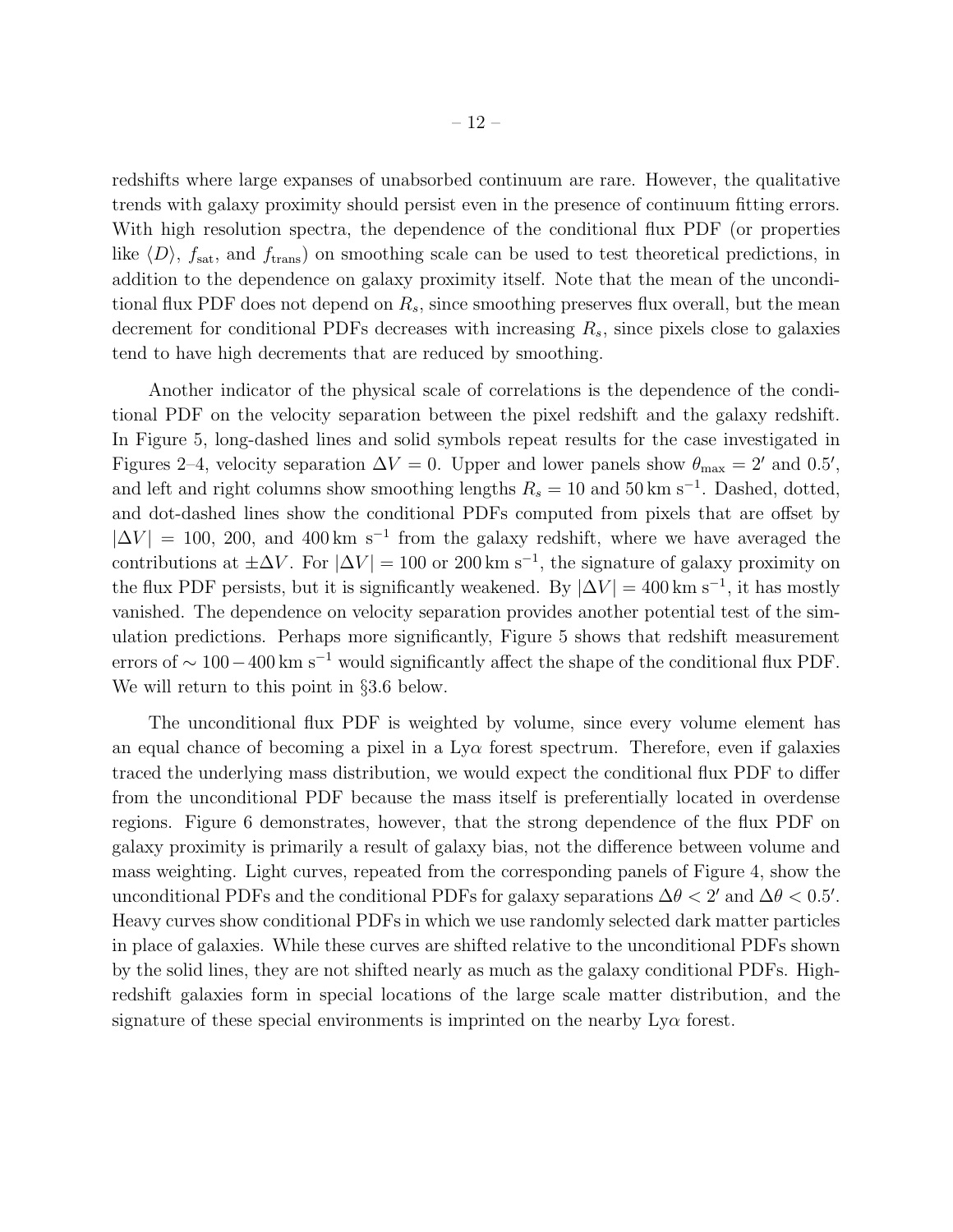#### 3.3. Dependence on Galaxy Properties

In the local universe, galaxies with different stellar populations, star formation rates, morphologies, and masses tend to populate different environments, and the same may be true of high redshift galaxies. Theoretical models predict some dependence, albeit rather weak, of the LBG autocorrelation function on galaxy mass or SFR (e.g., Mo & Fukugita 1996; Katz, Hernquist, & Weinberg 1999), and observations provide at least tentative evidence for stronger clustering of brighter LBGs (e.g., Adelberger et al. 1998; Giavalisco & Dickinson 2001). The dependence of the conditional flux PDF on the properties of the conditioning galaxies is a potential diagnostic for the dependence of LBG properties on large scale environment. Here we will focus on instantaneous SFR for defining different galaxy subsamples, since it is the property most closely tied to rest-frame UV luminosity. In the simulated galaxy population, these SFRs are correlated with galaxy baryonic mass (Weinberg et al. 2002b), so this procedure is approximately, but only approximately, equivalent to selecting on baryonic mass.

In Figure 7, heavy solid lines show the conditional flux PDFs for the full galaxy population of the L22n128 simulation, as in Figure 4, for  $\Delta\theta < 2'$  (top) and  $\Delta\theta < 0.5'$  (bottom), with spectral smoothing  $R_s = 10 \text{ km s}^{-1}$  (left) or 50 km s<sup>-1</sup> (right). Light solid lines show the corresponding results for the full population of resolved galaxies  $(M_b > 64m_{SPH}$  $5.4 \times 10^{10} M_{\odot}$ ) in L50n144. The space density of this more massive galaxy population is  $\Sigma = 3 \arcsin^{-2} \Delta z^{-1}$ , with 450 galaxies in the simulation volume. Dotted lines show results for the 150 galaxies with the highest SFRs, and dashed lines show results for the top 50 galaxies. The conditional flux PDF is remarkably insensitive to galaxy SFR over a range of nearly 150 in space density, though for  $\Delta\theta$  < 0.5' the more massive, high SFR galaxies do show slightly higher mean decrement and saturated fraction and slightly lower transparent fraction, as expected if they reside in denser environments.

One of the simplest and most widely used models for the spatial clustering of LBGs associates each LBG with a single dark matter halo (e.g., Mo & Fukugita 1996; Adelberger et al. 1998; Moscardini et al. 1998; Bagla 1998). The large scale bias factor of these halos can be computed using the approximations of Mo & White (1996) and Sheth, Mo, & Tormen (2001). Katz, Hernquist, & Weinberg (1999) show that the correlation function of  $z = 3$ galaxies in SPH simulations like these is similar to that of dark matter halos of the same space density, even though the galaxy-halo association for a given space density is not truly 1-to-1. Figure 8 presents an analogous comparison for the conditional flux PDF. Light lines and symbols show results for the 450 resolved galaxies in the L50n144 simulation, while heavy lines and symbols show the results when these galaxies are replaced by the 450 most massive dark matter halos in the simulation (identified by a friends-of-friends algorithm with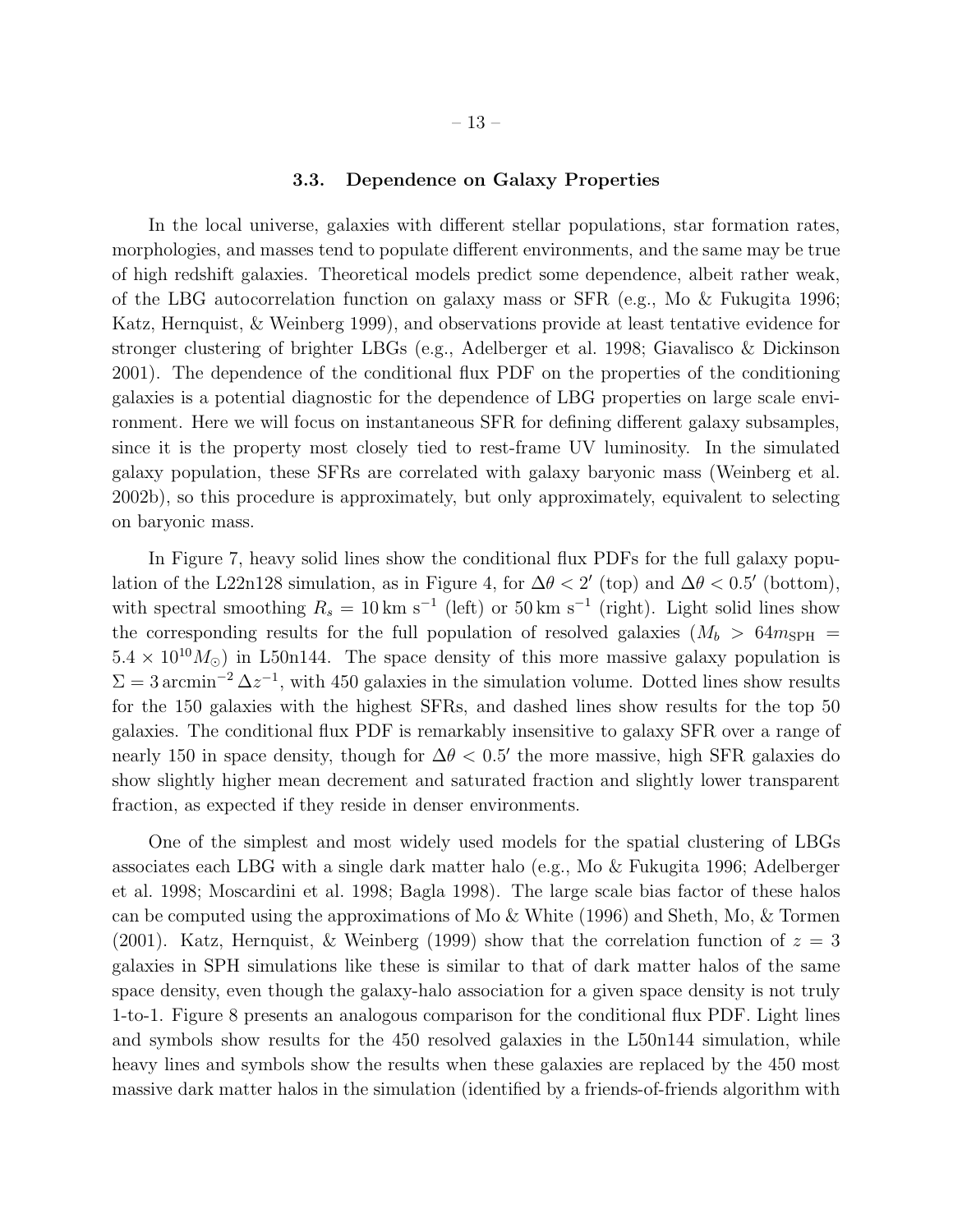$-14-$ 

linking parameter of 0.2). The conditional PDFs for galaxies and halos are very similar, with galaxies showing a slightly stronger preference for regions of high flux decrement, suggesting that they are more likely to occur in halos with higher density environments (where the halos themselves tend to be more massive). This similarity holds for other choices of angular separation, spectral smoothing scale, and population space density, not shown in Figure 8.

A more general model for galaxy bias is the "halo occupation distribution" (HOD) formalism, which characterizes the mean number of galaxies of a given type in halos of virial mass M by an arbitrary function  $N_{\text{avg}}(M)$ . This approach has been widely applied to studies of low redshift clustering (e.g., Jing, Mo,  $\&$  Börner 1998; Seljak 2000; Ma  $\&$  Fry 2000; Peacock & Smith 2000; Scoccimarro et al. 2001; Berlind & Weinberg 2002; Cooray 2002; Cooray & Sheth 2002; Marinoni & Hudson 2002; Scranton 2002; Zehavi et al. 2003), and Bullock et al. (2001) and Moustakas & Somerville (2002) have analyzed LBG clustering in this context. If we neglect the finite size of the halos themselves, then the influence of different  $N_{\text{avg}}(M)$  choices on the conditional flux PDF can be calculated by simply weighting the contribution of each halo by  $N_{\text{avg}}(M)$ . Figure 9 shows the conditional flux PDF based on randomly selected dark matter particles (solid line, as in Figure 6) and on the top 450 halos of the L50n144 simulation, with contributions weighted by  $W \propto M^0$  (one galaxy per halo),  $W \propto M$  (galaxy number proportional to halo mass), and additional cases  $W \propto M^{0.5}$  and  $W \propto M^{1.5}$ . While the bias of halos with respect to dark matter remains clearly evident, the conditional flux PDF is almost completely independent of the relative weighting of the halos, and, by implication, of the galaxy HOD over the rather wide parameter range considered here. Similar results hold for other angular separations and spectral smoothings. Presumably the more massive halos do tend to reside in denser environments, but saturation removes the sensitivity of the flux decrement to the neutral hydrogen density once it becomes sufficiently high. Thus, the sign of the effect, more absorption when more massive halos are weighted more strongly, is in the expected direction, but the magnitude is tiny.

At one level, the results in Figures 7–9 are disappointing, since they suggest that the conditional flux PDF will not help to distinguish among competing scenarios for the origin of LBG properties. However, the robustness of the predictions to the details of the galaxy formation assumptions makes the conditional flux PDF a good diagnostic for the influence of galaxies on the IGM. Since a wide range of reasonable galaxy bias models make similar predictions, a substantial departure from these predictions would most likely arise from galaxies directly affecting the  $Ly\alpha$  forest through photoionization, winds, or other processes. Furthermore, differences in the conditional flux PDF for different galaxy classes — based on luminosity, stellar populations, or emission line profiles, for example — would probably reflect their differing effects on the IGM, not their different clustering properties.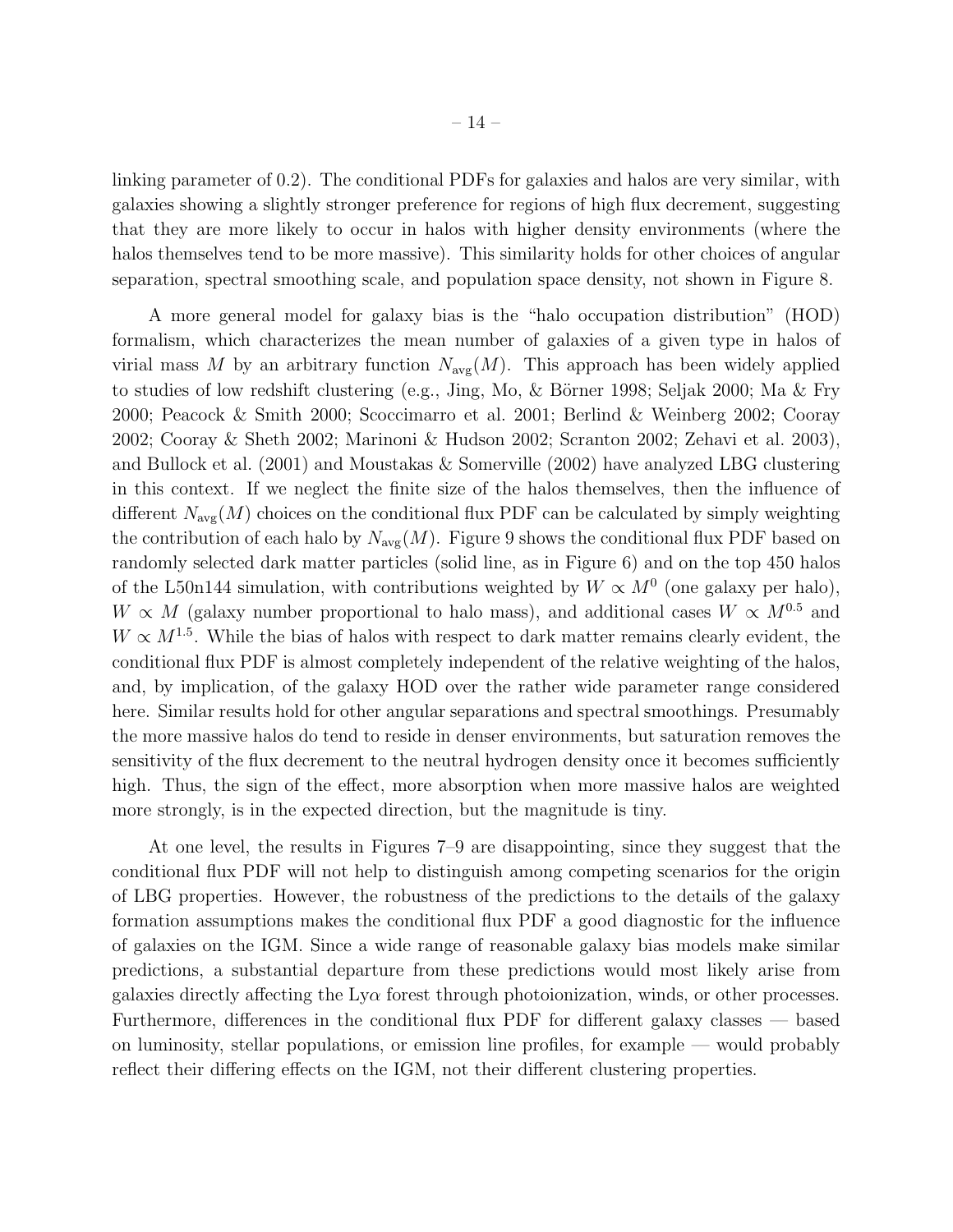#### 3.4. The Conditional Mean Flux Decrement

The dependence of the mean flux decrement on the galaxy proximity condition provides a convenient summary of our results. The mean decrement does not capture the full information in the PDF; we have tried, for example, scaling the optical depths of the unconditional flux PDF by a constant factor to see whether we can recover the conditional flux PDF simply by matching its mean, and we cannot. However, measurement of the full conditional flux PDF requires many galaxy-quasar pairs, so measurements of the conditional mean decrement are likely to come much sooner (e.g., ASSP).

Figure 10 plots the mean flux decrement as a function of maximum angular separation  $\theta_{\text{max}}$  for galaxy populations of different space density, summarizing and reinforcing the results in Figures 4 and 7. The spectral smoothing length is  $R_s = 10 \text{ km s}^{-1}$ . Hexagons and pentagons show results for the full populations of resolved galaxies in the L22n128 and L50n144 simulations, with space densities  $\Sigma = 48 \arcsin^{-2} \Delta z^{-1}$  and 3 arcmin<sup>-2</sup>  $\Delta z^{-1}$ , respectively. Squares and triangles show results for the 150 and 50 "brightest" (i.e., highest SFR) galaxies in L50n144. For  $\Delta\theta < \theta_{\text{max}} = 4'$  (4.8 h<sup>-1</sup> Mpc comoving) the mean decrement is already well above the global mean of 0.36, and it rises steadily with decreasing  $\theta_{\text{max}}$  as the Lya spectra probe the denser IGM in the immediate vicinity of the galaxies, with  $\langle D \rangle > 0.9$ for  $\theta_{\text{max}} = 0.25'$ . The mean decrement varies only weakly with SFR, with the rare, high SFR galaxies having slightly higher mean decrement. The  $\times$ 's show, for the full population of L50n144, the conditional mean decrement computed in bins of angular separation  $0.8\theta_{\text{max}} < \Delta\theta < 1.25\theta_{\text{max}}$ , instead of all separations  $\Delta\theta < \theta_{\text{max}}$ . This "differential" form of the statistic shows a similar trend, but the increase of  $\langle D \rangle$  at a given  $\theta_{\text{max}}$  is, of course, smaller, since closer separation pairs have been eliminated.

Figure 11 plots the mean decrement against  $\theta_{\text{max}}$  for random dark matter particles and for halos weighted in various ways, as in Figures 6 and 9. The effect of bias stands out clearly as an offset between the matter and halo results. Results for halos are similar to those for galaxies in Figure 10, though the mean decrements near halos are typically slightly lower. The weighting of halos has only a small impact on the conditional mean decrement, with a modest increase in  $\langle D \rangle$  for a stronger weighting of high mass halos.

#### 3.5. Local Photoionization

We have so far assumed that the photoionizing background is uniform, and Croft et al. (2002b) show that this assumption should be adequate for most computations of  $Ly\alpha$  forest statistics. However, the conditional flux PDF is derived from the small fraction of pixels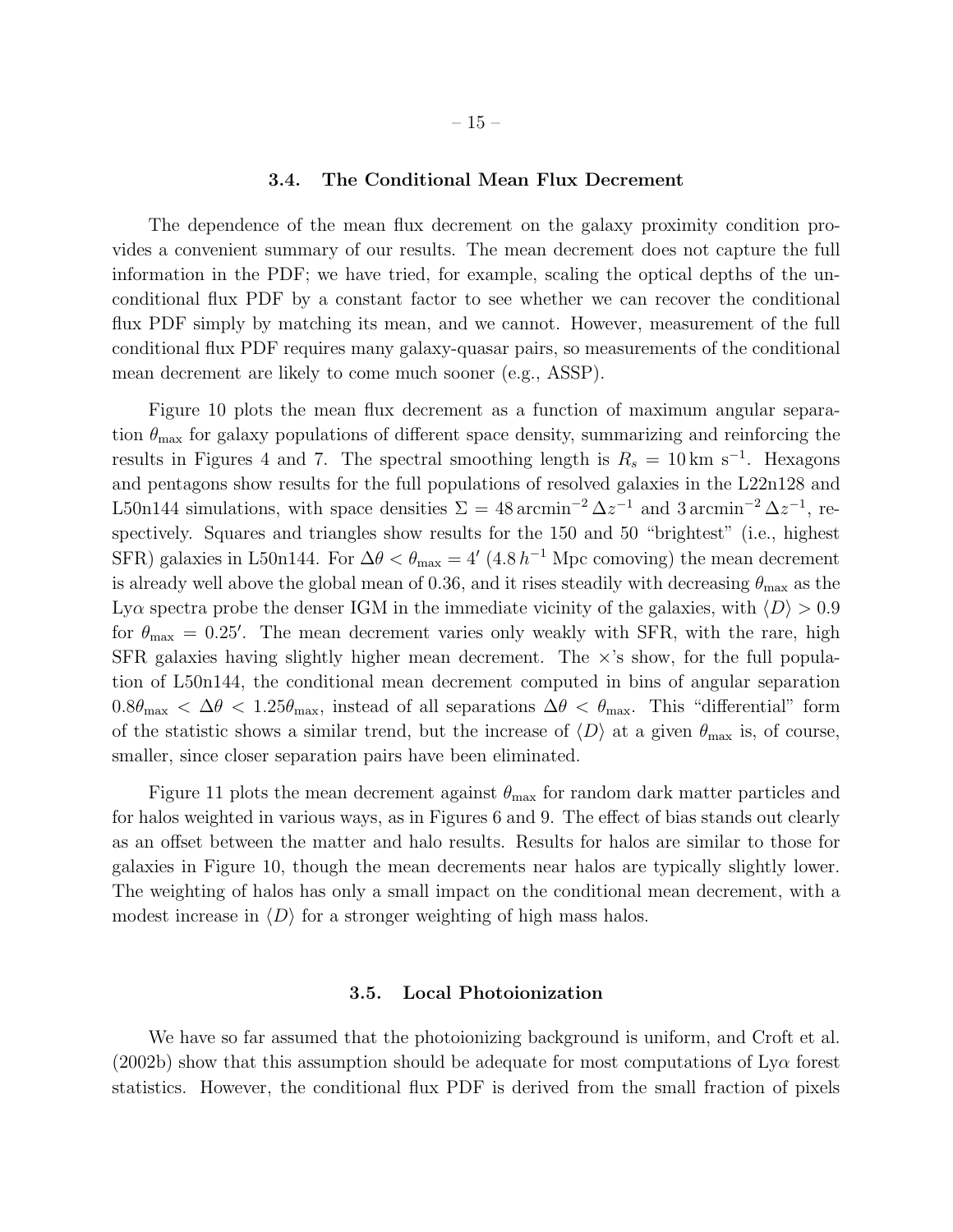that lie close to galaxies, and if the galaxies make a significant contribution to the ionizing background, then the flux decrement in these pixels may be depressed by the ionizing flux of their nearest galaxy neighbors. With the ionizing background predicted by Haardt & Madau (1996) based on the observed quasar population, these simulations (and similar ones by other groups) already match the observed mean decrement of the  $Ly\alpha$  forest given a baryon density  $\Omega_b = 0.02h^{-2}$ . However, estimates of the background based on the proximity effect usually yield a higher intensity than predicted from the quasar population alone (Scott et al. 2000, and references therein), and observations of LBGs suggest that the escape fraction of ionizing photons is high enough to make them an important contributor to the UV background (Steidel, Pettini, & Adelberger 2001). Within the theoretical and observational uncertainties, there is probably room for galaxies to make a contribution equal to that of quasars without making the predicted mean flux decrement too low at  $z \sim 3$  (see Schirber & Bullock 2003 for a recent discussion of these issues).

The intensity of the radiation from an individual galaxy or quasar falls off as  $1/r^2$ , but it is further attenuated by redshifting and, more importantly for the case of ionizing radiation, by IGM absorption. Haardt & Madau (1996; see also Madau, Haardt, & Rees 1999) estimate that a path length  $\Delta z \sim 0.17$  produces an optical depth of  $\tau(912\text{\AA}) \sim 1$ at  $z = 3$ , corresponding to  $100 h^{-1}$  Mpc (comoving) for our cosmology. Fardal & Shull (1993) conclude that the effective attenuation length for "average" ionizing photons is  $\sim 2.4$ times that at  $912\text{\AA}$ , so a reasonable estimate (with probably a factor of two uncertainty) is  $r_{\text{att}} \sim 240 h^{-1}$  Mpc (comoving). Here we will make the simple approximation that intensity falls as  $1/r^2$  until  $r_{\text{max}} = r_{\text{att}}$  and is sharply truncated beyond  $r_{\text{max}}$ . If a population of galaxies with comoving space density n and mean ionizing luminosity  $\langle L \rangle$  contributes a fraction f of the ionizing background intensity  $I$ , we then have

$$
fI = \int_0^{r_{\text{max}}} 4\pi r^2 dr \, n \, \frac{\langle L \rangle}{4\pi r^2} = n \langle L \rangle r_{\text{max}} \,, \tag{4}
$$

implying

$$
I = \frac{n \langle L \rangle r_{\text{max}}}{f} \,. \tag{5}
$$

The intensity from a galaxy with luminosity  $L_i$  is equal to the mean background intensity at an "influence radius"  $r_i$  given by

$$
\frac{L_i}{4\pi r_i^2} = I \qquad \Longrightarrow \qquad r_i = r_{\text{max}} \times \left[ \frac{L_i}{\langle L \rangle} \frac{f}{4\pi r_{\text{max}}^3 n} \right]^{1/2} \,. \tag{6}
$$

Note that  $r_i$  decreases as either  $r_{\text{max}}$  or n increases, since either change makes the contribution of a nearby galaxy less important relative to that of the numerous, distant galaxies.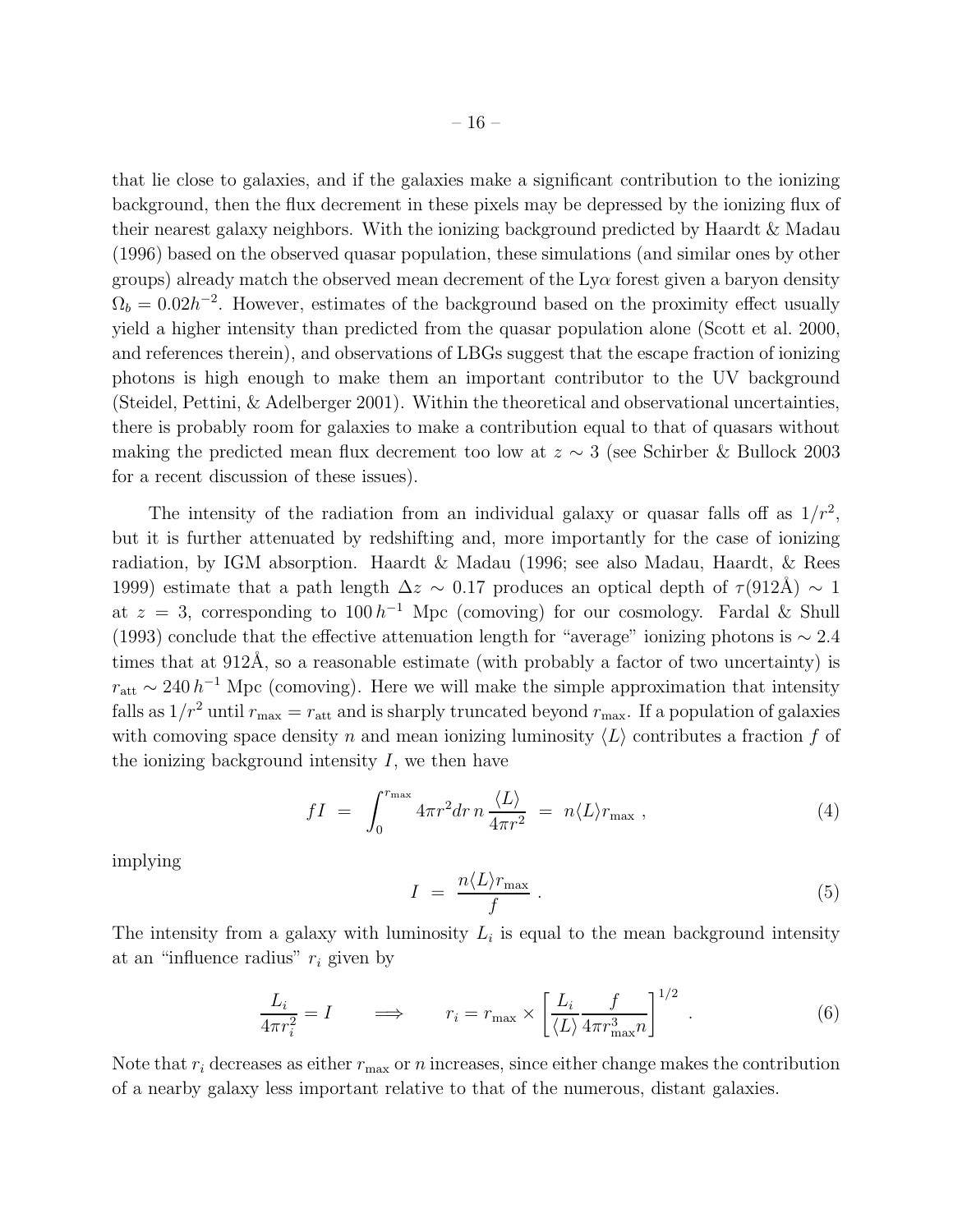For  $f = 0.5$ ,  $L_i = \langle L \rangle$ ,  $r_{\text{max}} = 240 h^{-1}$  Mpc, and  $n = 1.2 \times 10^{-3} h^3 \text{Mpc}^{-3}$  ( $\Sigma =$  $1 \text{ arcmin}^{-2} \Delta z^{-1}$ , equation (6) yields  $r_i = 0.37 h^{-1}$  Mpc (all length scales comoving). For our cosmological model, the corresponding angular and velocity scales are  $\Delta\theta = 0.3'$ ,  $\Delta V =$ 47 km s<sup>−</sup><sup>1</sup> , respectively. This simple estimate suggests that galaxy photoionization could have a significant impact on the conditional flux PDF at separations of  $\Delta\theta \sim 0.5'$ , though its impact at  $\Delta\theta \sim 2'$  is likely to be small. The optical depth of gas at temperature T, with electron density  $n_e$ , and at a distance r from a galaxy is reduced relative to the optical depth  $\tau_u$  of the uniform background case by a factor

$$
\tau/\tau_u = \left[1 + F_{\Gamma}\left(\frac{r_i}{r}\right)^2\right]^{-1},\tag{7}
$$

where

$$
\frac{1}{F_{\Gamma}} = \frac{\Gamma_u + \Gamma_c(T)n_e}{\Gamma_u} \approx 1 + 0.29(\rho/\bar{\rho})e^{-1.578/T_5}T_5^{1/2}(1+T_5^{1/2})^{-1}
$$
(8)

is the ratio of the total (photo  $+$  collisional) ionization rate to the uniform photoionization rate  $\Gamma_u$ . The second part of equation (8) incorporates the Haardt & Madau (1996) value of  $\Gamma_u = 8.3 \times 10^{-13} \,\mathrm{s}^{-1}$  and the Cen (1992) expression for collisional ionization at temperature  $T = 10<sup>5</sup>T<sub>5</sub>$  K (which is also used in TreeSPH and TIPSY), assuming fully ionized gas to relate  $n_e$  to  $\rho/\bar{\rho}$ .

Figure 12 illustrates the impact of galaxy photoionization on the conditional mean decrement (left panels) and saturated fraction (right panels) for the  $\Sigma = 1 \arcsin^{-2} \Delta z^{-1}$ sample from the L50n144 simulation. We compute the influence radii via equation (6) assuming that each galaxy's ionizing flux is proportional to its SFR and that galaxies of this space density collectively produce a fraction  $f = 0.5$  of the ionizing background, with fainter galaxies having no significant ionizing flux. Asterisks show the result of a simplified calculation in which we multiply the optical depths of the extracted spectra by the factor in equation (7) assuming  $F_{\Gamma} = 1$  and a pixel-galaxy distance r corresponding to the transverse separation between the galaxy and the line of sight. As expected from the order-of-magnitude estimate above, the suppression relative to the uniform UV background case is small at  $\Delta\theta \geq 1'$ , but the mean decrement and saturated pixel fraction are noticeably reduced for  $\Delta\theta \leq 0.5'$ . Triangles show the results of a complete calculation, in which we put individual galaxy UV sources into the simulation before extracting the  $Ly\alpha$  forest spectra with TIPSY, applying equation (7) to each SPH particle with  $r$  equal to the galaxy-particle separation and  $F_{\Gamma}$  computed from the particle's temperature and density. Here the reduction of  $\langle D \rangle$ and  $f_{\text{sat}}$  is much smaller, and the predicted trends no longer turn over at the smallest angular separations.

Why does the approximate calculation drastically overestimate the impact of galaxy photoionization? One possibility is that collisional ionization in the hotter, denser gas within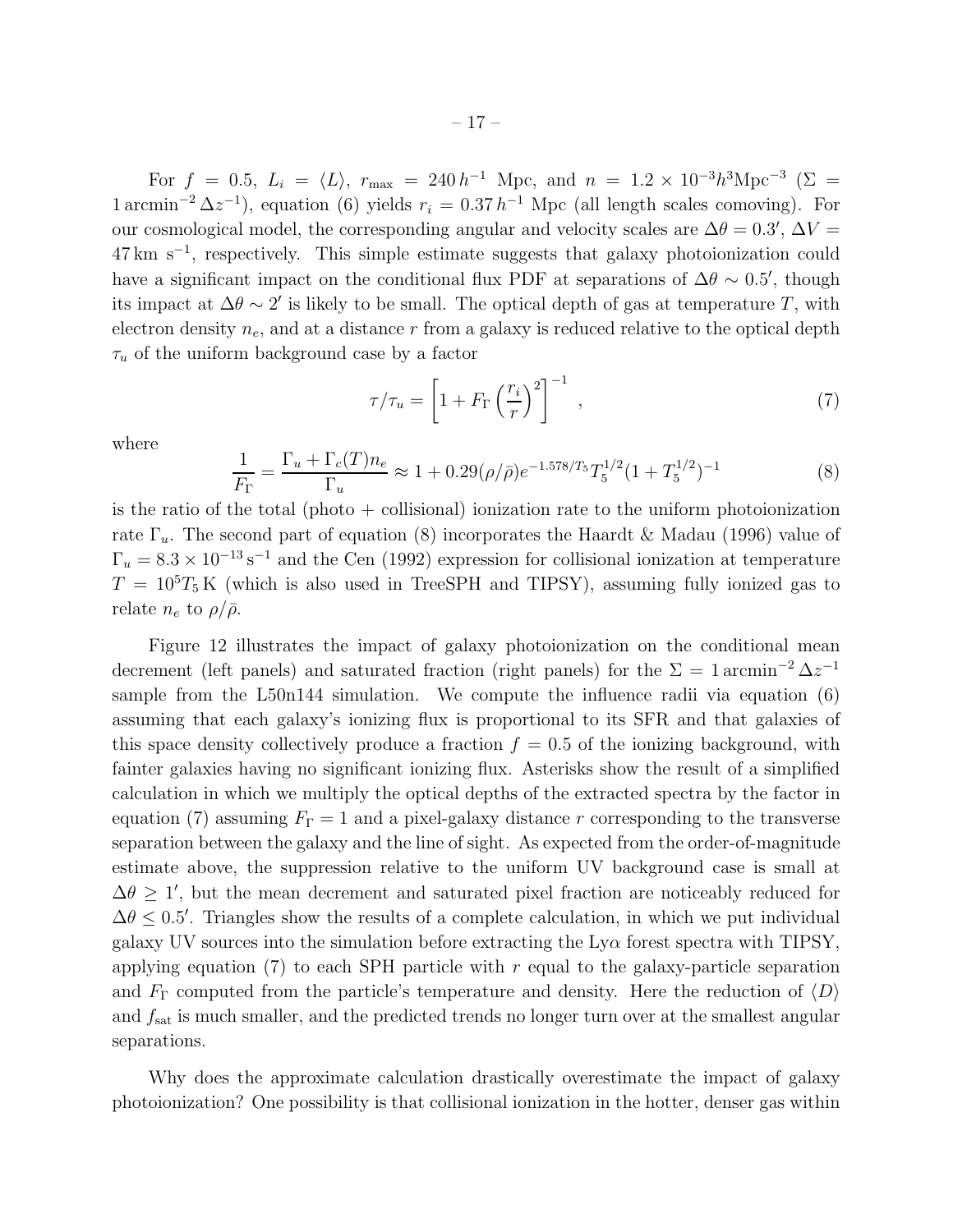$r \sim 0.5 h^{-1}$  Mpc of galaxies dilutes the effect of photoionization by making  $F_{\Gamma} \ll 1$ . However, if we repeat the TIPSY calculation with  $F_{\Gamma} = 1$  for all particles, we get a nearly identical result for the conditional mean decrement. Collisional ionization is important along some lines of sight (compare equation [8] to Figure 1), but these are cases where dense gas produces heavily saturated absorption, which remains saturated even if the optical depth is reduced by a factor of several. Thus, overestimating photoionization by setting  $F_{\Gamma} = 1$  still leaves a flux decrement  $D \approx 1$ . The second possibility is that the gas producing absorption at the galaxy redshift is further away than the transverse separation  $r_t$ , and is shifted to the galaxy redshift by its peculiar infall velocity. Figure 13 shows the mean line-of-sight distance, weighted by optical depth, of gas that produces absorption within 20 km s<sup>-1</sup> of the galaxy redshift. We consider only galaxy-spectrum pairs with  $\Delta \theta < 0.5'$ , implying a transverse separation  $r_t < 0.6 h^{-1}$  Mpc (comoving); results are similar for  $\Delta\theta < 0.25'$ . Figure 13 shows that absorption for these close pairs arises mainly in gas whose line-of-sight distance substantially exceeds the influence radius  $r_i$  and is therefore little affected by galaxy photoionization. When the optical depth is high ( $\tau > 10$ , left-hand panel), the mean line-of-sight distance is usually smaller, but in these cases even a factor of several reduction in  $\tau$  does not move the flux decrement significantly below  $D = 1$ . Thus, even if galaxies contribute a large fraction of the ionizing background, local photoionization has little effect on the conditional mean decrement or saturated fraction because the real-space distance to absorbing gas is larger than the redshift-space distance, except for lines of sight that are heavily saturated.

Steidel et al. (2002) find that ∼ 3% of the galaxies in their LBG sample exhibit detectable AGN activity. Given the apparent ubiquity of supermassive black holes in local galaxies, it seems plausible that most LBGs go through AGN phases, with  $f_Q \sim 0.03$  being the "duty cycle", i.e. the fraction of time that these black holes are active at  $z \sim 3$ . Could photoionization by these low luminosity AGN have a larger impact on the local IGM than the galaxies themselves? If the interval between periods of AGN activity is longer than the time

$$
t_{\text{eq}} = \frac{n_{\text{HI}}^{\text{eq}}}{\alpha(T)n_e n_{\text{HII}}} = [\Gamma_u + \Gamma_c(T)n_e]^{-1} \approx 4 \times 10^4 F_\Gamma \text{yrs}
$$
(9)

that it takes gas to return to its equilibrium neutral hydrogen fraction after being fully ionized,<sup>3</sup> then we are essentially back to the uniform ionization case: the few LBGs that currently host AGN have large "proximity zones," but the rest have their normal complement of associated  $Ly\alpha$  optical depth. However, if the process of feeding gas to the central black hole is sufficiently stochastic, then AGN might "flicker" on and off on timescales shorter than

<sup>&</sup>lt;sup>3</sup>We assume that the equilibrium state is already highly ionized, so that the addition of  $n_{\rm HI}^{\rm eq}$  hydrogen ions does not significantly increase  $n<sub>HII</sub>$  or  $n<sub>e</sub>$ . The second equality follows from the equilibrium condition  $\alpha(T) n_e n_{\rm HII} = \Gamma_u n_{\rm HI}^{\rm eq} + \Gamma_c(T) n_e n_{\rm HI}^{\rm eq}.$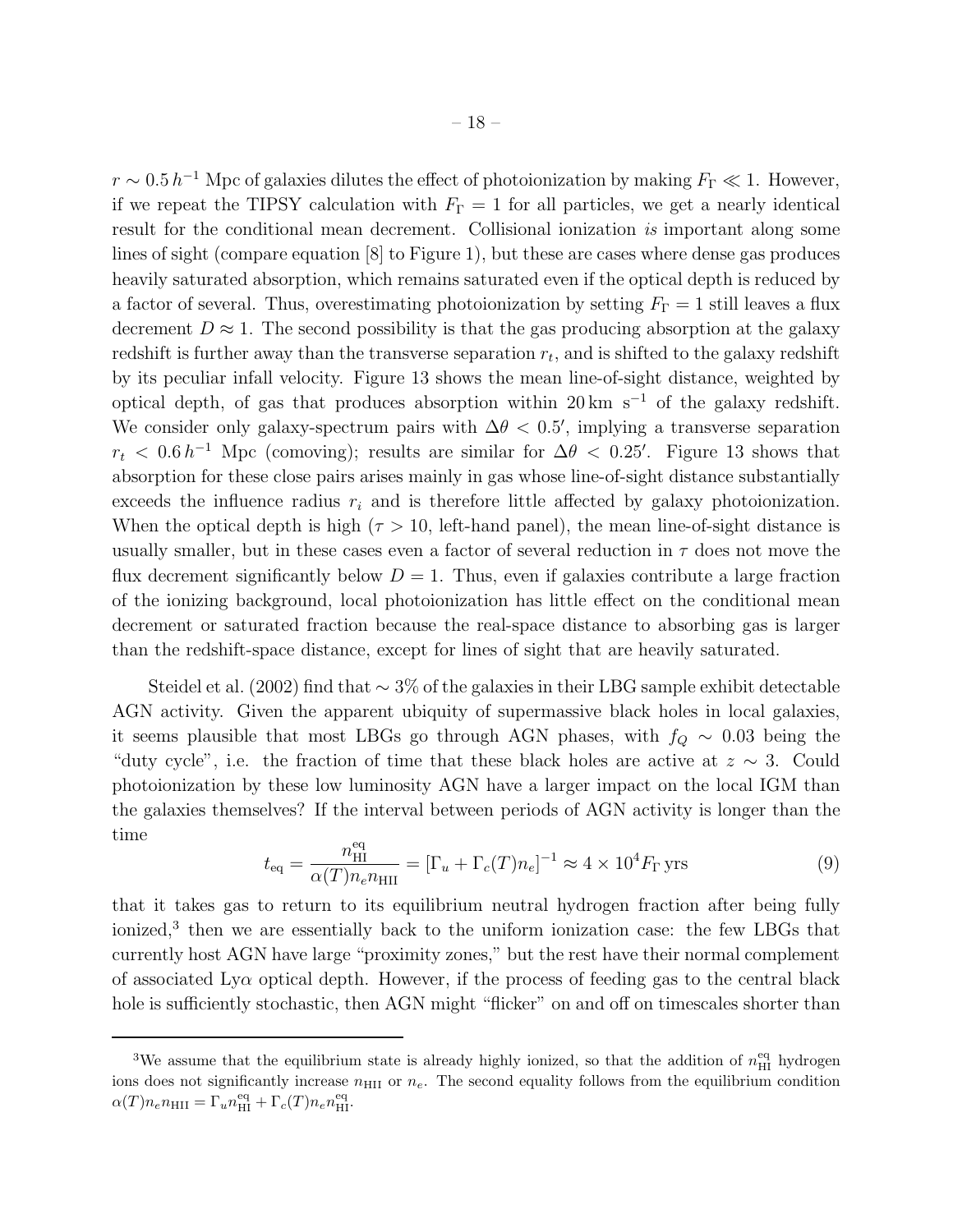Suppose we assume that the AGN associated with the galaxies under study collectively produce 50% of the ionizing background. Since the time-averaged flux of this population equals, by assumption, the flux that we previously ascribed to the galaxies themselves, the photoionization rate at distance r during an active phase must exceed the previous value by a factor  $f_Q^{-1}$ , i.e.,  $\Gamma_Q = \Gamma_u (r_i/r)^2 f_Q^{-1}$ . During an active phase, the neutral hydrogen density at distance r drops exponentially in time,  $n_{\text{HI}} \approx n_{\text{HI}}^{\text{eq}} \exp(-\Gamma_Q t)$ , until it reaches a new equilibrium value with  $Ly\alpha$  optical depth

$$
\tau/\tau_u = \left[1 + f_Q^{-1} F_\Gamma \left(\frac{r_i}{r}\right)^2\right]^{-1} \tag{10}
$$

However, at most radii the duration of the active phase will not be long enough to achieve this equilibrium. If we assume that the activity during a recombination interval  $t_{\text{eq}}$  occurs in a single "outburst" of duration  $t_{\text{act}} = f_Q t_{\text{eq}}$ , then the optical depth at the end of this phase is

$$
\tau/\tau_u \approx \exp(-\Gamma_Q t_{\rm act}) = \exp\left[-F_\Gamma \left(\frac{r_i}{r}\right)^2\right] \,,\tag{11}
$$

except that it never falls below the equilibrium value of equation (10). Note that the duty cycle  $f_Q$  cancels out of equation (11) because we have fixed the time-averaged flux of the AGN population relative to  $\Gamma_u$ . If the AGN are more luminous while they are on, then they must be active for less time, producing the same number of ionizing photons. We see from equation (11) that the scale over which recurrent AGN activity can affect the conditional mean flux decrement is the same influence radius that we found previously, but that departures from photoionization equilibrium allow the impact within this radius to be much stronger.

Since we have already found that much of the absorption for small  $\Delta\theta$  comes from gas beyond the influence radius, we can guess from this analysis that local AGN photoionization will have little impact on the conditional mean decrement. Filled circles in Figure 12 confirm this expectation, showing a calculation based on equation (11), with sources embedded in the TIPSY spectral extraction and the same influence radii used previously. The minimum optical depth is given by equation (10) with  $f_Q^{-1} = 30$ . While the absorption is slightly suppressed relative to the galaxy photoionization case, the mean decrement and saturated fraction continue to increase as  $\theta_{\text{max}}$  decreases. These results can be considered a conservative upper limit on the effects of recurrent AGN activity, since we have ignored the partial return to equilibrium with the uniform background that will occur following any given active cycle.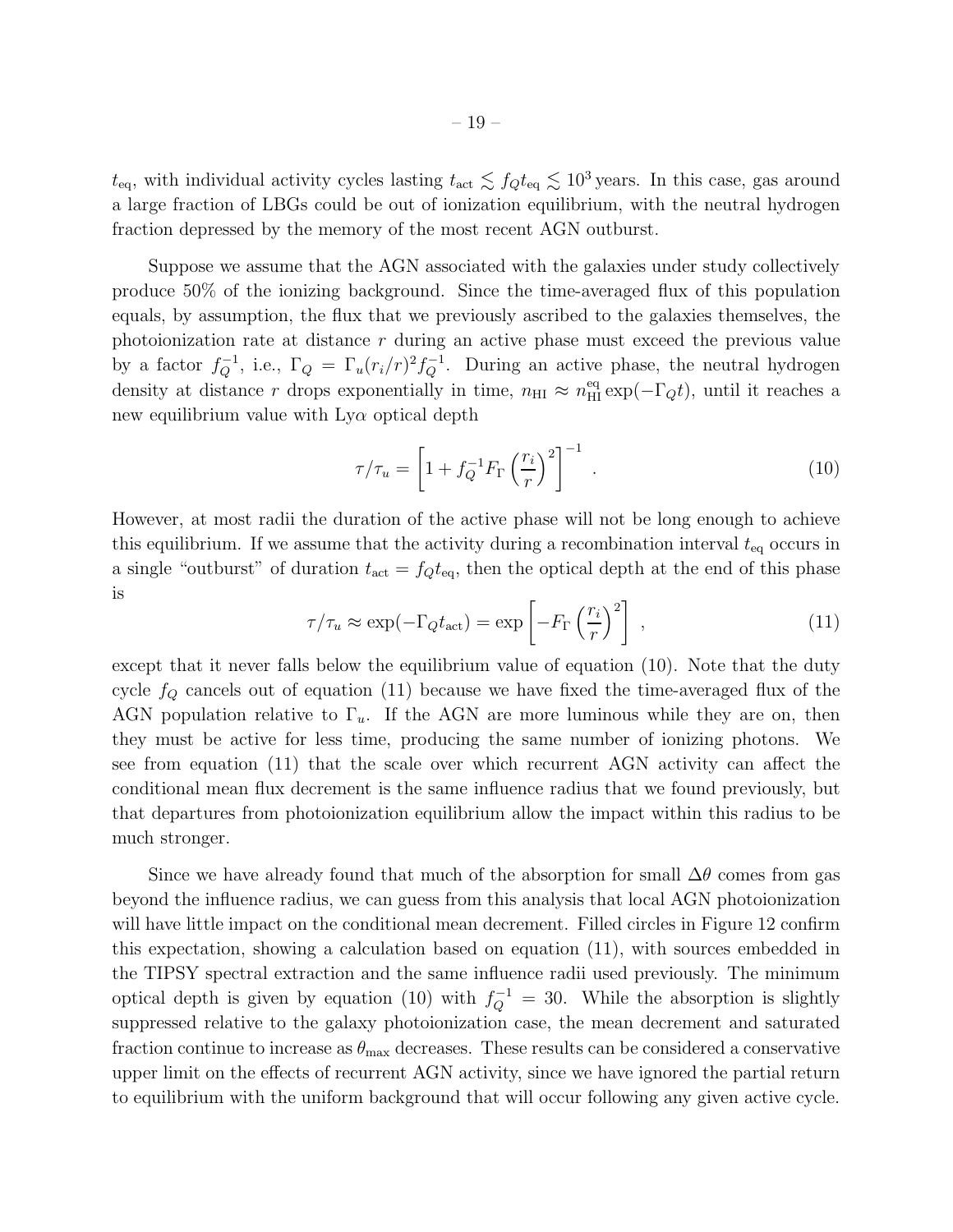If we attributed 100% of the ionizing background to the AGN associated with the observed LBGs, then the influence radii would be larger by  $2^{1/2}$ , but the impact on the conditional mean decrement would be only slightly stronger.

We conclude that local photoionization by galaxies or by the AGN that they host will not reverse the trend of increasing  $Ly\alpha$  forest absorption with decreasing angular separation. Figure 13 suggests that *any* feedback mechanism must have a strong influence out to comoving distances  $\sim 1 h^{-1}$  Mpc or more if it is to effect such a reversal. We have examined simple models in which we completely eliminate neutral hydrogen out to a fixed radius around target galaxies or, alternatively, reduce the neutral fraction within this radius by a factor of three. If we eliminate all neutral hydrogen to  $r = 1 h^{-1}$  Mpc, then the conditional mean decrement drops to  $\langle D \rangle \approx 0.6$  for  $\theta_{\text{max}} = 0.25'$  and 0.5', and the saturated pixel fraction falls to  $f_{\rm sat} \approx 0.4$ . However, a factor of three reduction out to  $1 h^{-1}$  Mpc, or complete elimination out to  $0.5 h^{-1}$  Mpc, has only small impact, comparable to that of the AGN ionization model shown in Figure 12. Elimination of neutral hydrogen out to  $0.75 h^{-1}$  Mpc has an intermediate effect, reducing  $\langle D \rangle$  to ~ 0.75 and  $f_{\rm sat}$  to ~ 0.5.

#### 3.6. Redshift Errors

We showed in Figure 5 that the signature of the overdense environments of galaxies in the conditional flux PDF is substantially weakened if one looks at pixels  $\sim 200 \, \mathrm{km \ s^{-1}}$  away from the galaxy redshift instead of at the galaxy redshift itself. (The angular separation corresponding to  $Hr = 200 \text{ km s}^{-1}$  is 1.3'.) Since the redshifts of LBGs are usually estimated from nebular emission or absorption lines, which could be offset relative to the mean systemic velocities, this result suggests that redshift measurement errors could have a significant impact on practical determinations of the conditional flux PDF. To address this point quantitatively, we show in Figure 14 the conditional mean decrement and saturated fraction when pixel redshifts are drawn from a Gaussian of mean zero and dispersion  $\sigma_{\Delta V} = 150 \text{ km s}^{-1}$ (squares) or 300 km s<sup>-1</sup> (triangles). We use the  $\Sigma = 1 \arcsin^{-2} \Delta z^{-1}$  sample of the L50n144 simulation, with no galaxy photoionization. Redshift errors of  $\sigma_{\Delta V} = 150 \text{ km s}^{-1}$ , similar to those estimated by ASSP, depress  $\langle D \rangle$  and  $f_{\rm sat}$  by ~ 0.05 at  $\theta_{\rm max} = 2'$  and by ~ 0.1 − 0.2 at  $\theta_{\text{max}} \leq 1'$ . Errors of  $\sigma_{\Delta V} = 300 \text{ km s}^{-1}$  depress  $\langle D \rangle$  and  $f_{\text{sat}}$  more severely, and they largely (though not entirely) remove the trend of increasing absorption with decreasing  $\theta_{\text{max}}$ . Redshift errors also reduce the already small differences between models with and without galaxy photoionization, since the absorption is now usually measured at a pixel further away from the galaxy.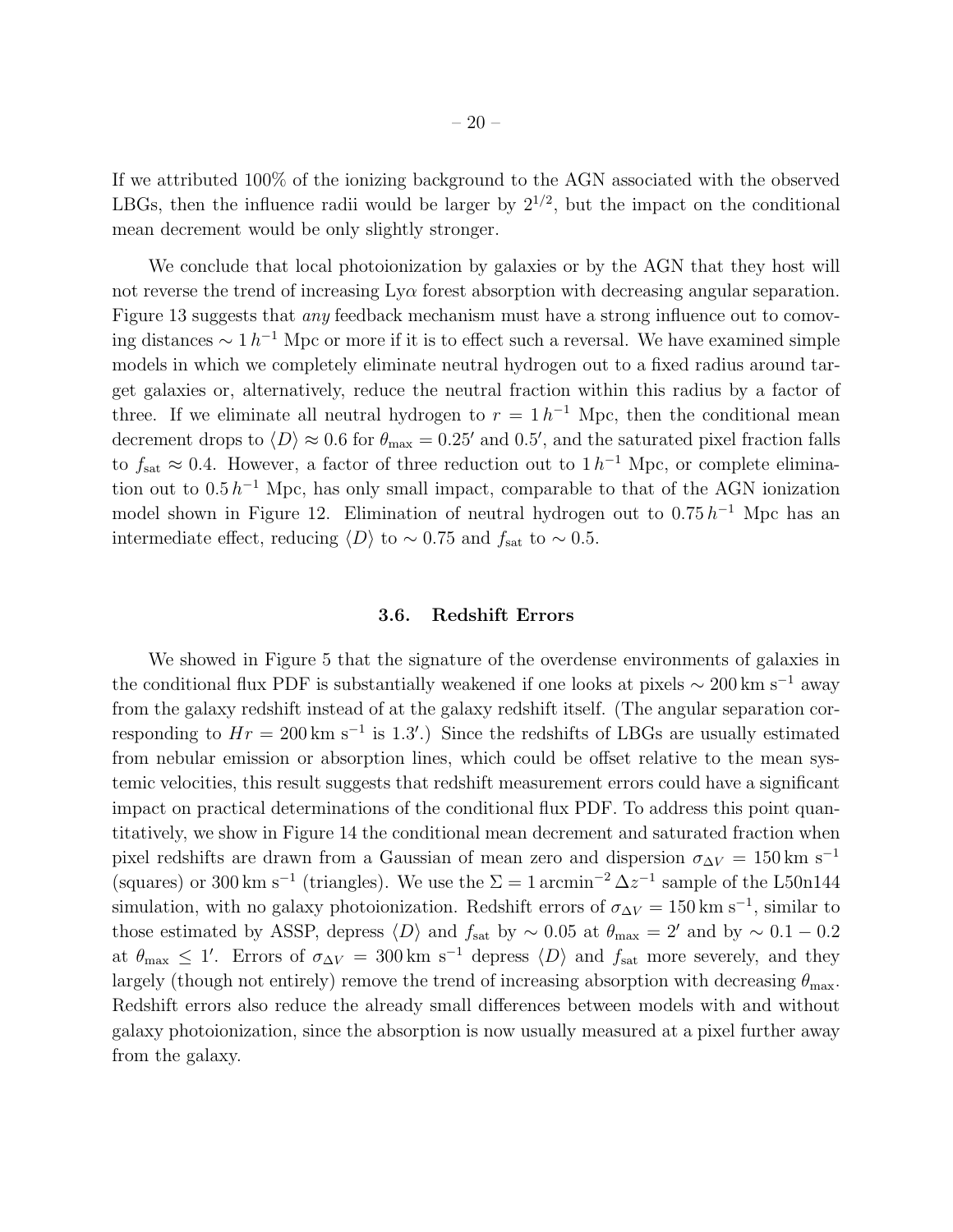#### 4. Large Scale Correlations

Inspired by the observational work of ASSP and ASPS, we also examine a statistical measure that characterizes LBG-Ly $\alpha$  forest correlations on larger scales than those examined in §3. We divide each of the 1200 random spectra through the L50n144 simulation into  $L/S$ segments of comoving length S, where  $L = 50 h^{-1}$  Mpc is the box size. For each segment i, we compute the mean flux decrement  $D_{S,i}$  along the segment, and we count the number of galaxies  $N_i$  in a cube of side length S centered on the spectral segment, making use of the simulation's periodic boundaries as necessary. We include galaxy peculiar velocities when computing positions along the line of sight, again utilizing the periodic boundaries when needed. We then consider all segments in a bin of  $D<sub>S</sub>$  values and compute the mean value of the galaxy density contrast  $\delta_{gal,i} = N_i/\bar{N} - 1$ , where  $\bar{N} = S^3 n$  is the average number of galaxies in a cubic cell of size  $S$ . We use the full resolved galaxy population of the simulation, for which  $\bar{N} = 3.6(S/10 h^{-1} \text{ Mpc})^3$ . Poisson noise fluctuations in  $\delta_{gal}$  are large, and if one plots the mean value of  $D<sub>S</sub>$  in bins of  $\delta_{\rm gal}$ , then a "Malmquist" type bias effectively erases any trend (there are more cells of intrinsically low density contrast that scatter to high  $\delta_{gal}$  than vice versa). However,  $D<sub>S</sub>$  is not a noisy quantity, and if one has many cells, then Poisson fluctuations in  $\delta_{gal}$  average to zero without bias. A plot of  $\delta_{gal}$  in bins of  $D_S$  therefore reveals the preferential location of galaxies in overdense environments.

The solid points in the upper panels of Figure 15 show  $\delta_{\text{gal}}$  vs.  $D_S$  for  $S = 10 h^{-1}$  Mpc (left) and  $5 h^{-1}$  Mpc (right). Error bars represent the  $1\sigma$  error on the mean, i.e., the dispersion of the  $N_{\text{seg}}$  values of  $\delta_{\text{gal}}$  in the  $D_S$  bin divided by  $(N_{\text{seg}}-1)^{1/2}$ . Smooth curves show the cumulative distribution of  $D<sub>S</sub>$  values. Only a small number of segments have  $D<sub>S</sub> > 0.6$ for  $S = 10 h^{-1}$  Mpc, so the error bars on  $\delta_{gal}$  become large for high  $D_S$  values. Nonetheless, there is a clear, strong trend of increasing  $\delta_{\rm gal}$  with increasing  $D_S$  up to  $D_S \approx 0.65$ , where the mean galaxy overdensity is  $1 + \delta_{gal} \approx 2.5$ . For  $S = 5 h^{-1}$  Mpc, there are more high decrement segments and the trend of  $\delta_{\text{gal}}$  with  $D_S$  continues to  $D_S \approx 1$ .

The open points in Figure 15 show the results using dark matter particles instead of galaxies. While there is a steady trend of  $\delta_{dm}$  with  $D_s$ , the bias of the galaxy population is strikingly evident in the much steeper slope of the  $\delta_{gal} - D_S$  trend. The suppression of high redshift galaxy formation in underdense regions is especially clear, with mean density contrasts  $\delta_{gal}$  approaching  $-1$  for  $D_S < 0.2$ . In the  $S = 5 h^{-1}$  Mpc plot, the physical requirement that  $\delta \geq -1$  forces the galaxy correlation to be concave upward at low  $D_S$ . Peculiar velocities make the  $\delta_{dm} - D_S$  correlation significantly steeper in redshift space than in real space, as coherent flows amplify density contrasts (Sargent & Turner 1977; Kaiser 1987). However, the  $\delta_{gal} - D_S$  correlation is minimally affected by peculiar velocities owing to the high bias (and correspondingly low  $\Omega_m^{0.6}/b$ ) of the galaxy population.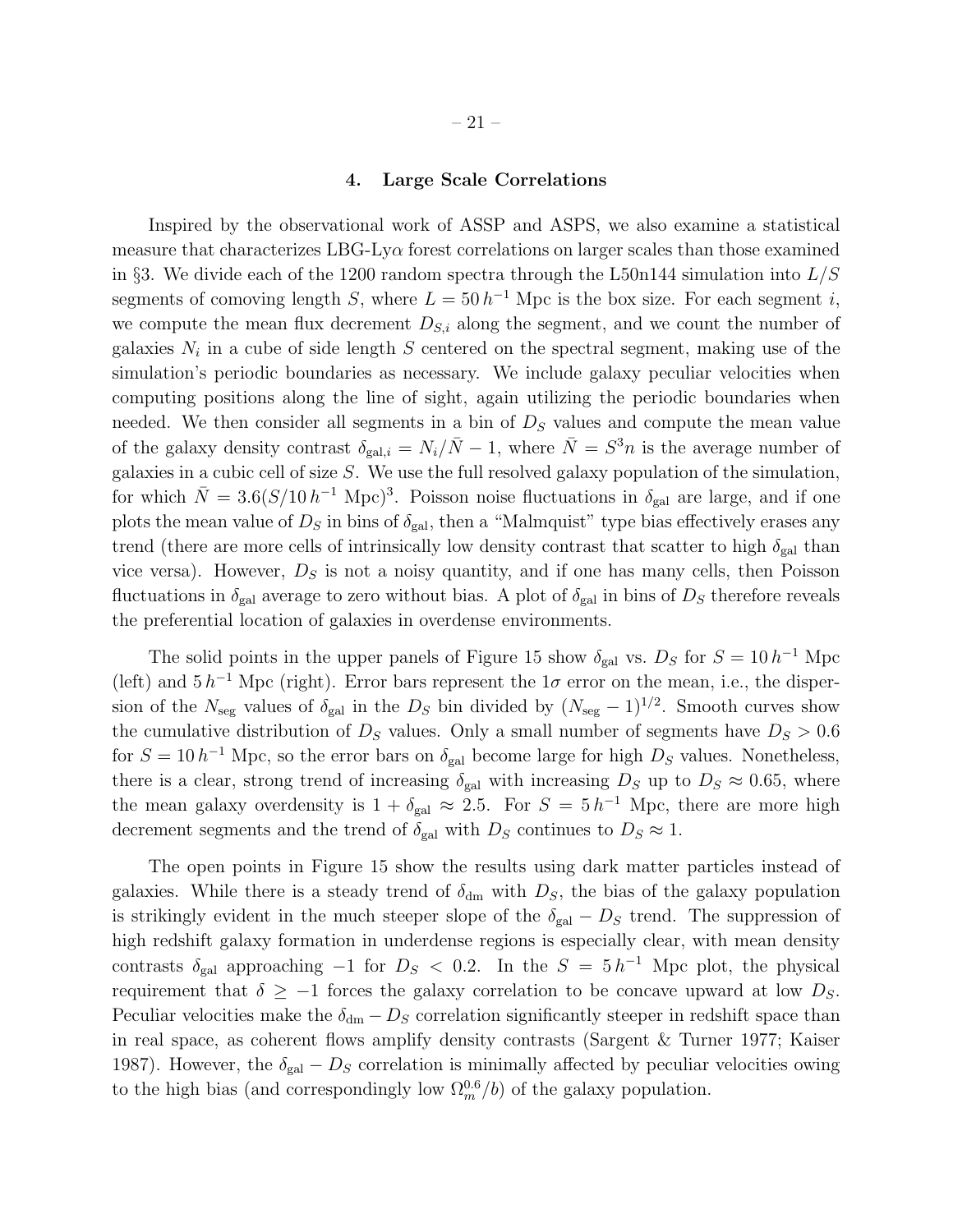The rms fluctuations of  $D<sub>S</sub>$  and density contrast are  $(\sigma_D, \sigma_{dm}, \sigma_{gal}) = (0.13, 0.35, 1.01)$ for  $S = 10 h^{-1}$  Mpc and  $(0.17, 0.56, 1.93)$  for  $S = 5 h^{-1}$  Mpc. Here we have subtracted a shot noise contribution to the galaxy dispersion assuming Poisson statistics, i.e., we define  $\sigma_{\text{gal}} = \left[ \langle (N - \bar{N})^2 \rangle - \bar{N} \right]^{1/2} / \bar{N}$ , where  $\langle ... \rangle$  represents an average over all cells and the division by  $\bar{N}$  converts from a dispersion of N to a dispersion of  $\delta_{gal}$ . We also subtract shot noise when computing  $\sigma_{dm}$ , but since the number of dark matter particles is large, the correction is negligible.

The ratio of correlation slopes between  $\delta_{gal}-D_S$  and  $\delta_{dm}-D_S$  is roughly the ratio of  $\sigma_{gal}$ to  $\sigma_{dm}$ , as we show in the bottom panels of Figure 15, which plot  $\delta_{gal}/\sigma_{gal}$  or  $\delta_{dm}/\sigma_{dm}$  against  $(D<sub>S</sub> - \bar{D})/\sigma_D$ , where  $\bar{D} = 0.36$  is the unconditional mean decrement. In these normalized variables, the galaxy and dark matter correlations are similar, though the constraint  $\delta \geq -1$ forces the galaxy correlation to become shallower at low  $D<sub>S</sub>$ , while the dark matter trend remains linear down to essentially zero flux decrement. Thus, linear bias appears to be a good but not perfect approximation for this statistic. Our results for dark matter agree well with those of McDonald et al. (2002), who examine the unnormalized and normalized correlations of  $\delta_{dm}$  with  $D_S$  using the hydro-pm approximation of Gnedin & Hui (1998). For  $10 h^{-1}$  Mpc cubes, they find a correlation with a slope of 0.6 in normalized variables, bending towards shallower slopes for  $(D_{10} - \bar{D})/\sigma_D \gtrsim 1$  ( $\tilde{\delta}_F \gtrsim 1$  in their notation). The box diagonals of the lower panels of Figure 15 have a slope of 0.6, so one can see by visual inspection that we obtain a similar slope and turnover, and that the slope for  $5 h^{-1}$  Mpc is nearly the same as for  $10 h^{-1}$  Mpc. McDonald et al. (2002) show that variations in the Ly $\alpha$  forest assumptions — e.g., the temperature-density relation, the mean decrement, or the flux power spectrum — have only a small effect on the  $\delta_{dm} - D_S$  correlation when it is plotted in normalized variables, so we expect the same would hold true for the  $\delta_{\rm gal} - D_S$ correlations shown here.

As a quantitative measure of correlation strength, we compute the cross-correlation coefficients  $r_{\text{gal},D} \equiv \langle \delta_{\text{gal}} \delta_D \rangle / (\sigma_{\text{gal}} \sigma_D)$  and  $r_{\text{dm},D} \equiv \langle \delta_{\text{dm}} \delta_D \rangle / (\sigma_{\text{dm}} \sigma_D)$ , where  $\delta_D \equiv D_S - \bar{D}$ , and the averages are over all cells/segments. At  $10 h^{-1}$  Mpc, the correlation coefficients are 0.49 and 0.66 for galaxies and dark matter, respectively. The coefficients for dark matter are substantially higher in redshift space than they would be in real space, while for galaxies they are nearly identical in redshift space and real space. The cross-correlation between galaxies and dark matter is high,  $r_{\text{gal,dm}} \approx 0.95$ , and would again be lower in real space. However,  $r_{\text{gal},D}$  is lower than  $r_{\text{dm},D}$  for both cube sizes, perhaps because the curvature of the  $\delta_{gal} - \delta_{dm}$  relation at low  $\delta_D$  suppresses the contribution of these cells to the correlation coefficient. As emphasized by ASPS, the correlation  $r_{dm,D}$  is necessarily below unity because the flux decrement  $D<sub>S</sub>$  gives a (non-linearly) weighted average of the density along the line of sight through the cube center, and this quantity is imperfectly correlated with the mean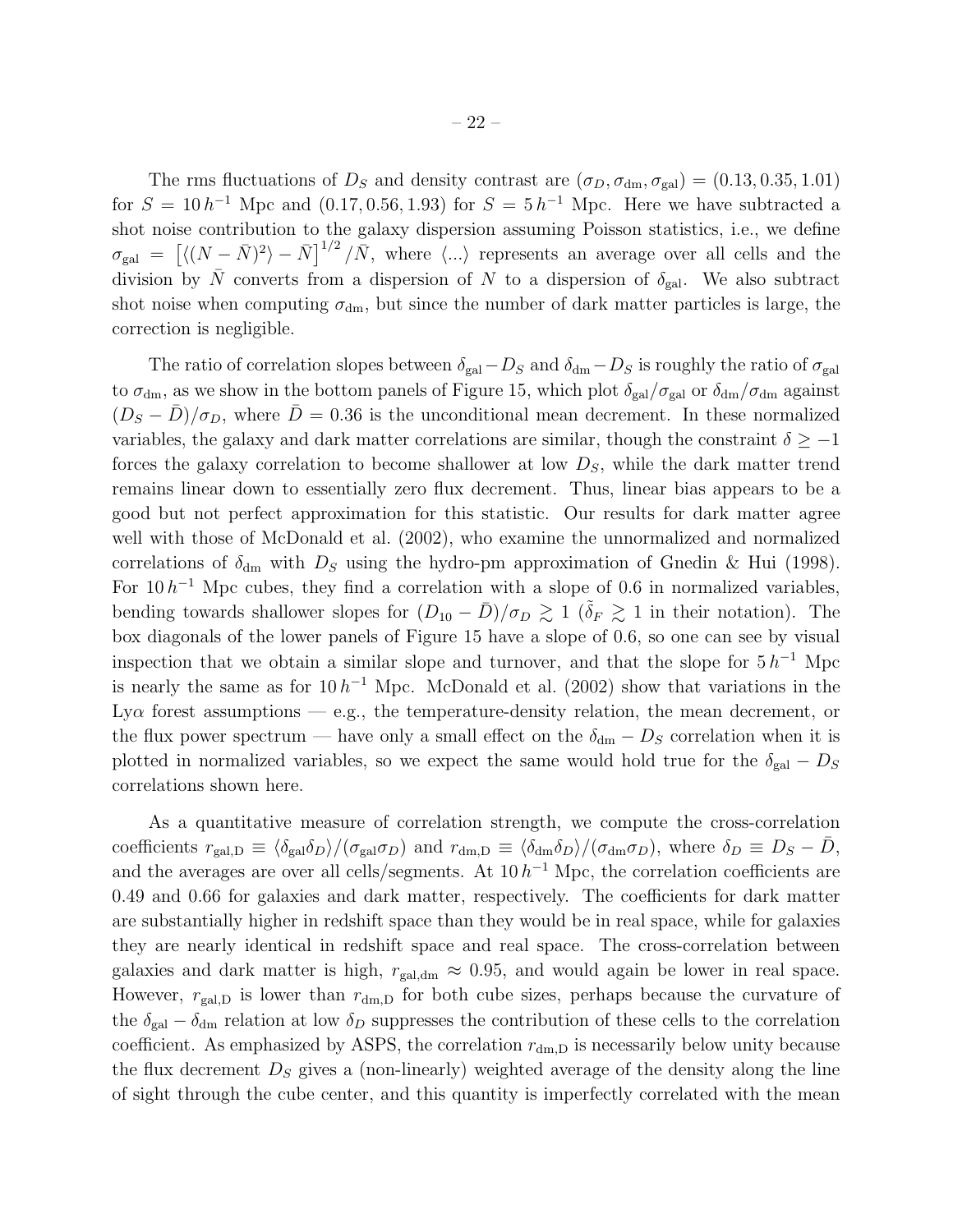density of the cube as a whole.

Figure 16 resembles Figure 15, but here the  $\delta - D_S$  correlation for galaxies is compared to that for the 450 most massive friends-of-friends halos, with the same weighting schemes used in Figures 8 and 9. The correlation is insensitive to halo weighting except at high  $D<sub>S</sub>$ , since massive halos are rare in lower density regions and assigning them higher weights makes little difference. At high  $D<sub>S</sub>$ , the contrast is usually stronger when massive halos receive more weight, as one would expect, but our results in this regime are fairly noisy. The rms density contrast  $\sigma$  is sensitive to the relative halo weighting, so in normalized variables (bottom panels) the correlation is actually shallower when massive halos are more strongly weighted, and correlation coefficients are correspondingly lower. The galaxy correlations most closely resemble those for equally weighted halos or halos with weight  $\propto M^{0.5}$ , and both the rms fluctuations of galaxies and their correlations with  $Ly\alpha$  flux decrement are lower than they would be if the number of galaxies were proportional to halo mass.

#### 5. Discussion

The conditional flux PDF considered in §3 and the  $\delta_{gal} - D_S$  correlation considered in §4 offer empirical tools with which to test the prediction that high redshift galaxy formation is strongly biased, and to search for the influence of star-forming galaxies on the surrounding IGM. The predicted flux PDF shifts systematically towards higher absorption in pixels close to galaxies — the smaller the angular separation, the higher the mean decrement and saturated fraction and the lower the transparent fraction. The shift of the flux PDF remains strong in spectra smoothed over 50, 100, or 200 km s<sup>-1</sup>, allowing further tests of the predicted scale of correlations and demonstrating that moderate resolution spectra of relatively faint AGN may profitably be used in such investigations. The influence of galaxy proximity is much stronger than that of random mass elements (dark matter particles), a clear signature of the preferential formation of galaxies in overdense environments.

The conditional flux PDF is only weakly sensitive to the baryonic mass or SFR of the sample galaxies over the range that we have investigated, spanning more than two orders of magnitude in space density. It is also insensitive to the occupation distribution of dark matter halos. While this insensitivity reduces the utility of this statistic as a diagnostic of galaxy formation, it increases its power as a diagnostic of galaxy feedback, since the nofeedback prediction is robust. We have investigated the potential impact of one feedback process, galaxy photoionization, and find that it has only a small impact on the conditional mean flux decrement, even if the bright galaxies used in the conditional PDF measurement contribute a large fraction of the ionizing background. The local flux from these galaxies is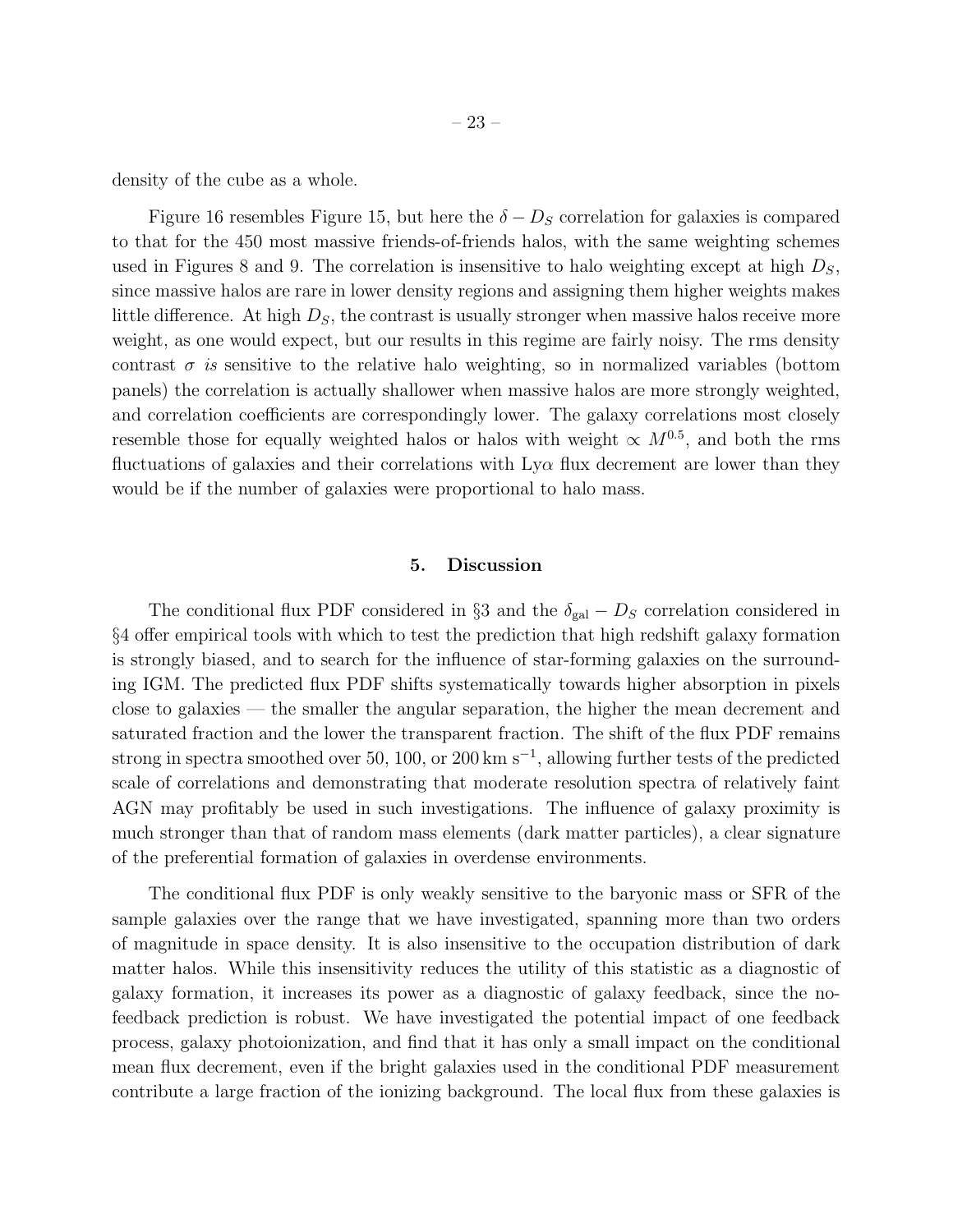comparable to the uniform background at "influence radii"  $r_i \sim 0.4 h^{-1}$  Mpc (comoving), corresponding to angular separations  $\Delta\theta \sim 0.3'$ , and in the absence of peculiar velocities this flux would drive down the average absorption at smaller separations. However, the gas producing absorption at the galaxy redshift is typically  $\gtrsim 1 h^{-1}$  Mpc away along the line of sight, where it is minimally affected. Recurrent AGN activity, with associated departures from photoionization equilibrium, can have a stronger impact within  $r_i$ , but it does not substantially increase the typical influence radius, so it still has little effect on the flux decrement close to galaxies. The predicted dependence of  $\langle D \rangle$  on  $\Delta\theta$  is sensitive to redshift measurement errors, with rms errors  $\sigma_{\Delta V} \gtrsim 150 \,\mathrm{km \ s^{-1}}$  significantly depressing the absorption signature.

There is significant overlap between our study of the conditional flux PDF and the recent paper by Croft et al. (2002a), who independently investigate the conditional mean decrement statistic and other measures of LBG-Ly $\alpha$  forest correlations, using similar numerical techniques. As discussed in §3, Croft et al. (2002a) and ASSP define the conditional mean decrement in a slightly different way from us, averaging over all galaxy-pixel pairs in bins of redshift-space separation  $\Delta_r$  instead of considering only pixels at the galaxy redshift. Averaging in redshift-space separation bins instead of angular separation bins at  $\Delta V = 0$  (like the "differential" points of Figures 10 and 14) has a small but noticeable impact, yielding slightly less absorption at a given comoving distance. To facilitate comparison to the Croft et al. (2002a) and ASSP results, we have calculated their version of the mean decrement statistic for the 150 highest SFR galaxies in the L50n144 simulation ( $\Sigma = 1$  arcmin<sup>-2</sup>  $\Delta z^{-1}$ ). Results are shown in Figure 17, assuming rms redshift determination errors of 0, 150, and 300 km s<sup>−</sup><sup>1</sup> (triangles, squares, and pentagons, respectively).

Croft et al. (2002a) adopt slightly different cosmological parameters, with  $\Omega_m = 0.3$ ,  $\sigma_8 = 0.9$  instead of  $\Omega_m = 0.4$ ,  $\sigma_8 = 0.8$ . Relative to our L50n144 run, their impressive,  $2 \times 300^3$  particle simulation has a volume 3.3 times smaller but mass resolution 30 times higher. Solid and dotted curves in the left hand panel of Figure 17 show their results for galaxies with  $M_b > 10^{10} M_{\odot}$  and  $M_b > 10^{11} M_{\odot}$  (Croft et al., fig. 8), kindly provided by R. Croft. Given the differences in cosmological and numerical parameters, the two independent calculations agree remarkably well. The comoving space densities of the two Croft et al. samples, 0.028 and 0.0008  $h^3 \text{ Mpc}^{-3}$ , correspond to  $\Sigma = 24 \text{ arcmin}^{-2} \Delta z^{-1}$  and  $\Sigma =$ 0.67 arcmin<sup>-2</sup>  $\Delta z^{-1}$  for our cosmology, so they are comparable to our  $\Sigma = 48 \text{ arcmin}^{-2} \Delta z^{-1}$ and  $\Sigma = 1$  arcmin<sup>-2</sup>  $\Delta z^{-1}$  samples, respectively. As shown in Figure 10, we find no significant difference in the conditional mean decrement for these two samples, while Croft et al. find stronger absorption for the more massive galaxies. Since their  $M_b > 10^{11} M_{\odot}$  sample comprises only 30 galaxies, this difference in the results does not seem too serious at present. Croft et al. also consider higher density samples, with mass resolution thresholds below the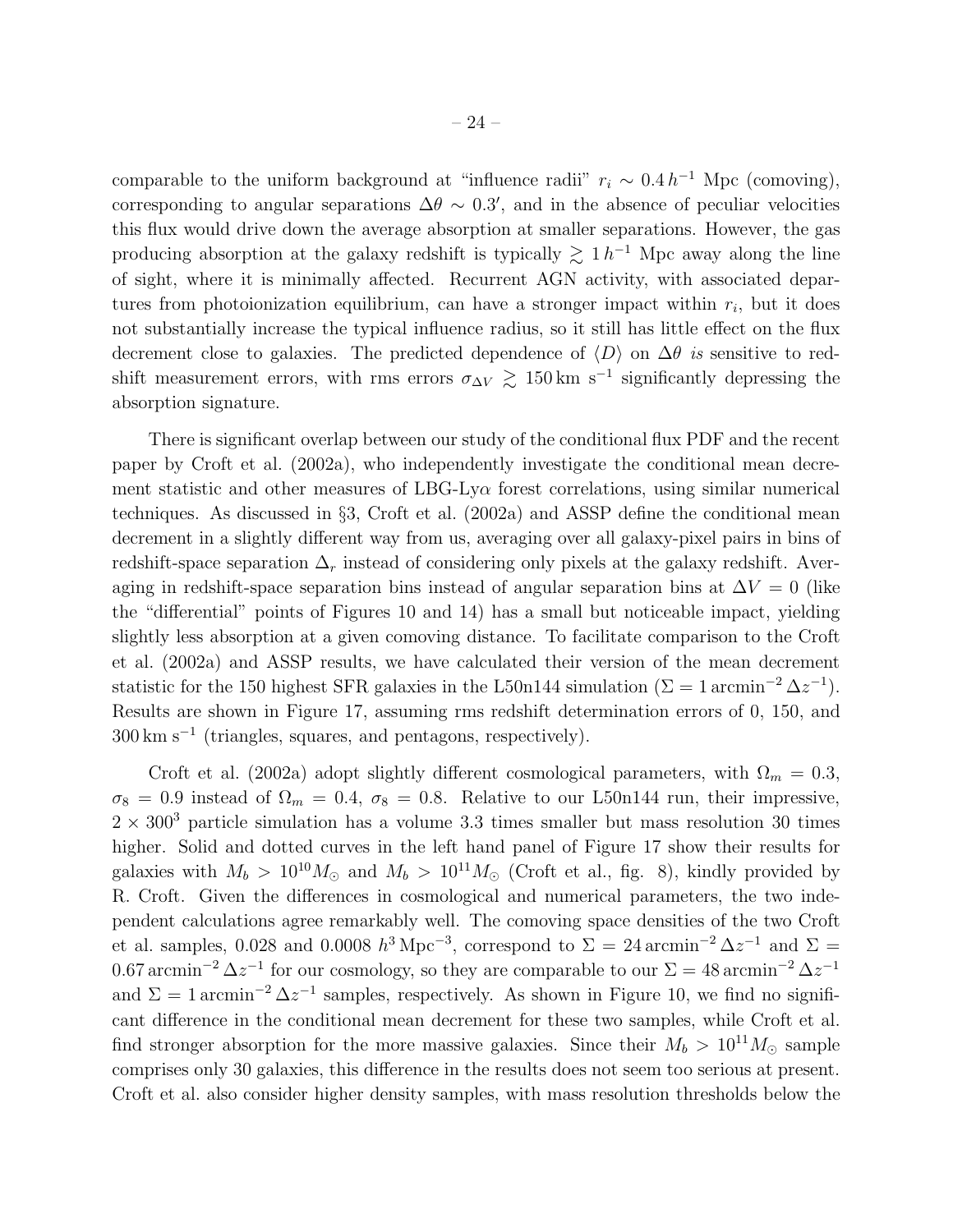resolution limit of our L22n128 simulation, and they find a continuing though modest trend of decreasing conditional mean decrement with decreasing galaxy mass threshold. In agreement with Croft et al., we find that redshift determination errors of  $\sigma_{\Delta V} \sim 150-300 \,\mathrm{km \ s^{-1}}$ have a substantial impact on the predicted trend of  $\langle D \rangle$  with galaxy separation, and that galaxy photoionization does not have a large impact.

ASSP have investigated LBG-Ly $\alpha$  forest correlations observationally, carrying out an LBG spectroscopic survey in fields around six quasar lines of sight. Their estimates of the conditional mean decrement, kindly provided by K. Adelberger, are shown by the filled points in Figure 17. These are somewhat different from the points shown by Croft et al. (2002a) because of changes to ASSP's analysis procedures, in particular a scaling of optical depths with redshift that should make the results more directly comparable to predictions like the ones presented here. The predicted and observed trends agree reasonably well down to comoving separations  $\sim 3 h^{-1}$  Mpc, with a smooth increase of  $\sim 0.1$  in  $\langle D \rangle$ . However, ASSP's trend flattens towards smaller separations, while our predicted trend rises and steepens. Most strikingly, ASSP find a *decrease* in  $\langle D \rangle$  at separations  $r < 1 h^{-1}$  Mpc, where the predicted absorption is strongest. If the rms redshift errors are  $\sigma_{\Delta V} \sim 300 \,\mathrm{km \ s^{-1}}$  rather than the  $\sim 150 \,\mathrm{km \ s^{-1}}$  that ASSP estimate, then the discrepancy between the predictions and observations is reduced, but the two data points at  $r < 1 h^{-1}$  Mpc remain in serious conflict.

ASSP suggest that the flattening and eventual decline of the mean decrement in close proximity to LBGs is a signature of galaxy feedback on the surrounding IGM, perhaps caused by the galactic scale winds suggested by the nebular line profiles of LBGs (Pettini et al. 2001, 2002). Croft et al. (2002a) consider a variety of galaxy feedback models and show that they can roughly reproduce the ASSP mean decrement results if ∼ 10% of the available supernova energy is converted to kinetic energy of a coherent, galactic scale outflow that sweeps up all of the IGM in its path. While this wind model is ad hoc and idealized, it does show that it is energetically possible for supernova feedback to influence the conditional mean decrement out distances of a few  $h^{-1}$  Mpc (comoving). The range of the effect is larger than that of individual wind bubbles because the galaxies themselves are correlated, and a line of sight  $\sim 2 h^{-1}$  Mpc from one galaxy may pass through the wind-blown bubble of another. We have shown (in agreement with Croft et al. 2002a and ASSP) that galaxy photoionization cannot explain the observed downturn in absorption, and we have shown that this remains the case even if one considers departures from ionization equilibrium that could be caused by recurrent AGN activity.

The results of §3.5 (Figure 13 in particular) have an important implication for wind models: peculiar velocities allow gas at comoving distances  $1 - 2h^{-1}$  Mpc to produce strong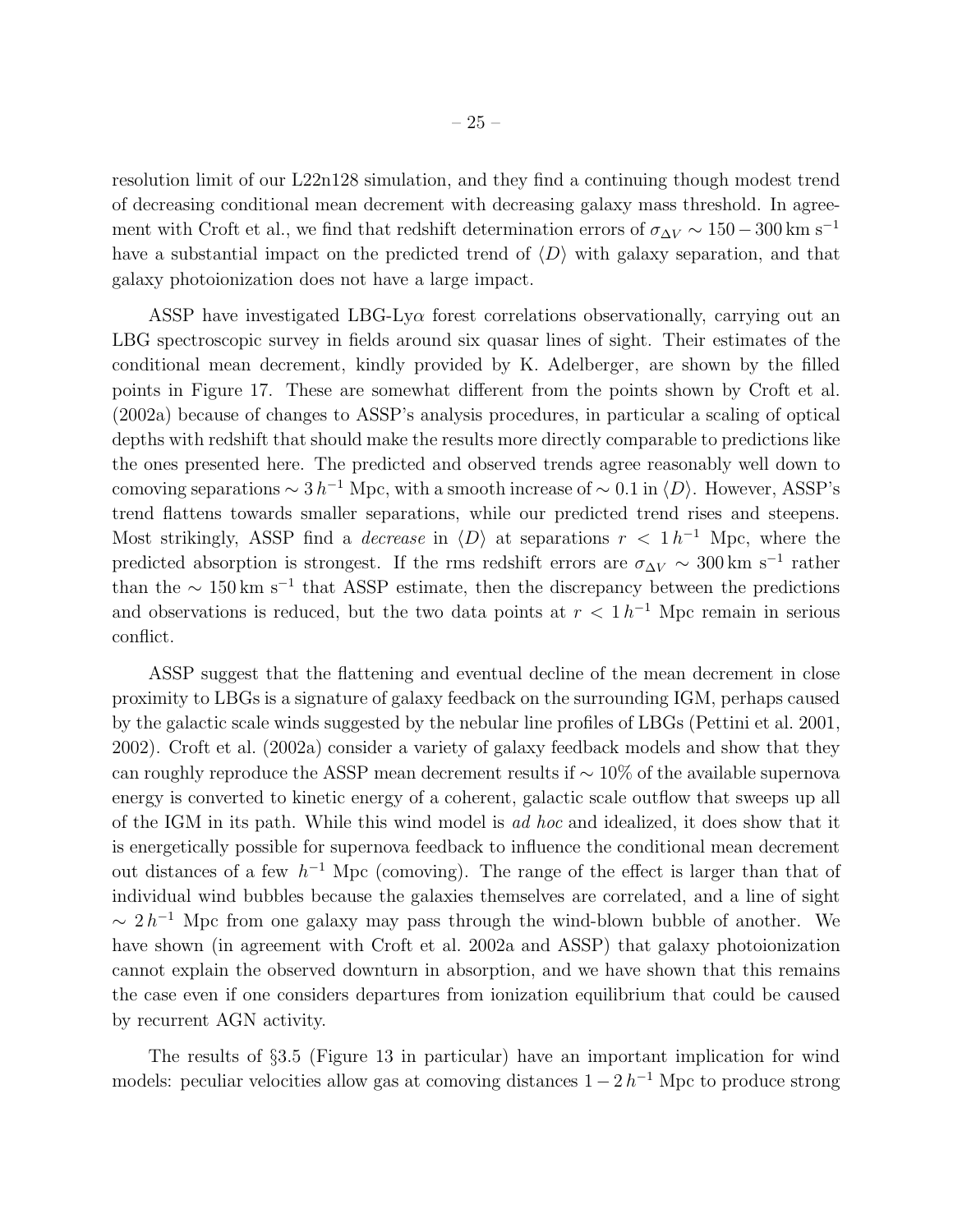absorption at redshift-space separations  $0 - 0.5 h^{-1}$  Mpc, so the required wind radius  $R_w$  is larger than one would first guess from the scale of the observed downturn. Figure 18 demonstrates this point explicitly, using the  $\Sigma = 3 \text{ arcmin}^{-2} \Delta z^{-1}$  sample of the L22n128 sample (the top 40 galaxies in the box). Squares, pentagons, and hexagons show the conditional mean decrement computed after eliminating all neutral hydrogen within a comoving radius  $R_w = 0.75, 1.0,$  or  $1.5 h^{-1}$  Mpc around each of the target galaxies (see Kollmeier et al. 2002) for further discussion). Only the  $R_w = 1.5 h^{-1}$  Mpc case produces a downturn comparable to the observed one, and even it does not reproduce ASSP's innermost data point (as we discuss further below). Stars show a case in which we put winds around all 641 resolved galaxies in the box and scale the wind volume in proportion to each galaxy's baryon mass,  $R_w \propto M_b^{1/3}$ <sup>1/3</sup>. This model has  $R_w \approx 1 h^{-1}$  Mpc for the 40th-ranked galaxy in the box and a maximum  $R_w \approx 2 h^{-1}$  Mpc. The impact is similar to, though slightly weaker than, that of the constant-radius  $R_w = 1.5 h^{-1}$  Mpc model. All of these models are, of course, highly simplified, but they show that galactic winds must efficiently eliminate neutral hydrogen out to large distances to explain ASSP's results. The energetic requirements for such winds are not impossible to meet (see Croft et al. 2002a), but they do require sustained outflow speeds of several hundred km s<sup>-1</sup> for  $t \gtrsim 1$  Gyr and effective entrainment of surrounding gas. Winds with large filling factor can have a noticeable impact on the flux power spectrum of the Ly $\alpha$  forest, though for  $R_w \leq 1 h^{-1}$  Mpc the effect is small (Weinberg et al. 2003).

The innermost ASSP data point is based on only three galaxy-QSO pairs, and the error estimation procedure is somewhat *ad hoc* (see ASSP), so it is natural to ask whether the discrepancy with the data is statistically significant. To address this point, we randomly selected 3-tuples of simulated galaxy-sightline pairs with  $\Delta\theta$  < 0.4' and computed the mean decrement in the redshift separation bin  $\Delta_r = 0 - 0.5 h^{-1}$  Mpc, repeating the experiment 500 times. Figure 19 shows the cumulative distribution of these 3-tuple mean decrements, for our standard model with no redshift measurement errors (solid line), for redshift errors  $\sigma_{\Delta V} = 300 \text{ km s}^{-1}$  (dashed line), and for the  $R_w = 1.5 h^{-1}$  Mpc "wind" model from Figure 18. Vertical lines mark the unconditional mean flux decrement,  $\langle D \rangle = 0.36$ , and the ASSP measurement for this separation,  $\langle D \rangle = 0.11$ . With  $\sigma_{\Delta V} = 300 \text{ km s}^{-1}$ , the 3-tuple mean decrement is below 0.36 only  $\sim$  5% of the time, and none of our 500 trials have a mean decrement as low as the ASSP value. Even for the  $R_w = 1.5 h^{-1}$  Mpc wind model, only  $\sim$  5% of the trials have a 3-tuple mean decrement as low as ASSP's. We did not incorporate redshift errors in the wind model, but (in contrast to the no-wind case) they tend to raise the predicted mean decrement by moving the measurement point further from the influence of the galaxy. We have only 150 simulated galaxies contributing to the solid and dotted curves and only 40 contributing to the dashed curve, so our 3-tuples are not independent and we may therefore underestimate the incidence of rare, low absorption cases. Nonetheless,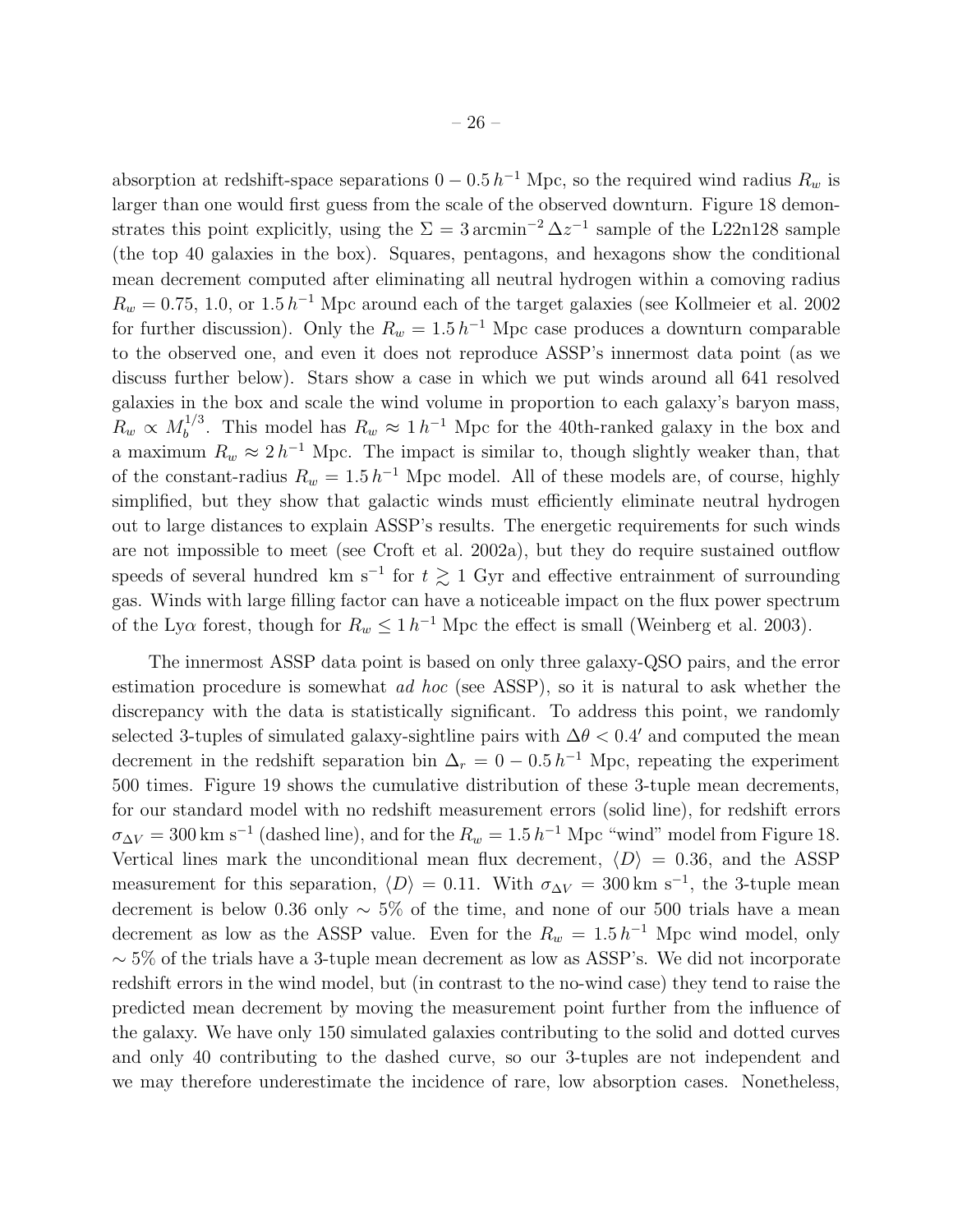it appears that the ASSP results cannot easily be explained away by appealing to small number statistics.

Given the stringent demands on wind models, it is worth considering alternative explanations. One possibility is that the IGM at these distances from galaxies is multi-phase, with processes that the simulations cannot resolve causing the geometrical cross section of the neutral phase to drop sharply. However, the typical physical conditions at these distances from galaxies are not extreme (see Figure 1), so it would be difficult to reconcile such an explanation with the overall success of simulations in reproducing (unconditional) statistical properties of the  $Ly\alpha$  forest.

A final possibility worth considering is that extended  $Ly\alpha$  emission from the target galaxies "fills in" the Ly $\alpha$  forest at the redshift of emission. Extended Ly $\alpha$  "blobs" have been observed to be associated with LBG's (Steidel et al. 2000) having angular extents  $\sim 15''$  and AB apparent magnitudes 21.02 and 21.14 in an 80Å Ly $\alpha$  band. Cooling radiation from gas settling into massive galaxies at  $z = 3$  naturally produces Ly $\alpha$  flux of this order, and numerical simulations predict that such blobs should be present around typical LBGs (Fardal et al. 2001). Thus, a galaxy's  $Ly\alpha$  cooling radiation could plausibly replace the absorbed continuum flux of a 21st-magnitude background quasar. There are two substantial and partly cancelling corrections to this estimate. First, the  $Ly\alpha$  emission extends over  $\sim 1000 \,\mathrm{km \ s^{-1}}$  (16 Å) rather than the 80Å bandpass used by Steidel et al. (2000), so the flux density at the Ly $\alpha$  wavelength is a factor of five higher ( $-1.75$  mag). Second, at a separation  $\Delta\theta \sim 15 - 20$ " from a target galaxy, the  $\sim 0.8$ " slits used by ASSP should intercept only  $\sim 0.8/2\Delta\theta \sim 0.02 - 0.03$  of the galaxy's extended Ly $\alpha$  flux ( $\sim +4$  mag), assuming constant surface brightness out to  $\Delta\theta$ . The three quasars that contribute to ASSP's innermost data point have G-band AB magnitudes of 20.1, 21.6, and 23.4, so with the  $+2.25$  mag net correction, it appears that  $Ly\alpha$  emission could replace the absorbed quasar flux only for the faintest of the three quasar targets, unless the galaxies in question are even brighter than the Steidel et al. (2000) blobs. Furthermore, a fourth pair involving the  $G = 17.8$  quasar Q0302-0019 shows no sign of absorption near the galaxy redshift, and in this case the quasar is clearly too bright for galaxy emission to compete with it. (This pair and two others are dropped from ASSP's  $\langle D \rangle$  calculation because of possible Ly $\beta$  contamination.) At this point, therefore, the  $Ly\alpha$  emission explanation seems unlikely, but future observations that have more close pairs involving bright quasars will be able to test it conclusively.

On the larger scales probed by the  $\delta_{gal}-D_S$  correlation, our predictions are in qualitative agreement with the observational results reported by ASSP and ASPS. As the Fluctuating Gunn-Peterson Approximation suggests, higher mean flux decrements tend to arise in cells of higher mass density, and these in turn have higher average galaxy overdensity. The limited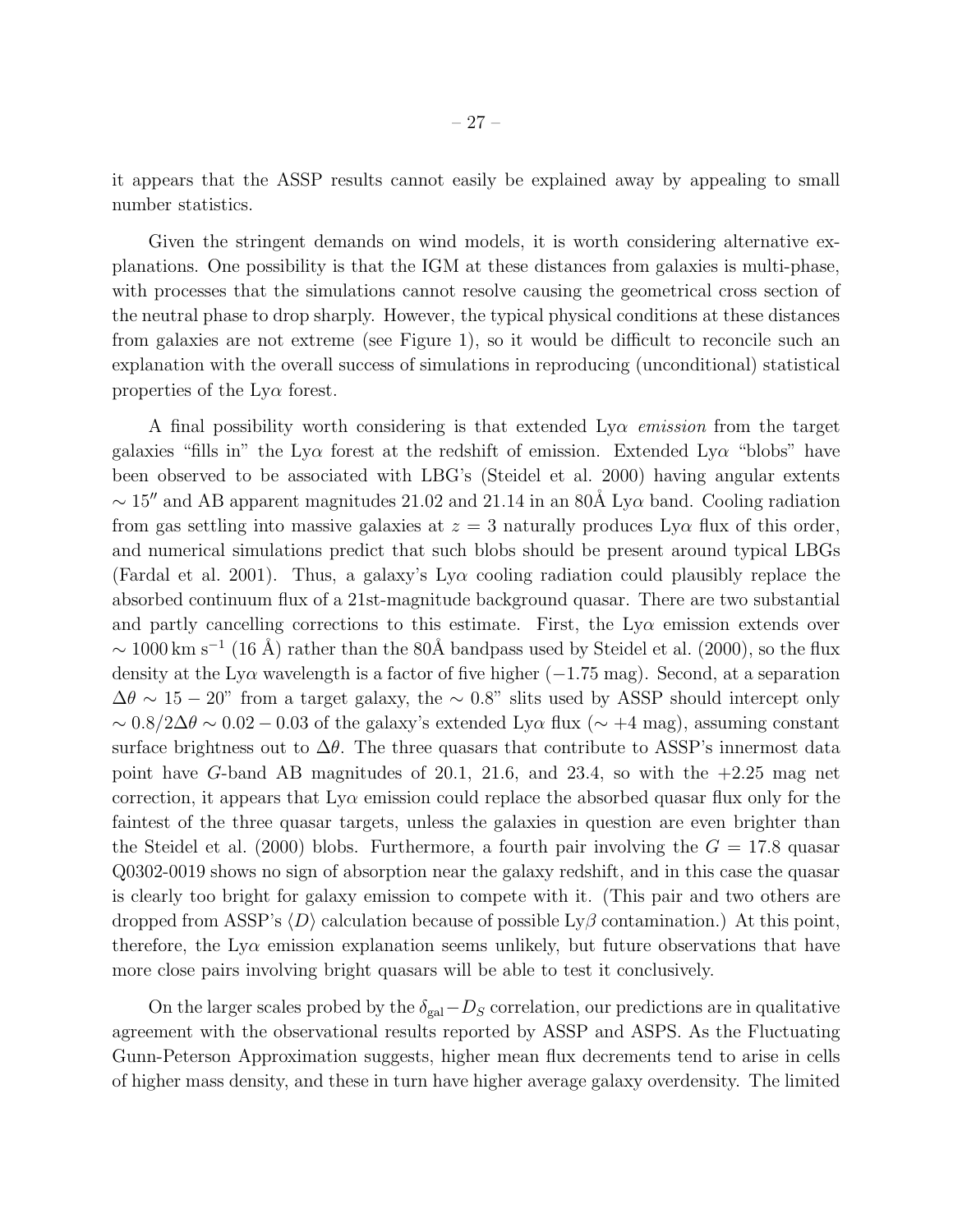size of our largest volume simulation, a single  $50 h^{-1}$  Mpc cube, leaves statistical and systematic uncertainties in our predictions. Nonetheless, our results for the  $\delta_{dm} - D_S$  correlation at  $S = 10 h^{-1}$  Mpc are similar to those found by McDonald et al. (2002) using hydro-PM simulations (with  $40 h^{-1}$  Mpc cubes but multiple realizations, and significantly higher mass resolution). The  $\delta_{gal} - D_S$  correlation is much steeper than the  $\delta_{dm} - D_S$  correlation because of the strong bias of the high redshift galaxy population, and the suppression of galaxy formation in underdense environments is especially clear. The ratio of correlation slopes is approximately equal to the ratio of rms fluctuation amplitudes,  $\sigma_{gal}/\sigma_{dm}$ , but a "linear bias" model does not fully capture the behavior of the  $\delta_{gal} - D_S$  correlation, in particular the curvature at low  $D<sub>S</sub>$  imposed by the constraint that  $\delta_{gal} \geq -1$ .

Our 50  $h^{-1}$  Mpc simulation predicts a correlation coefficient  $r_{\text{gal,D}} = 0.49$  between galaxy density contrast and averaged flux decrement in  $5 h^{-1}$  Mpc or  $10 h^{-1}$  Mpc cells. This is smaller than the value  $r = 0.68 \pm 0.06$  that ASPS measure for  $S \approx 10 h^{-1}$  Mpc, with a  $1\sigma$  error bar derived from the dispersion among five lines of sight. However, we cannot assign a reliable "theoretical error bar" to our predicted  $r_{\text{gal,D}}$  without modeling ASPS's procedures in greater detail. Even for an ideal, volume-limited sample, there are subtle issues associated with shot noise subtraction and estimator biases (Hui & Sheth, in preparation), and corrections for redshift selection functions or sample incompleteness could also have a significant impact on estimates of r and its uncertainty. Accurate assessment of the discrepancy between predicted and observed correlation coefficients probably requires larger simulation volumes, which would allow creation of multiple independent "surveys" comparable to the observed one. Fortunately, we find that the  $\delta - D_S$  correlations for galaxies are similar to those for halos of the same space density, so it should be possible to carry out such assessments using large Nbody simulations and the PM or hydro-PM approximation (Croft et al. 1998; Gnedin & Hui 1998) for the Ly $\alpha$  forest. The absolute trend (i.e., not normalized by standard deviations) of  $\delta_{\rm gal}$  with  $D_S$  is the best test for the strong bias of high redshift galaxies predicted by theoretical models.

As the size of LBG spectroscopic samples grows, moderate resolution spectra of fainter quasars can greatly increase the number of lines of sight available for measuring LBG-Ly $\alpha$ forest correlations. These larger samples will shrink the error bars of the existing measurements, and they will eventually allow measurement of the full conditional flux PDF for different subsets of the LBG population. The potential impact of redshift determination errors can be investigated empirically by comparing results for galaxies whose redshifts are estimated by different methods (e.g., emission vs. absorption lines). Models with galactic winds or other forms of feedback can be tested using the full PDF rather than the mean decrement alone. Variations in feedback from one galaxy to another should widen the range of flux decrement values in addition to reducing the mean, and winds that sweep up the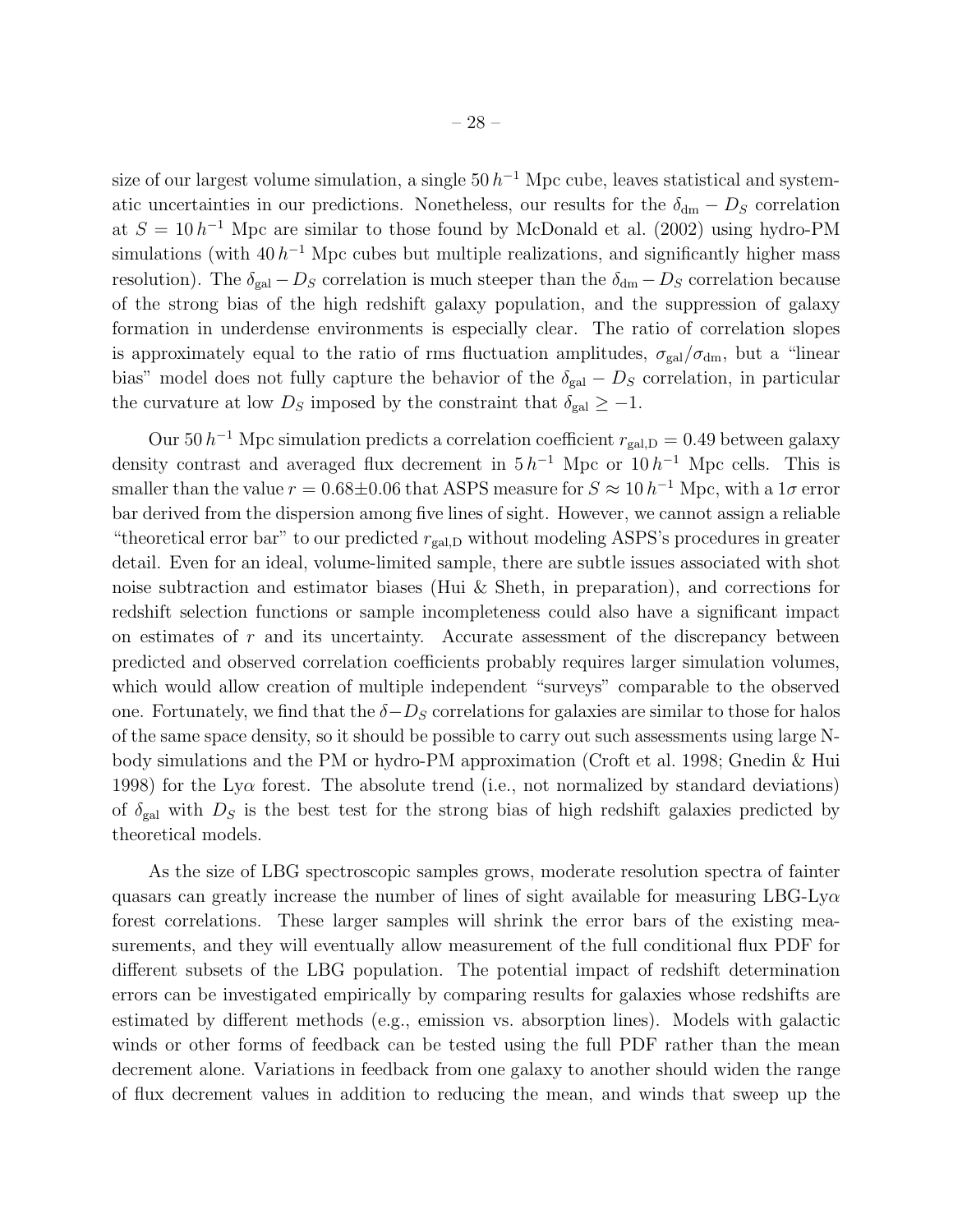IGM should produce many lines of sight with essentially zero flux decrement. Perhaps the best diagnostic of galaxy feedback will be separate measurements for galaxy subsets with high and low star formation rates, or older and younger stellar populations, since one would expect the young/high SFR galaxies to have had more vigorous activity in the recent past. Systematic differences in the activity of different galaxy populations should produce systematic differences in the corresponding conditional flux PDFs, and our results show that such differences would be unlikely to arise from differences in the spatial clustering of these populations. A full accounting of the relation between LBGs and the  $Ly\alpha$  forest will test our basic expectations for the way that dark matter shapes the large scale distribution of high redshift galaxies, and it will inform our picture of the ways that galaxies can affect the high redshift IGM.

We thank Kurt Adelberger, Rupert Croft, Mark Fardal, Patrick McDonald, Jordi Miralda-Escudé, Max Pettini, Alice Shapley, and Chuck Steidel for helpful discussions of these issues and of their results. We also thank Kurt Adelberger and Rupert Croft for providing results shown in Figure 17. JAK acknowledges the support of a university fellowship at Ohio State, and DHW acknowledges the hospitality and support of the Institut d'Astrophysique de Paris and the French CNRS during much of this work. This project was also supported by NASA grant NAG5-3525, NSF grant AST-0098515, and Hubble Fellowship Grant HST-HF-01128.01-A from the Space Telescope Science Institute.

#### REFERENCES

- Adelberger, K. L., Steidel, C. C., Giavalisco, M., Dickinson, M., Pettini, M., & Kellogg, M. 1998, ApJ, 505, 18
- Adelberger, K.L., Steidel, C.C., Shapley, A.E., Pettini, M. 2002a, ApJ, 584,45 (ASSP)
- Adelberger, K.L., Steidel, C.C., Pettini, M., & Shapley, A. E. 2002b, in preparation (ASPS)
- Aguirre, A., Hernquist, L., Schaye, J., Weinberg, D. H., Katz, N., & Gardner, J. 2001, ApJ, 561, 521
- Bagla, J.S. 1998, MNRAS, 297, 251
- Baugh, C. M., Cole, S., Frenk, C. S. & Lacey, C. G. 1998, ApJ, 498, 504
- Benson, A. J., Frenk, C. S., Baugh, C. M., Cole, S., & Lacey, C. G. 2001, MNRAS, 327, 1041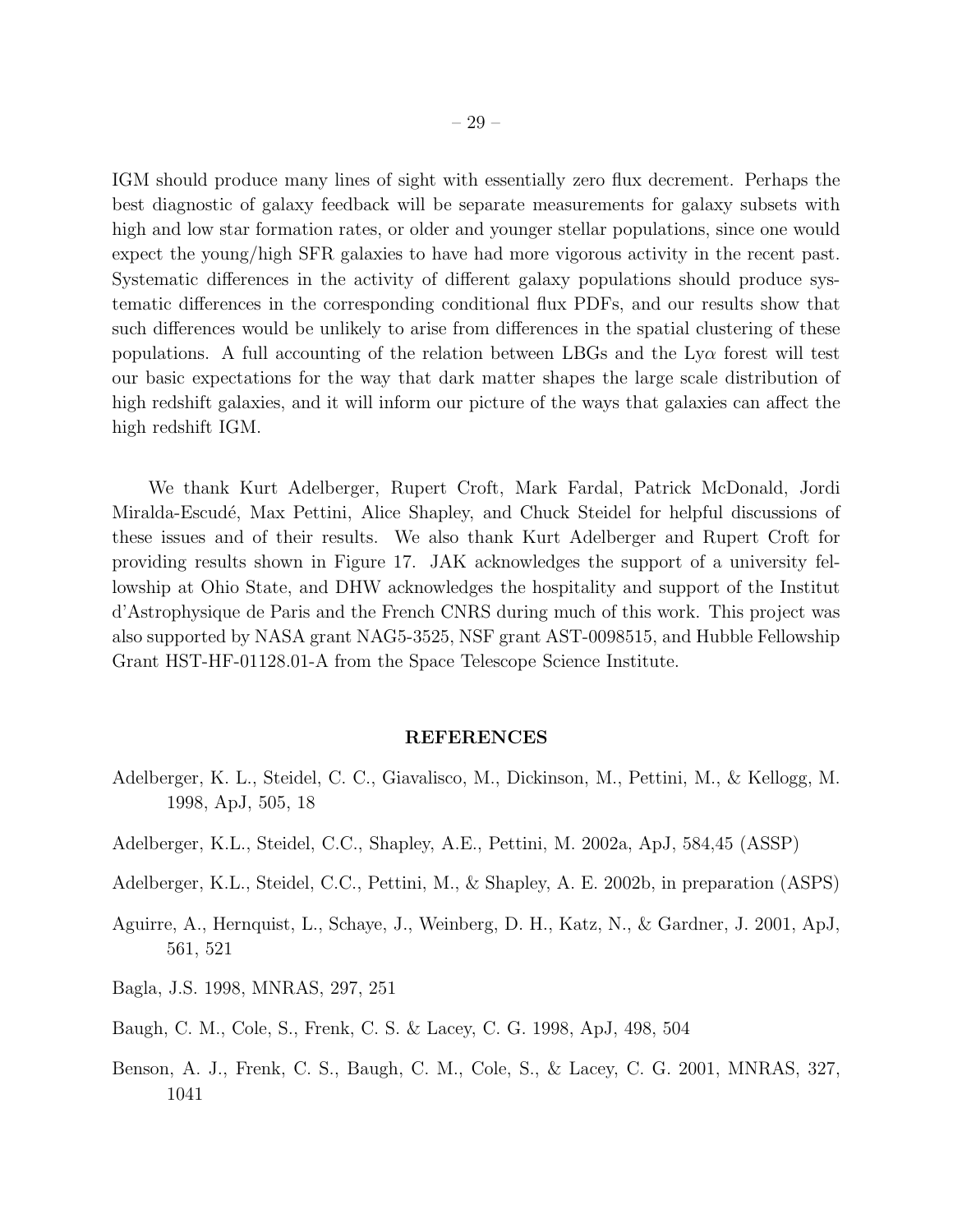- Berlind, A. A. & Weinberg, D.H. 2002, ApJ, 575, 587
- Bernardi, M., et al. 2003, AJ, 125, 32
- Bi, H. & Davidsen, A.F. 1997,ApJ, 479, 523
- Bullock, J.S., Wechsler, R.H., & Somerville, R.S. 2001, MNRAS, 329, 246B
- Cen, R. 1992, ApJS, 78, 341
- Cen, R. 1997, ApJ, 479, L85
- Cen, R., Miralda-Escudé, J., Ostriker, J.P., & Rauch, M. 1994, ApJ, 437, L9
- Cen, R. & Ostriker, J. P. 2000, ApJ, 538, 83
- Chen, X., Weinberg, D. H., Katz, N., & Dave', R. 2002, ApJ, submitted, astro-ph/0203319
- Cooray, A. 2002, ApJ, 576, L105
- Cooray, A. & Sheth, R. 2002, Phys Rep, 372, 1
- Croft, R.A.C., Weinberg, D.H., Katz, N., Hernquist, L., 1997, ApJ, 488, 532
- Croft, R. A. C., Weinberg, D.H., Katz, N., & Hernquist, L. 1998, ApJ, 495, 44
- Croft, R. A. C., Weinberg, D.H., Pettini, M., Katz, N., & Hernquist, L. 1999, ApJ, 520, 1
- Croft, R. A. C., Di Matteo, T., Davé, R., Hernquist, L., Katz, N., Fardal, M., & Weinberg, D. H. 2001, ApJ, 557, 67
- Croft, R.A.C., Hernquist, L., Springel, V., Westover, M., & White, M. 2002a, ApJ, 580, 634
- Croft, R. A. C., Weinberg, D. H., Bolte, M., Burles, S., Hernquist, L., Katz, N., Kirkman, D., Tytler, D. 2002b, ApJ, 581, 20
- Davé, R., Dubinski, J., & Hernquist, L. 1997, New Astronomy, 2, 277
- Davé, R., Hernquist, L., Katz, N., & Weinberg, D.H. 1999, ApJ, 511, 521
- Davé, R., Cen, R., Ostriker, J. P., Bryan, G. L., Hernquist, L., Katz, N., Weinberg, D. H., Norman, M. L., & O'Shea, B. 2000, ApJ, 552, 473
- Davé, R., Katz, N., & Weinberg, D. H. 2002, ApJ, 579, 23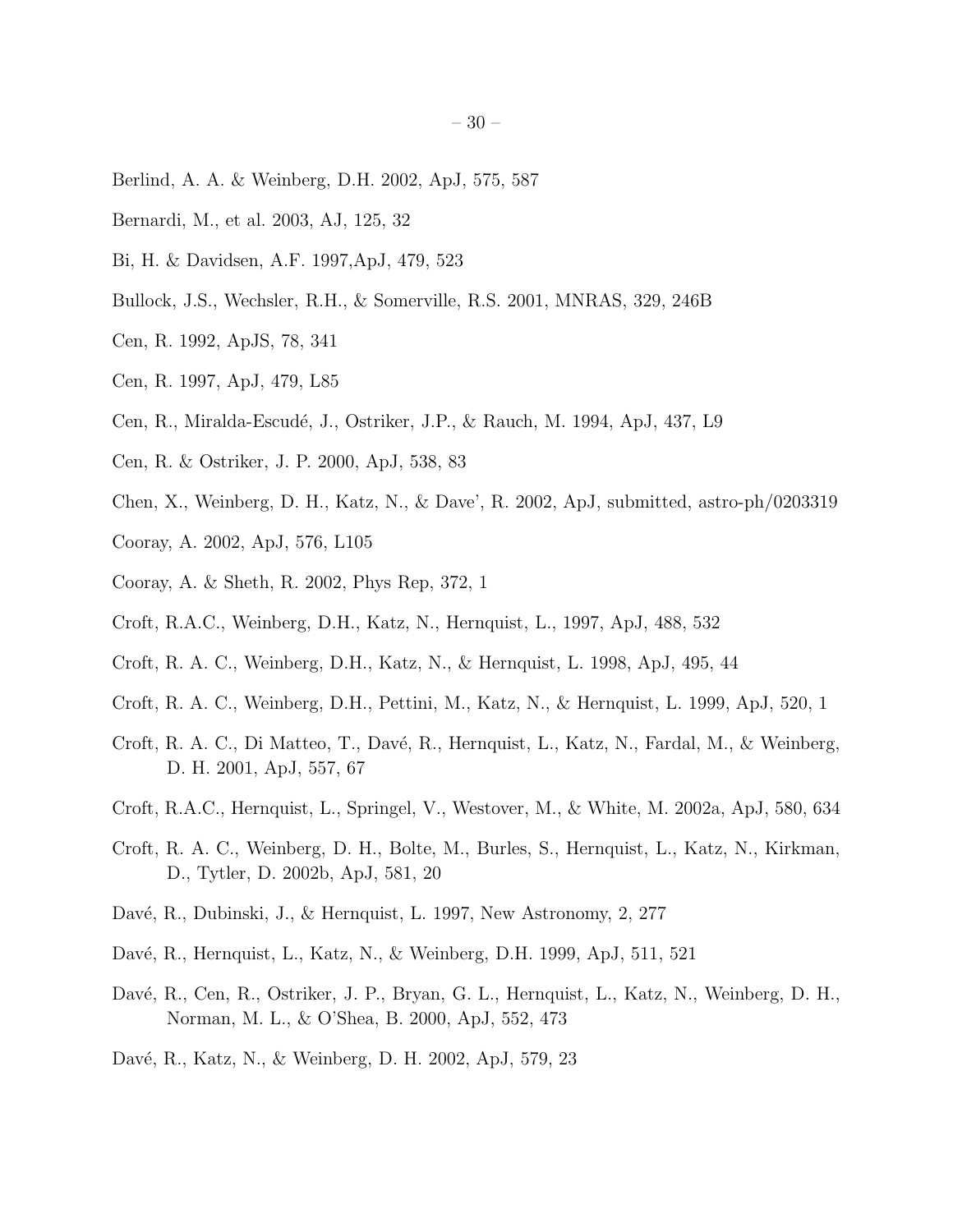- Fardal, M. A., Katz, N., Weinberg, D. H., Davé, R., & Hernquist, L. 2002, ApJ, in press, astro-ph/0107290
- Fardal, M. A., Katz, N., Gardner, J.P., Hernquist, L., Weinberg, D. H., & Davé, R. 2001, ApJ, 562, 605
- Fardal, M. A. & Shull, J. M. 1993, ApJ, 415, 524
- Gelb, J. M., & Bertschinger, E. 1994, ApJ, 436, 467
- Giavalisco, M. & Dickinson, M. 2001, ApJ, 550, 177
- Gnedin, N. Y., & Hui, L. 1998, MNRAS, 296, 44
- Governato, F., Baugh, C.M., Frenk, C.S., Cole, S., Lacey, C.G., Quinn, T.R. & Stadel, J. 1998, Nature, 392, 359
- Haardt, F. & Madau, P. 1996, ApJ, 461, 20
- Hernquist, L. & Katz, N. 1989, ApJS, 70, 419
- Hernquist, L., Katz, N., Weinberg D.H. & Miralda-Escudé 1996 ApJ, 457, L51
- Hui, L. & Gnedin, N.Y. 1997, MNRAS, 292, 27
- Jing, Y. P., Mo, H. J., & Börner, G. 1998, ApJ, 494, 1
- Kaiser, N. 1984, ApJ, 284, L9
- Kaiser, N. 1987, MNRAS, 227, 1
- Katz, N., Weinberg D.H. & Hernquist, L. 1996, ApJS, 105, 19 (KWH)
- Katz, N., Hernquist, L., & Weinberg, D. H. 1999, ApJ, 523, 463
- Kauffmann, G., Colberg, J. M., Diaferio, A., & White, S. D. M. 1999, MNRAS, 307, 529
- Kollmeier, J.A., Weinberg, D.H., Davé, R., & Katz, N. 2003, in "The Emergence of Cosmic Structure" eds. S. Holt & C. Reynolds, AIP Conference Proceedings, New York, p.191, astro-ph/0212355
- Ma, C., & Fry, J. N. 2000, ApJ, 543, 503
- Madau, P., Haardt, F., & Rees, M. J. 1999, ApJ, 514, 648
- Marinoni, C., & Hudson, M. J. 2002, ApJ, 569, 101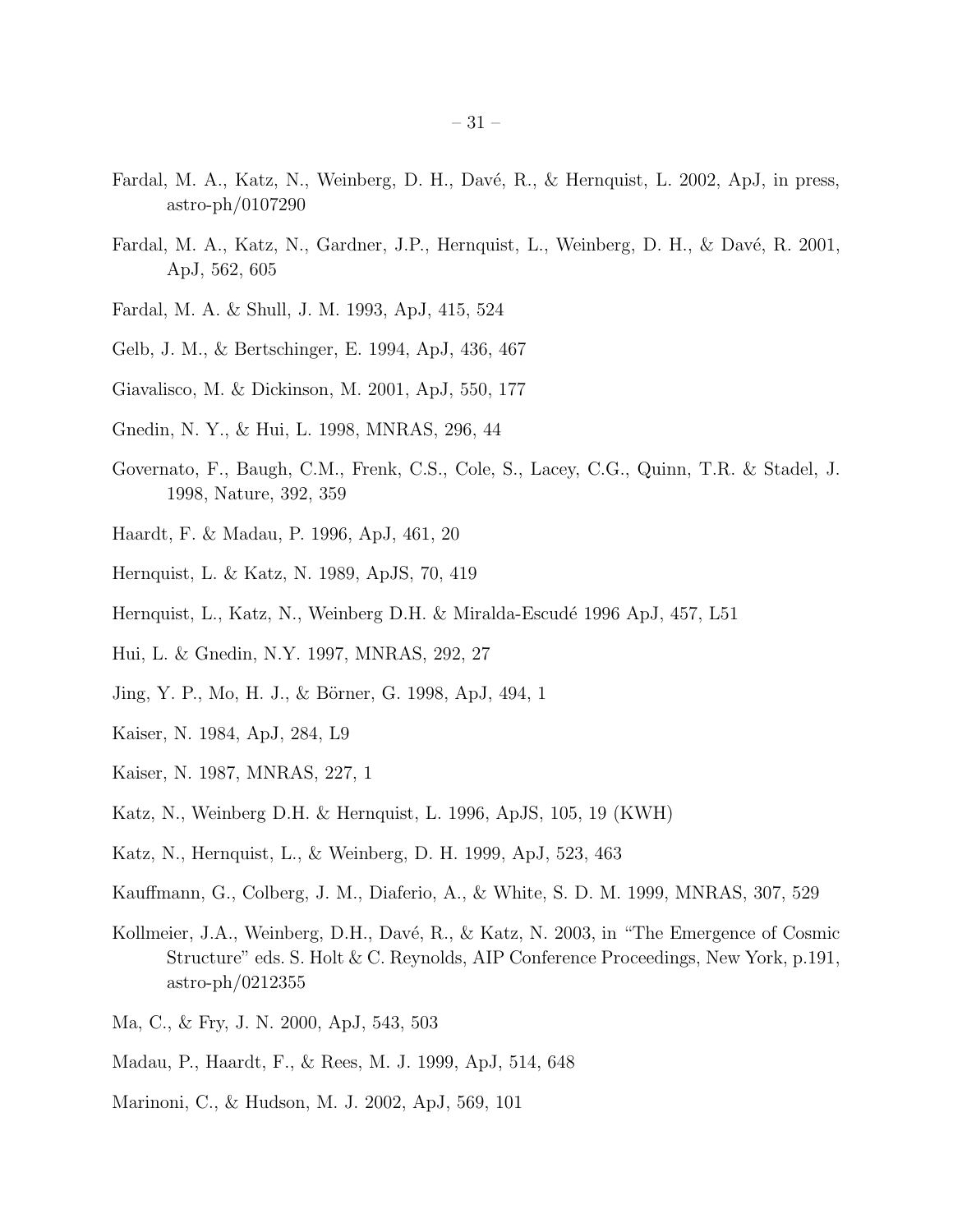- McDonald, P., Miralda-Escudé, J., Rauch, M., Sargent, W. L. W., Barlow, T. A., Cen, R., & Ostriker, J. P. 2000, ApJ, 543, 1
- McDonald, P., Miralda-Escudé, J., & Cen, R. 2002, ApJ, 580,42
- Miralda-Escudé J., Cen R., Ostriker, J.P., & Rauch, M. 1996, ApJ, 471, 582
- Miralda-Escudé, J., Rauch,. M., Sargent, W.L.W., Barlow, T.A., Weinberg, D.H., Hernquist, L., Katz, N., Cen, R. & Ostriker, J.P. 1998, in Proc. of the 13th IAP Colloquium, Structure and Evolution of the IGM from QSO Absorption Line Systems, eds. P. Petitjean & S. Charlot, (Paris: Nouvelles Frontières), p. 155, astro-ph/9710230
- Mo, H.J. & Fukugita, M. 1996, ApJ, 467, L9
- Mo, H.J., & White S.D.M. 1996, MNRAS, 282, 1096
- Moscardini, L., Coles, P., Lucchin, F. & Matarrese, S. 1998, MNRAS, 299, 95
- Moustakas, L. A. & Somerville, R. S. 2002, ApJ, in press, astro-ph/0110548
- Murali, C., Katz, N., Hernquist, L., Weinberg, D. H., & Davé, R. 2002, ApJ, 571, 1
- Nagamine, K., Fukugita, M., Cen, R., Ostriker, J.P., 2001, MNRAS, 327L, 10N
- Peacock, J. A., & Smith, R. E. 2000, MNRAS, 318, 1144
- Pearce, F. R., Jenkins, A., Frenk, C. S., White, S. D. M., Thomas, P. A., Couchman, H. M. P., Peacock, J. A., & Efstathiou, G. 2001, MNRAS, 326, 649
- Pettini, M., Shapley, A. E., Steidel, C. C., Cuby, J., Dickinson, M., Moorwood, A. F. M., Adelberger, K. L., & Giavalisco, M. 2001, ApJ, 554, 981
- Pettini, M., Rix, S. A., Steidel, C. C., Adelberger, K. L., Hunt, M. P., & Shapley, A. E. 2002, ApJ, 569, 742
- Press, W.H., Rybicki, G.B. & Schneider, D.P. 1993, ApJ, 414, 64
- Rauch, M., Miralda-Escudé, J., Sargent, W. L. W., Barlow, T. A., Weinberg, D. H., Hernquist, L., Katz, N., Cen, R., & Ostriker, J. P., 1997, ApJ, 489, 7
- Sargent, W. W., & Turner, E. L. 1977, ApJ, 212, L3
- Schirber, M., & Bullock, J. S. 2003, ApJ, 584, 110
- Scoccimarro, R., Sheth, R. K., Hui, L., & Jain, B. 2001, ApJ, 546, 20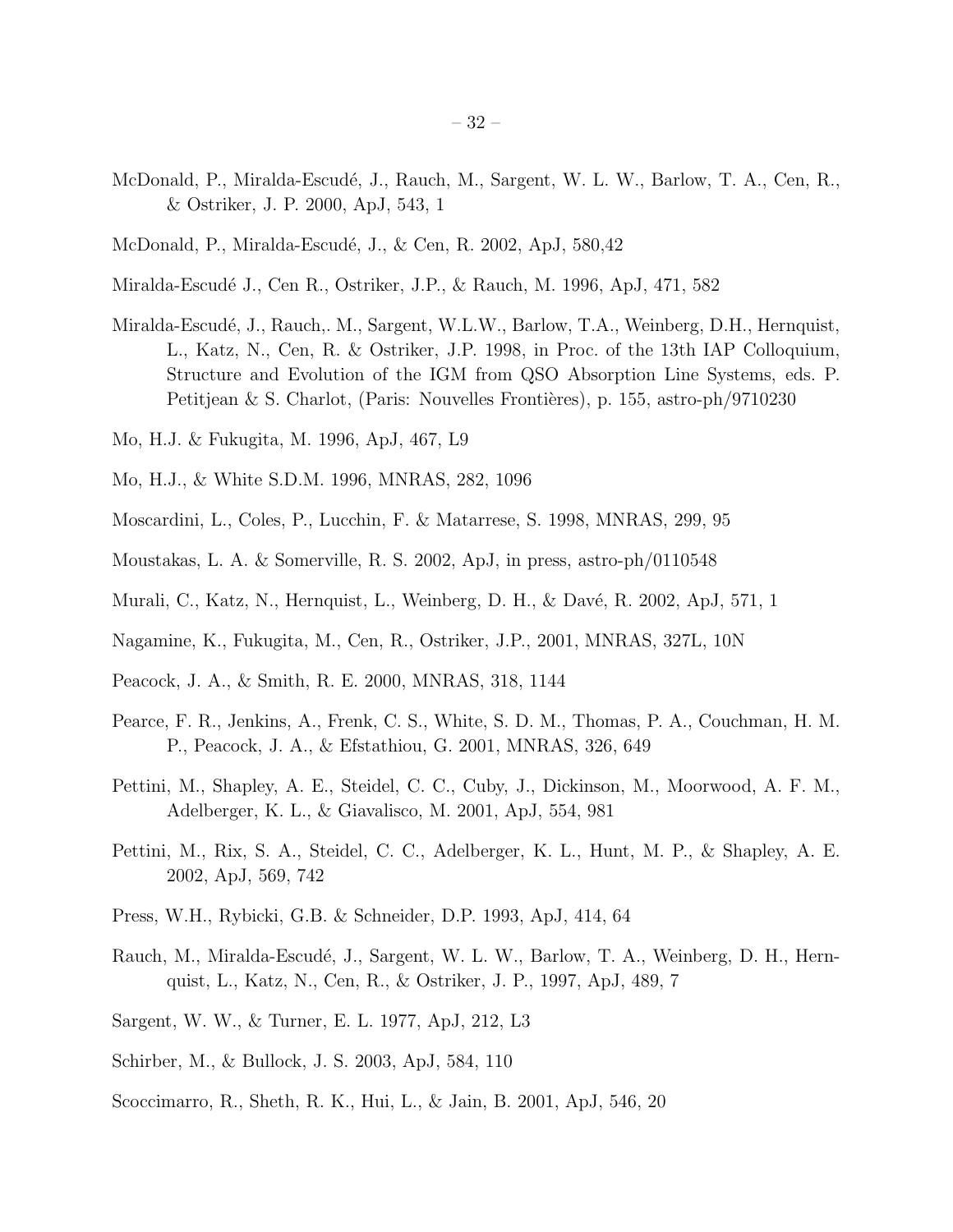- Scott, J., Bechtold, J., Dobrzycki, A., & Kulkarni, V. P. 2000, ApJS, 130, 67
- Scranton, R. 2002, MNRAS, 332, 697
- Seljak, U. 2000, MNRAS, 318, 203
- Sheth, R. K., Mo, H. J., & Tormen, G. 2001, MNRAS, 323, 1
- Steidel, C. C., Giavalisco, M., Pettini, M., Dickinson, M., & Adelberger, K. L. 1996, ApJ, 462, L17
- Steidel, C.C., Adelberger, K.L, Shapley, A., Pettini, M., Dickinson, M., & Giavalisco, M. . 2000, ApJ, 532, 170
- Steidel, C., Hunt, M.,Shapley, A., Adelberger, K., Pettini, M., Dickinson, M., & Giavalisco, M. 2002, ApJ, 576, 653
- Steidel, C.C., Pettini, M., & Adelberger, K. L. 2001, ApJ, 546, 665
- Theuns, T., Leonard, A.,Efstathiou, G., Pearce, F. R., & Thomas, P. A. 1998, MNRAS, 301, 478
- Weinberg, D. H., et al. 1999a, in Evolution of Large Scale Structure: From Recombination to Garching, eds. A.J. Banday, R. K. Sheth, & L. N. Da Costa, (Twin Press: Vledder NL), p. 346, astro-ph/9810142
- Weinberg, D. H., Davé, R., Gardner, J. P., Hernquist, L., & Katz, N. 1999b, in Photometric Redshifts and High Redshift Galaxies, eds. R. Weymann, L. Storrie-Lombard, M. Sawicki, & R. Brunner, ASP Conference Series, San Francisco, p. 341, astro-ph/9908133
- Weinberg, D.H., Hernquist, L. & Katz, N. 1997, ApJ, 477, 8
- Weinberg, D. H., Katz, N., & Hernquist, L. 1998, in Origins, eds. J. M. Shull, C. E. Woodward, & H. Thronson, (ASP Conference Series: San Francisco), p. 21, astroph/9708213
- Weinberg, D.H., Davé, R., Katz, N., & Hernquist, L. 2002a, in preparation
- Weinberg, D.H., Hernquist, L., Katz, N., 2002b, ApJ, 571, 15
- Weinberg, D.H., Davé, R., Katz, N., & Kollmeier, J.A. 2003, in "The Emergence of Cosmic Structure" eds. S. Holt & C. Reynolds, AIP Conference Proceedings, New York, p.157, astro-ph/0301186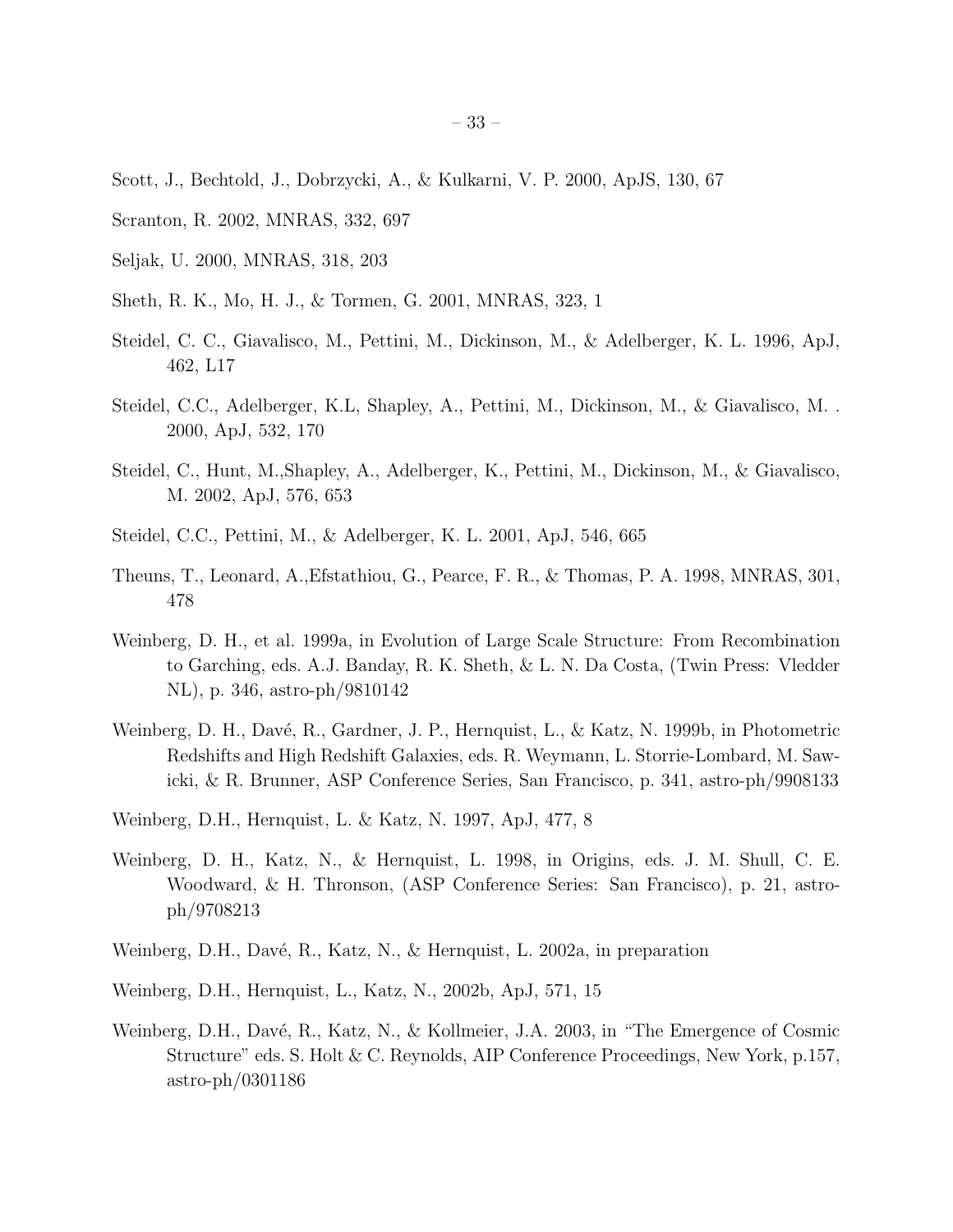Yoshikawa, K., Taruya, A., Jing, Y. P., Suto, Y. 2001, ApJ, 558, 520

Zehavi, I., Weinberg, D.H., Zheng, Z., Berlind, A.A., Frieman, J.A., Scoccimarro, R., Sheth, R.K., Blanton, M.R., Tegmark, M., Mo, H.J., et al. 2003, astro-ph/0301280

Zhang, Y., Anninos, P., & Norman, M.L. 1995, ApJ, 453, L57

This preprint was prepared with the AAS  $\rm \emph{L4}$  macros v5.0.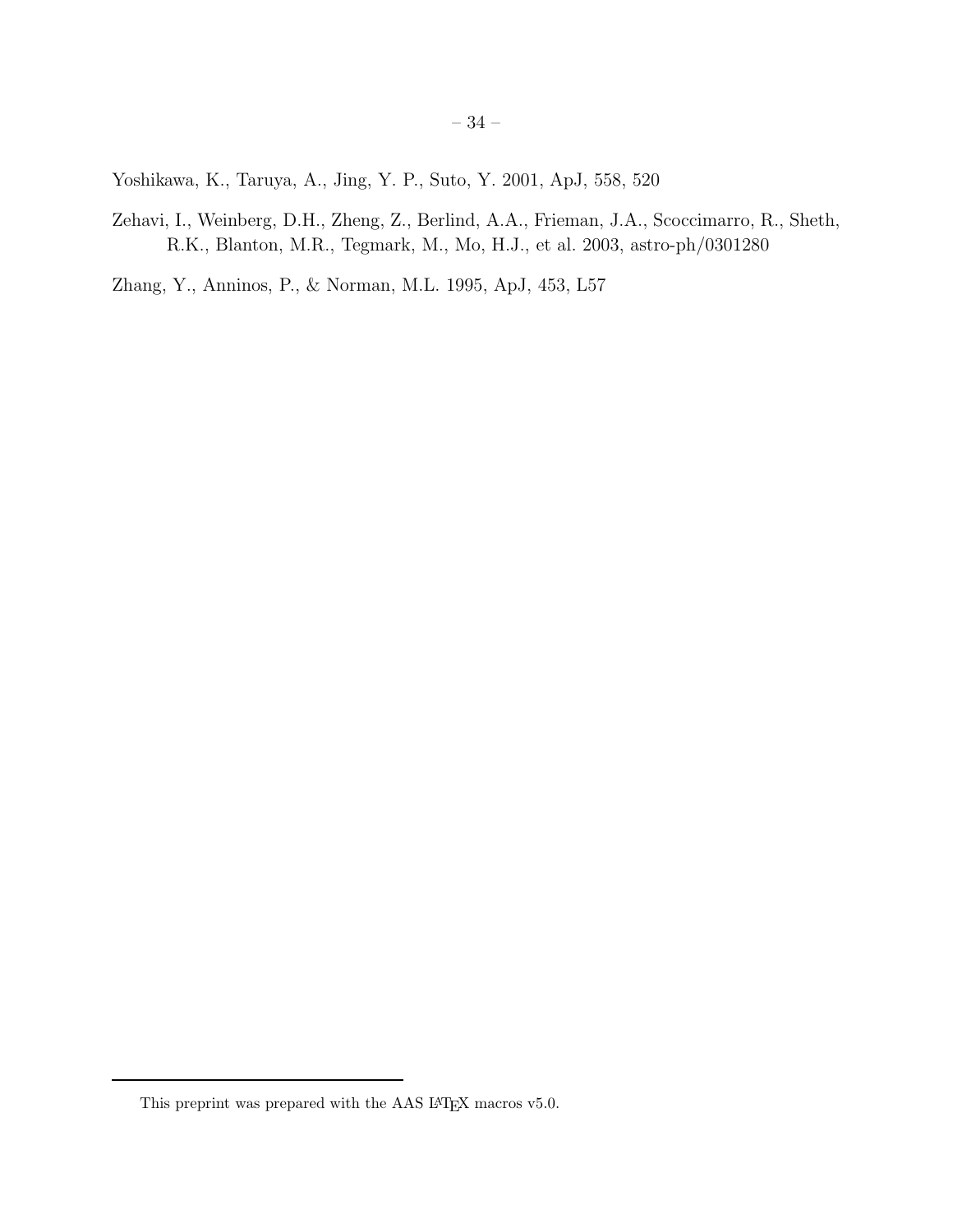Table 1. Simulation Parameters<sup>a</sup>

| Name                                    | $L_{\rm box}$ ( $h^{-1}$ Mpc)    | N                                           | $\epsilon_{\text{grav}}$ (h <sup>-1</sup> kpc) 64m <sub>dark</sub> (M <sub>o</sub> ) 64m <sub>sph</sub> (M <sub>o</sub> ) |                                                                                             |                                                                                       |
|-----------------------------------------|----------------------------------|---------------------------------------------|---------------------------------------------------------------------------------------------------------------------------|---------------------------------------------------------------------------------------------|---------------------------------------------------------------------------------------|
| L11n64<br>L11n128<br>L22n128<br>L50n144 | 11.11<br>11.11<br>22.22<br>50.00 | $64^3$<br>$128^3$<br>$128^{3}$<br>$144^{3}$ | 3.5<br>1.75<br>3.5                                                                                                        | $4.9 \times 10^{10}$<br>$6.2 \times 10^{9}$<br>$4.9 \times 10^{10}$<br>$4.0 \times 10^{11}$ | $6.7 \times 10^9$<br>$8.3 \times 10^8$<br>$6.7 \times 10^{9}$<br>$5.4 \times 10^{10}$ |

<sup>a</sup> Length units are comoving. In all cases, the adopted cosmology is  $\Omega_m = 0.4$ ,  $\Omega_{\Lambda} = 0.6$ ,  $h = 0.65, \ \Omega_b = 0.02h^{-2}, \ n = 0.95, \ \sigma_8 = 0.80, \text{ and the output redshift is } z = 3.$  The angular size, velocity depth, and redshift depth of the  $22.222 h^{-1}$  Mpc cube are 18.74', 2844 km s<sup>-1</sup>, and 0.0379, and they scale in proportion to  $L_{\text{box}}$  for the other simulations.  $\epsilon_{\text{grav}}$ is the gravitational softening length (equivalent Plummer softening), setting the approximate spatial resolution.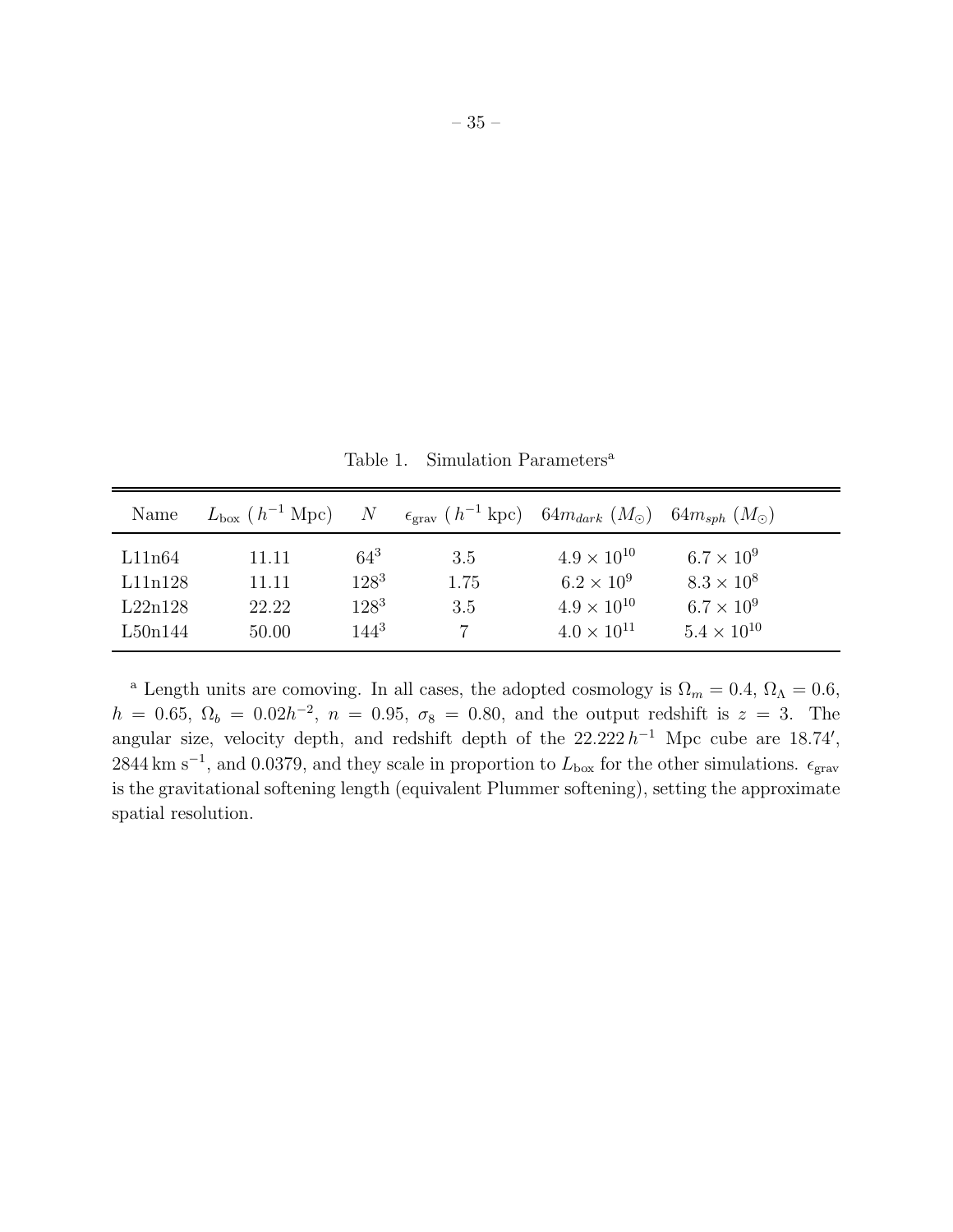

Fig. 1.— Neutral hydrogen fraction, neutral hydrogen density, gas overdensity, and gas temperature (top to bottom) as a function of comoving transverse separation from galaxies, computed using all resolved galaxies in the L22n128 simulation. Filled circles show median values for pixels at the galaxy redshift and this transverse separation, while the inner and outer edges of the vertical segments mark the 25–75% and 10–90% ranges, respectively. In the gas density panel,  $\times$ 's show the mean overdensity, which is always higher than the median because of the skewed distribution of  $\rho_g/\bar{\rho_g}$ . For our cosmology, a transverse separation of  $1 h^{-1}$  Mpc corresponds to 0.843'. Scales along the top and bottom axes are marked in arc-minutes and comoving  $h^{-1}$  Mpc, respectively.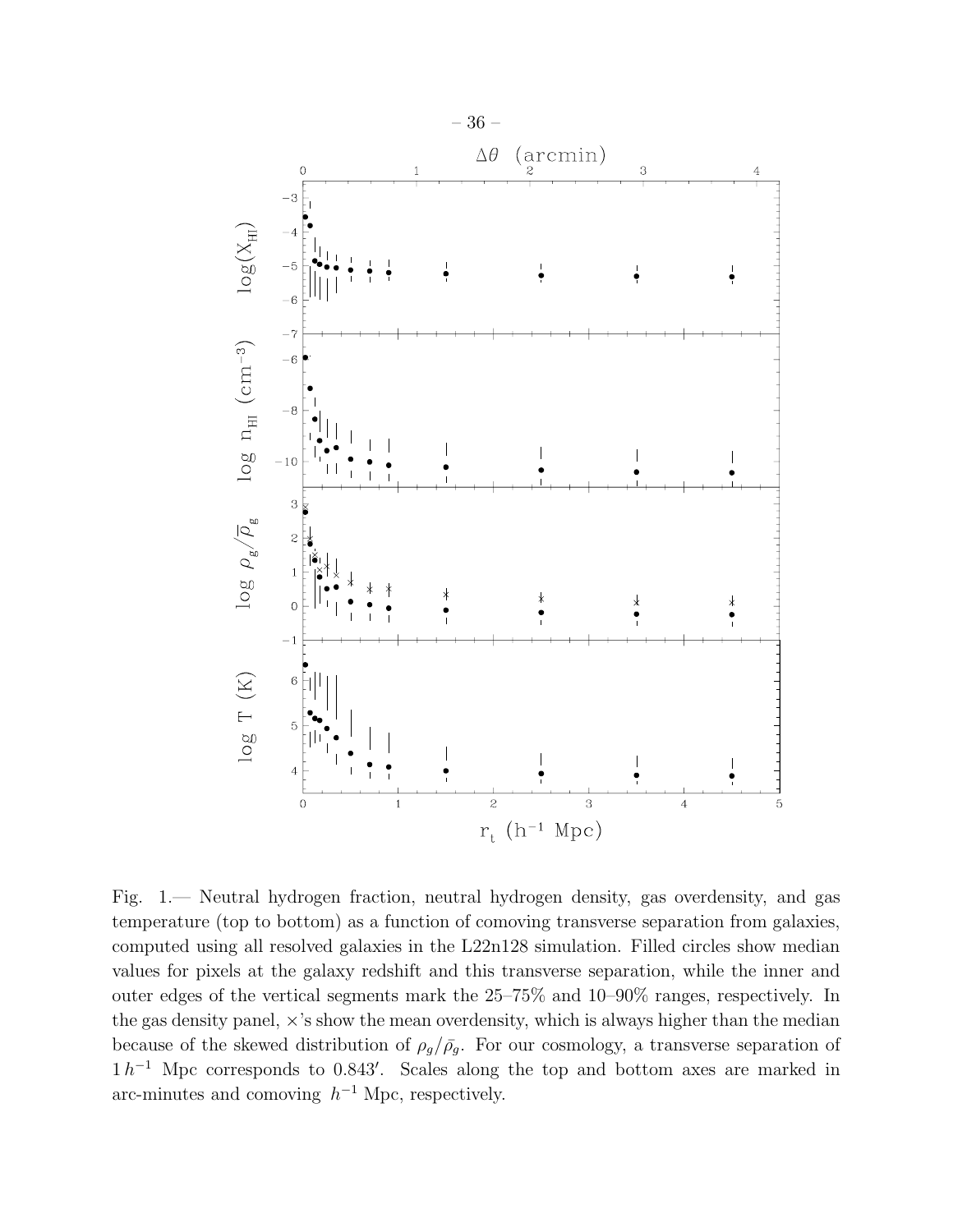

Fig. 2.— Mass resolution effects on the conditional and unconditional flux PDFs, for spectra smoothed over 10 km s<sup>-1</sup> (left) or 50 km s<sup>-1</sup> (right). Heavy curves and symbols are computed for galaxies with baryonic mass  $M > 512 m_{SPH}$  in the L11n128 simulation, while light curves and symbols are computed for galaxies with  $M > 64m_{SPH}$  in the L11n64 simulation. If there were no resolution effects at all on the galaxy populations or the spectra, then the results would agree perfectly. Solid curves show the unconditional PDF, computed using all pixels along random lines of sight through the simulation box. Dotted and dashed curves show  $P(D)$  for pixels at the same redshift as a galaxy with transverse separation  $\Delta\theta < 2'$  or  $\Delta\theta$  < 0.5', respectively. Symbols along the top, right, and left axes show, respectively, the mean flux decrement, the fraction of "saturated" pixels (with  $D > 0.9$ ), and the fraction of "transparent" pixels (with  $D < 0.55$ ), computed from the corresponding PDF.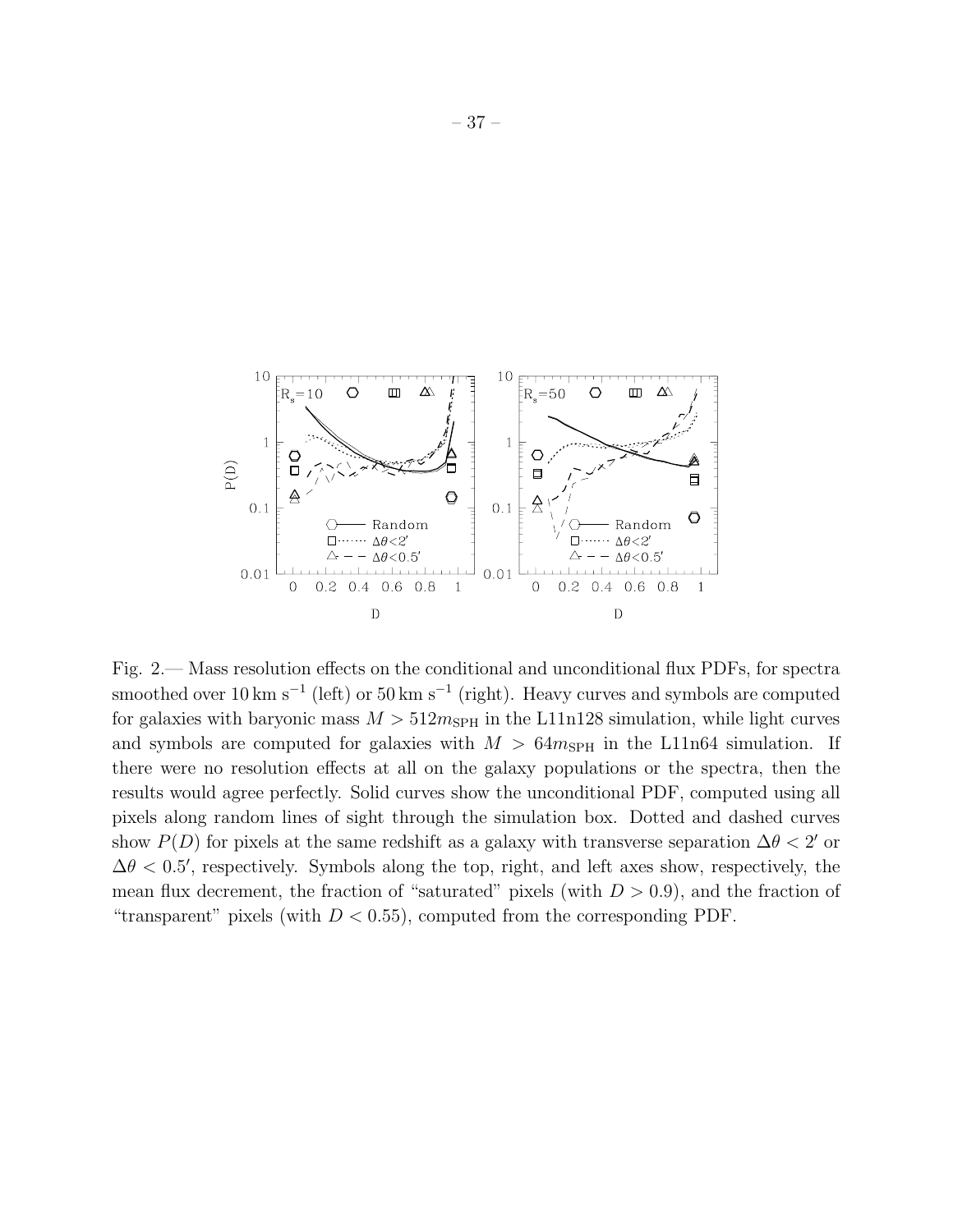

Fig. 3.— Comparison of the unconditional and conditional flux PDFs from the L22n128 and L50n144 simulations, in the same format as Fig. 2. Heavy curves and symbols show results using the 37 galaxies with  $M > 512 m_{SPH}$  in L22n128, and light curves and symbols show results using the 450 galaxies with  $M > 64m_{SPH}$  (the same physical mass threshold) in L50n144. Differences can arise from systematic effects of resolution, box size, or random differences in the structures present in the two simulations. In the right hand panel, the heavy triangle representing the saturated fraction of L22n128 is superposed on the light triangle, and the heavy triangle representing the transparent fraction is off the bottom of the plot.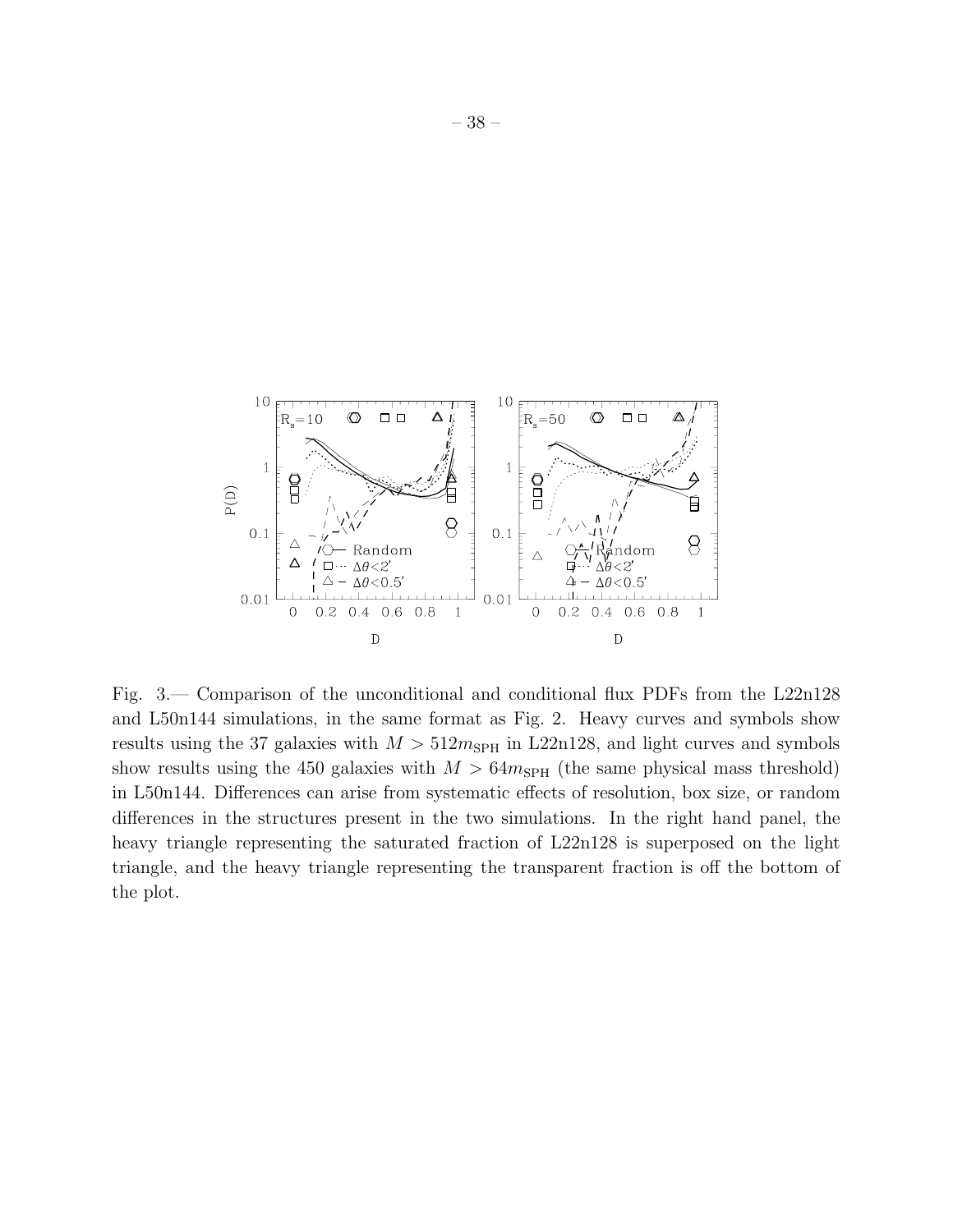

Fig. 4.— The unconditional and conditional flux PDFs computed using all resolved galaxies  $(M > 64m_{SPH})$  in the L22n128 simulation. The four panels show results for spectral smoothing lengths of 10, 50, 100, and 200 km s<sup>-1</sup> (Gaussian  $1\sigma$  width), respectively. The format is similar to Figs. 2 and 3: solid curves show  $P(D)$  for all pixels in random lines of sight, while dot-dashed, dotted, and dashed curves show  $P(D)$  for pixels at the same redshift as galaxies with transverse separations  $\Delta \theta < 2'$ , 1', and 0.5', respectively. Symbols along the top, right, and left axes show the mean decrement, saturated fraction, and transparent fraction.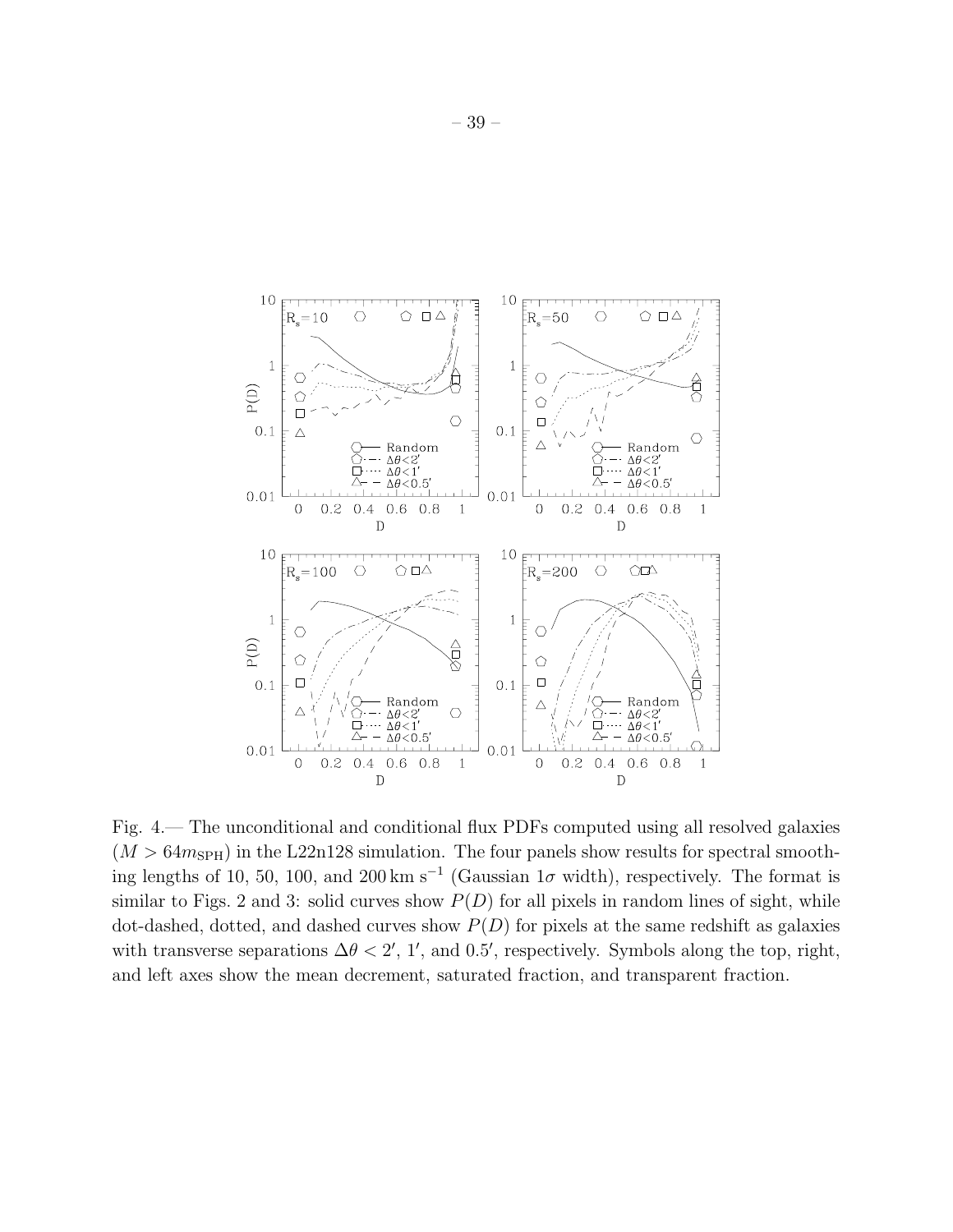

Fig. 5.— Dependence of the conditional flux PDF on velocity offset  $\Delta V$ , computed using all resolved galaxies in the L22n128 simulation. Top and bottom panels show angular proximity conditions  $\Delta\theta < 2'$  and  $\Delta\theta < 0.5'$ , respectively, with spectral smoothing of 10 km s<sup>-1</sup> (left) or 50 km s<sup>−</sup><sup>1</sup> (right). In each panel, solid curves show the unconditional flux PDF, and long-dashed curves show the conditional PDF for pixels at the same redshift as a galaxy, as in Fig. 4. Dashed, dotted, and dot-dashed curves show conditional PDFs in pixels offset from the galaxy systemic velocity by  $|\Delta V| = 100$ , 200, or 400 km s<sup>-1</sup>, respectively. Symbols show the corresponding mean decrements, saturated fractions, and transparent fractions.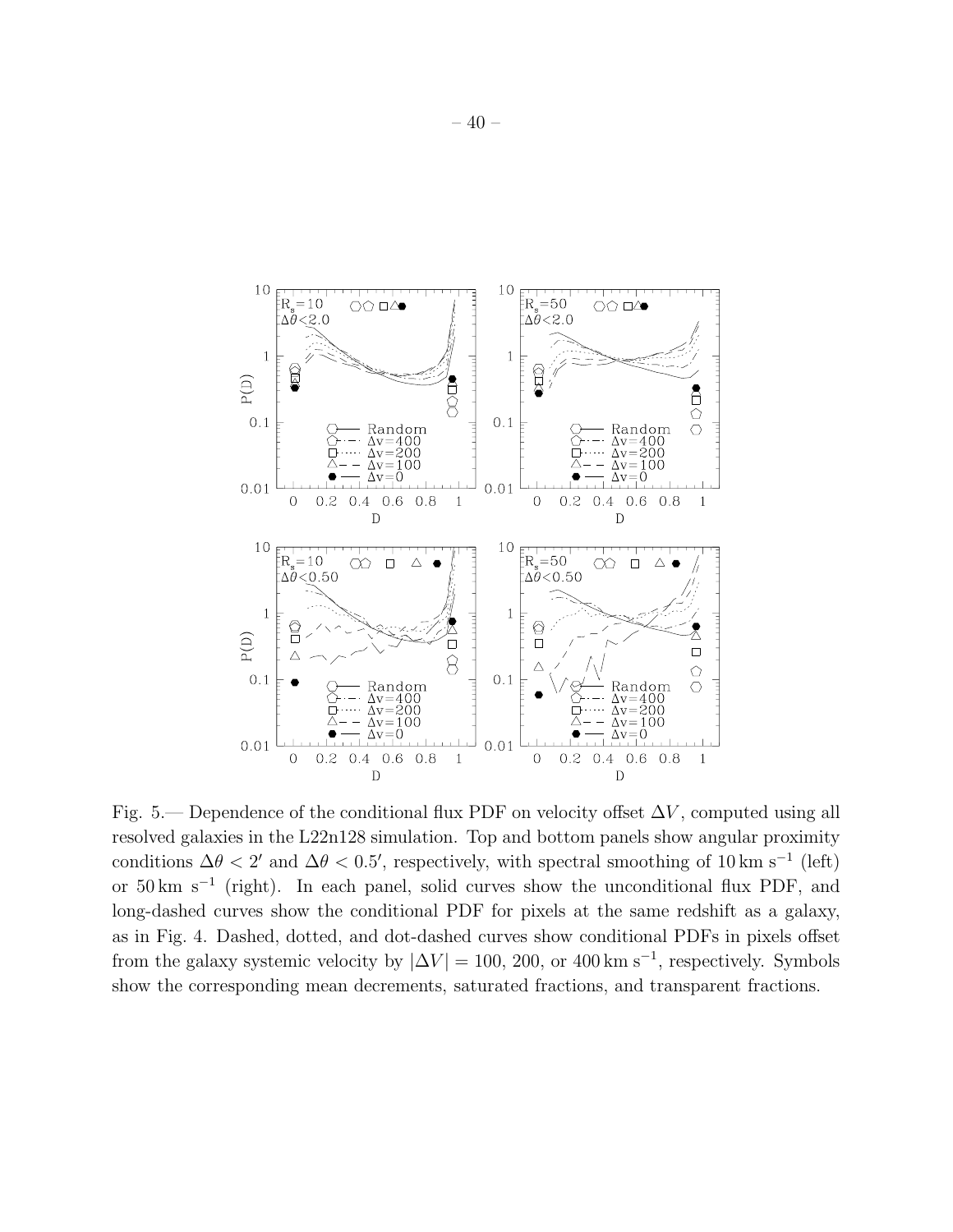

Fig. 6.— The impact of galaxy bias on the conditional flux PDF, for spectral smoothing lengths of 10 km s<sup>-1</sup> (left) and 50 km s<sup>-1</sup> (right). Light solid, dot-dashed, and dashed curves, repeated from the corresponding panels of Fig. 4, show the unconditional flux PDF and the conditional flux PDFs for  $\Delta\theta < 2'$  and  $\Delta\theta < 0.5'$  about resolved galaxies in the L22n128 simulation. Heavy curves show the corresponding conditional flux PDFs using randomly selected dark matter particles in place of galaxies. Light and heavy symbols are based on the corresponding flux PDFs. While the conditional flux PDF about randomly selected mass elements differs from the unconditional flux PDF (which is effectively volume weighted), the deviations of the galaxy conditional PDFs are much stronger, a clear signature of the preferential formation of high redshift galaxies in overdense large scale environments.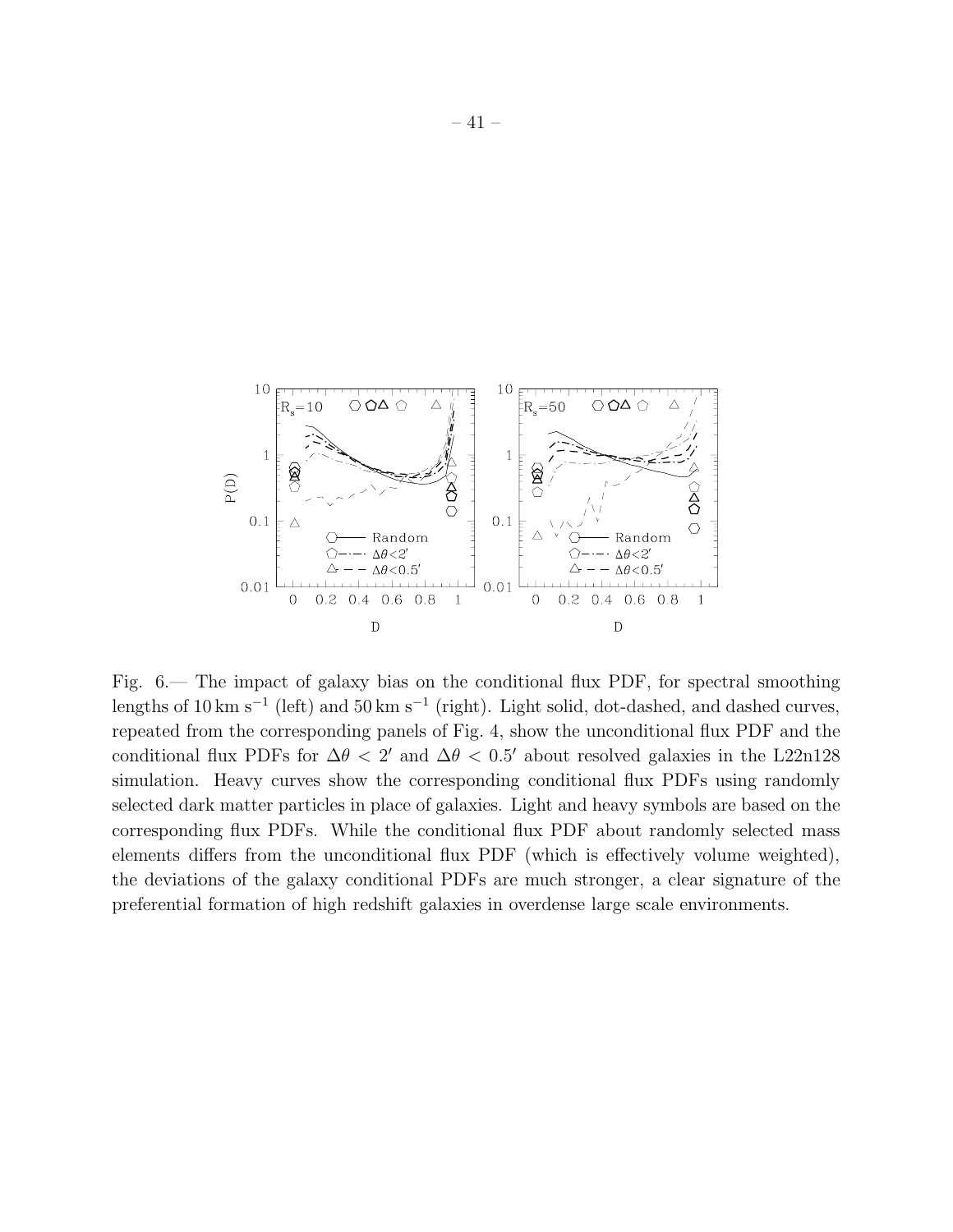

Fig. 7.— Dependence of the conditional flux PDF on galaxy mass and SFR. In each panel, heavy solid lines show the conditional PDF based on all resolved galaxies in the L22n128 simulation, as in Fig. 4. The baryonic mass threshold is  $M \geq 6.7 \times 10^9 M_{\odot}$ , and the space density of the population is  $\Sigma = 48 \text{ arcmin}^{-2} \Delta z^{-1}$ . Light solid lines show results for the resolved galaxy population of L50n144, with a mass threshold of  $5.4 \times 10^{10} M_{\odot}$  and a space density of  $\Sigma = 3 \arcsin^{-2} \Delta z^{-1}$ . Dotted and dashed lines are for galaxies in L50n144 with  $SFR > 108 M_{\odot} \text{yr}^{-1}$  and  $SFR > 180 M_{\odot} \text{yr}^{-1}$ , respectively, with population space densities  $\Sigma = 1$  arcmin<sup>-2</sup>  $\Delta z^{-1}$  and  $\Sigma = 0.33$  arcmin<sup>-2</sup>  $\Delta z^{-1}$ .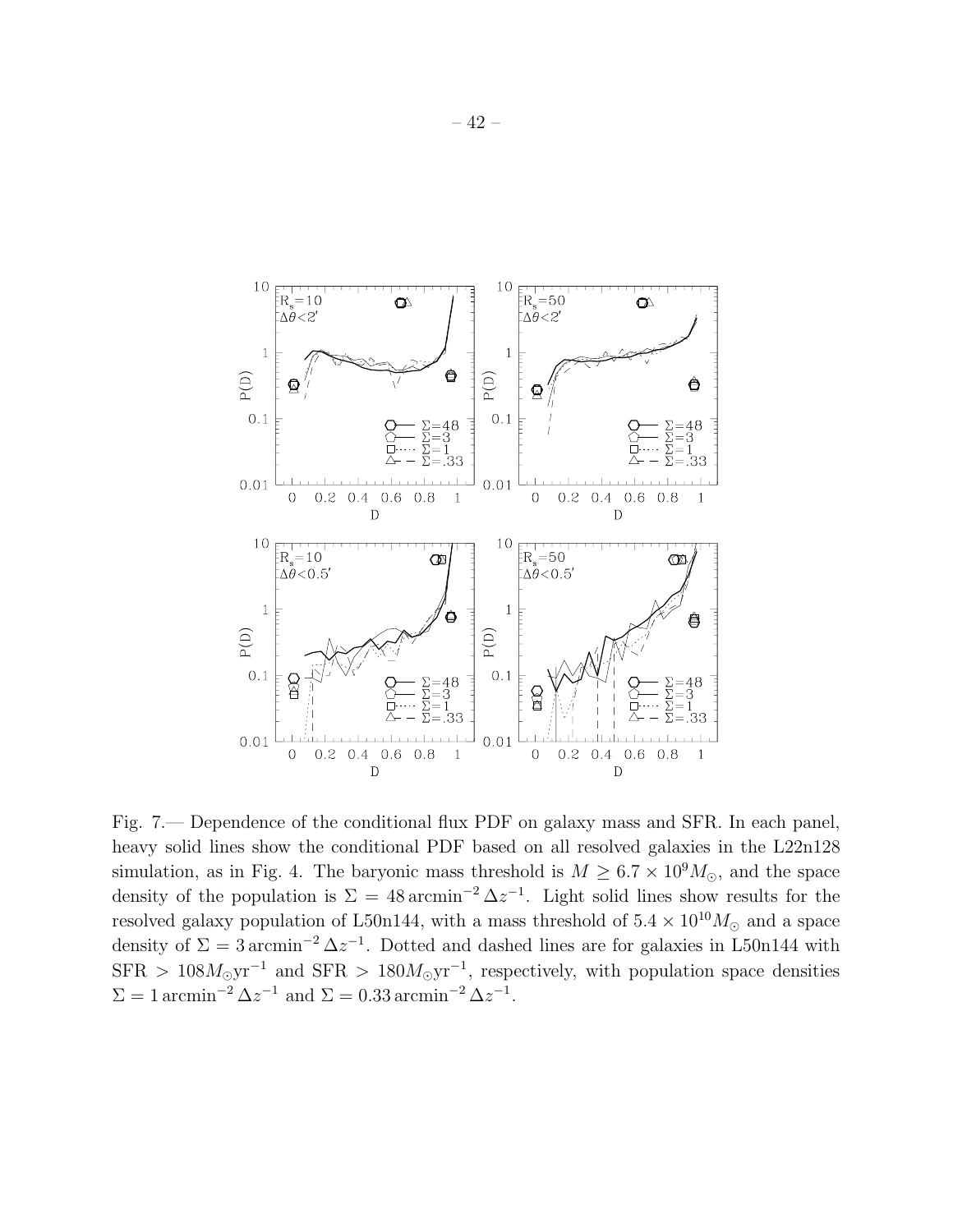

Fig. 8.— Comparison of halo and galaxy conditional flux PDFs. Light lines and symbols, repeated from the corresponding panels of Fig. 7, show results for the resolved galaxies in L50n144, with  $\Sigma = 3 \arcsin^{-2} \Delta z^{-1}$ . Heavy lines and symbols show results when these galaxies are replaced by friends-of-friends halos identified from the simulation's dark matter particle distribution. Halos are selected above a (dark matter) mass threshold of  $5.7 \times$  $10^{11} M_{\odot}$ , yielding 450 halos in the simulation volume and  $\Sigma = 3 \arcsin^{-2} \Delta z^{-1}$ .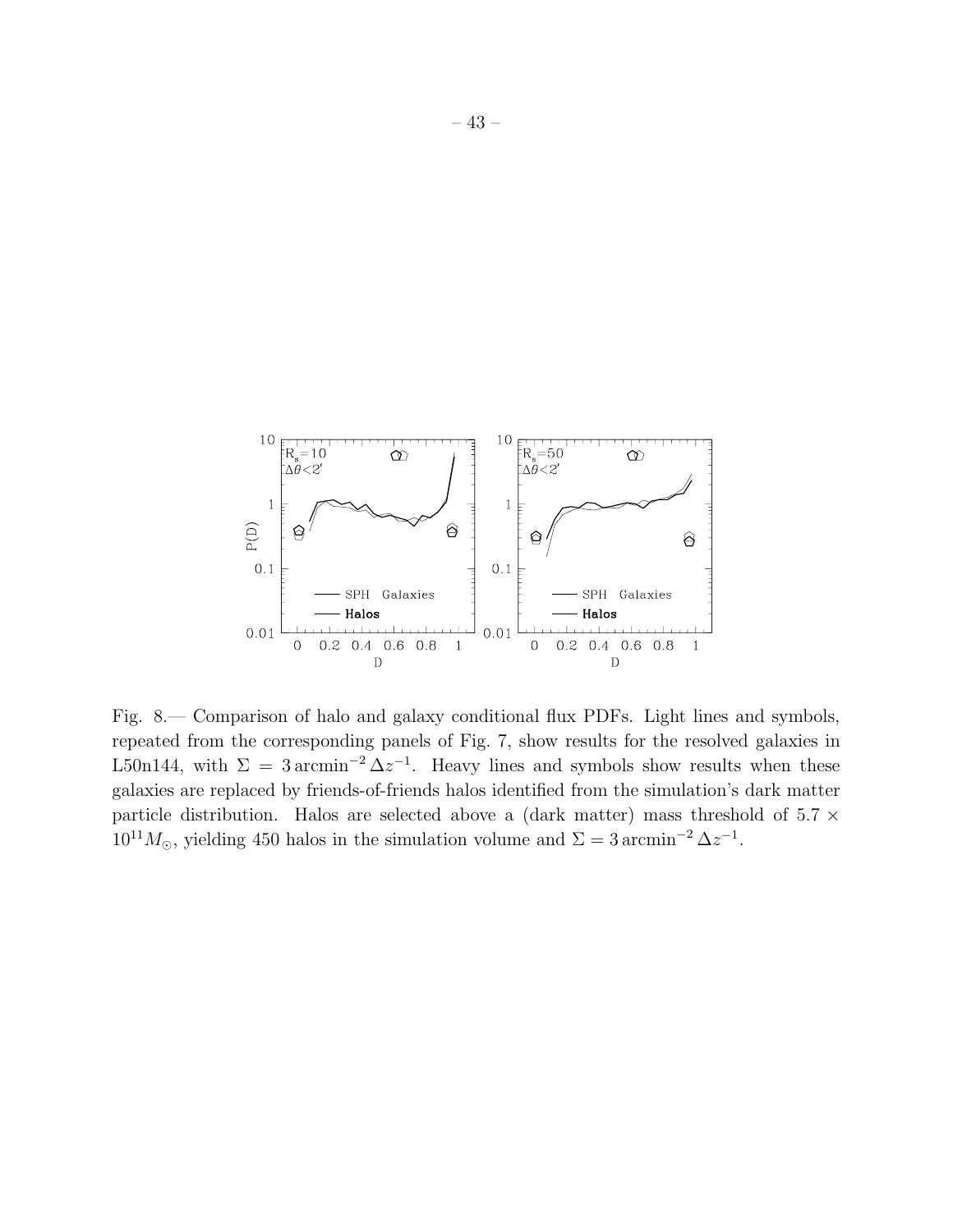

Fig. 9.— Influence of halo weighting on the conditional flux PDF. Dot-dashed lines, repeated from Fig. 8, show results in which each halo above the mass threshold contributes equally. Solid lines and filled symbols show results for randomly selected dark matter particles. Other lines show results in which the contribution of each halo-pixel pair to the conditional PDF is weighted by  $M^{\alpha}$ , with  $\alpha = 0.5$  (dotted),  $\alpha = 1$  (short-dashed), or  $\alpha = 1.5$  (long-dashed). While the overall bias of halos makes the conditional PDF of halos substantially different from that of the mass, stronger weighting of high mass halos has only a small impact on this statistic.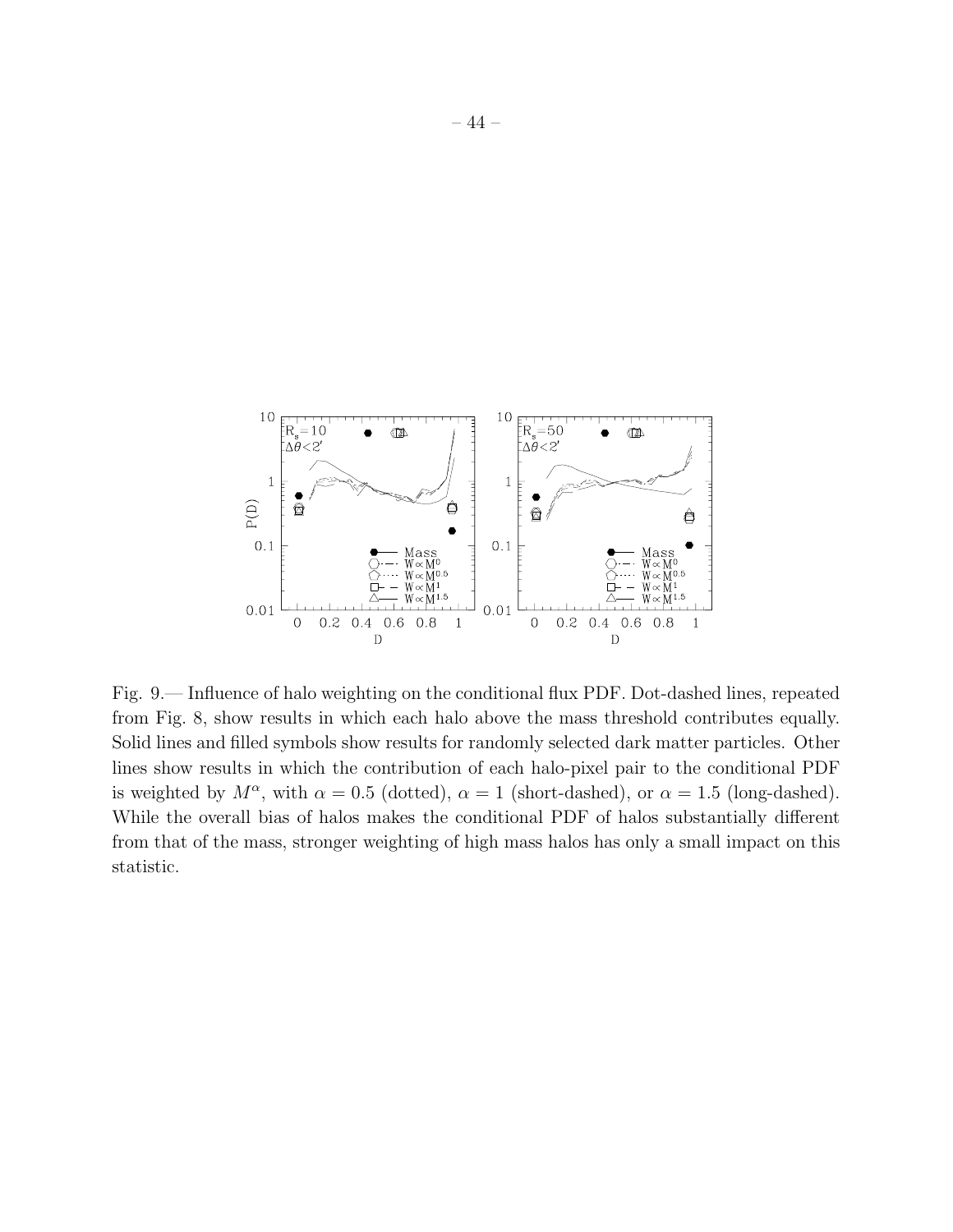

Fig. 10.— The conditional mean flux decrement, for spectral smoothing of 10 km s<sup>-1</sup>. Open symbols show the mean decrement of pixels at the redshift of a galaxy with angular separation  $\Delta\theta < \theta_{\text{max}}$  arc-minutes. Results are shown for the resolved galaxy population of L22n128  $(\Sigma = 48 \,\mathrm{arcmin}^{-2} \,\Delta z^{-1})$ , the resolved galaxy population of L50n144 ( $\Sigma = 3 \,\mathrm{arcmin}^{-2} \,\Delta z^{-1}$ ), and SFR-thresholded samples of the L50n144 population with  $\Sigma = 1$  arcmin<sup>-2</sup>  $\Delta z^{-1}$  and  $\Sigma =$ 0.33 arcmin<sup>-2</sup>  $\Delta z^{-1}$ . The ×'s show a "differential" form of this statistic, with  $\langle D \rangle$  computed for separations in the range  $0.8\theta_{\text{max}} \leq \Delta\theta < 1.25\theta_{\text{max}}$ , for the  $\Sigma = 3 \text{ arcmin}^{-2} \Delta z^{-1}$  case only. The horizontal dotted line segment marks the unconditional mean decrement,  $\langle D \rangle = 0.36$ . For our cosmology, 1' corresponds to  $1.19 h^{-1}$  Mpc (comoving) and  $Hr_t = 152 \text{ km s}^{-1}$  at  $z = 3$ .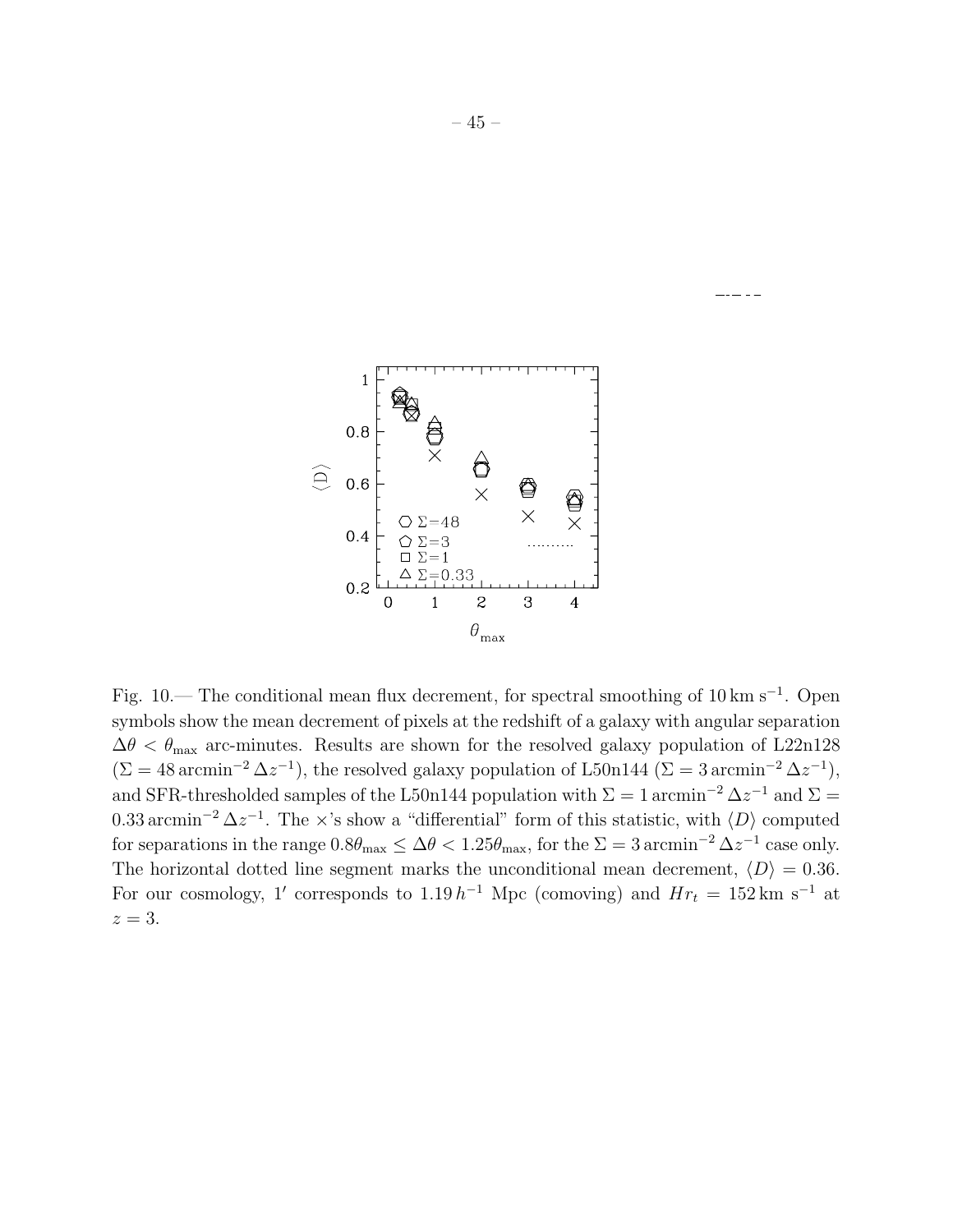

Fig. 11.— The conditional mean flux decrement (cumulative form) for randomly selected dark matter particles (filled symbols) and for dark matter halos with different relative weightings (open symbols, with weights as marked in the legend), computed from the L50n144 simulation. The dotted horizontal line segment shows the unconditional mean decrement  $\langle D \rangle = 0.36.$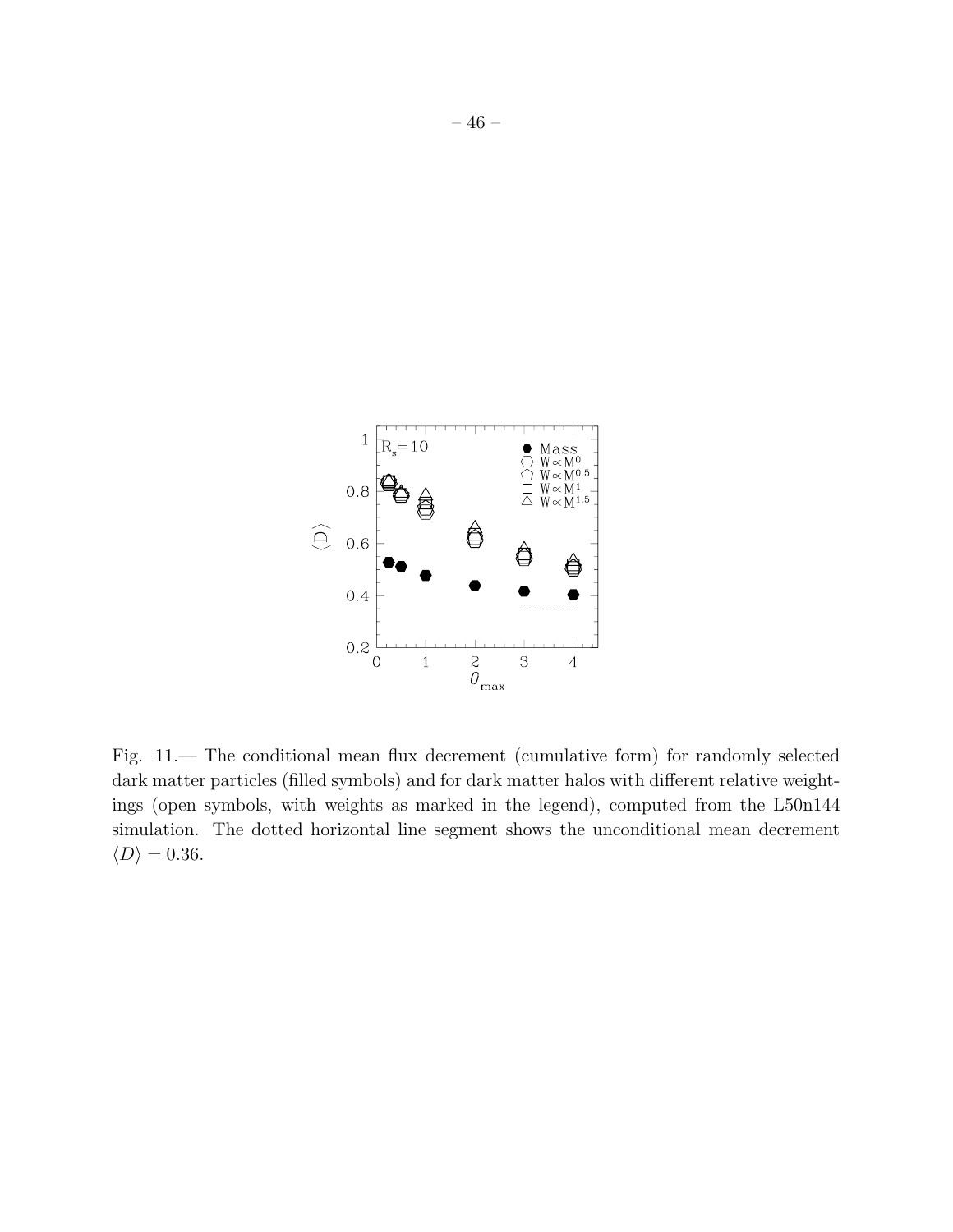

Fig. 12.— Potential impact of galaxy photoionization on the conditional mean flux decrement (left) and the saturated pixel fraction (right), for the  $\Sigma = 1 \arcsin^{-2} \Delta z^{-1}$  sample of the L50n144 simulation and a spectral smoothing of  $10 \text{ km s}^{-1}$ . We assume that these galaxies produce a fraction  $f = 0.5$  of the UV background at  $z = 3$ , with each galaxy's photoionizing flux proportional to its SFR. Pentagons show results in the absence of galaxy photoionization, asterisks show the results of the approximate calculation described in the text, and triangles show the results of a complete calculation with the UV sources embedded in the simulation before spectra are extracted. The complete calculation yields a much weaker effect because peculiar velocities allow relatively distant gas to produce absorption at the galaxy redshift (see Fig. 13). Filled circles show results for the recurrent AGN model described in the text, for  $\theta_{\text{max}} = 0.25'$  and  $\theta_{\text{max}} = 0.5'$  only. Dotted horizontal segments show the mean decrement  $\langle D \rangle = 0.36$  or saturated fraction  $f_{\rm sat} = 0.086$  for the unconditional flux PDF.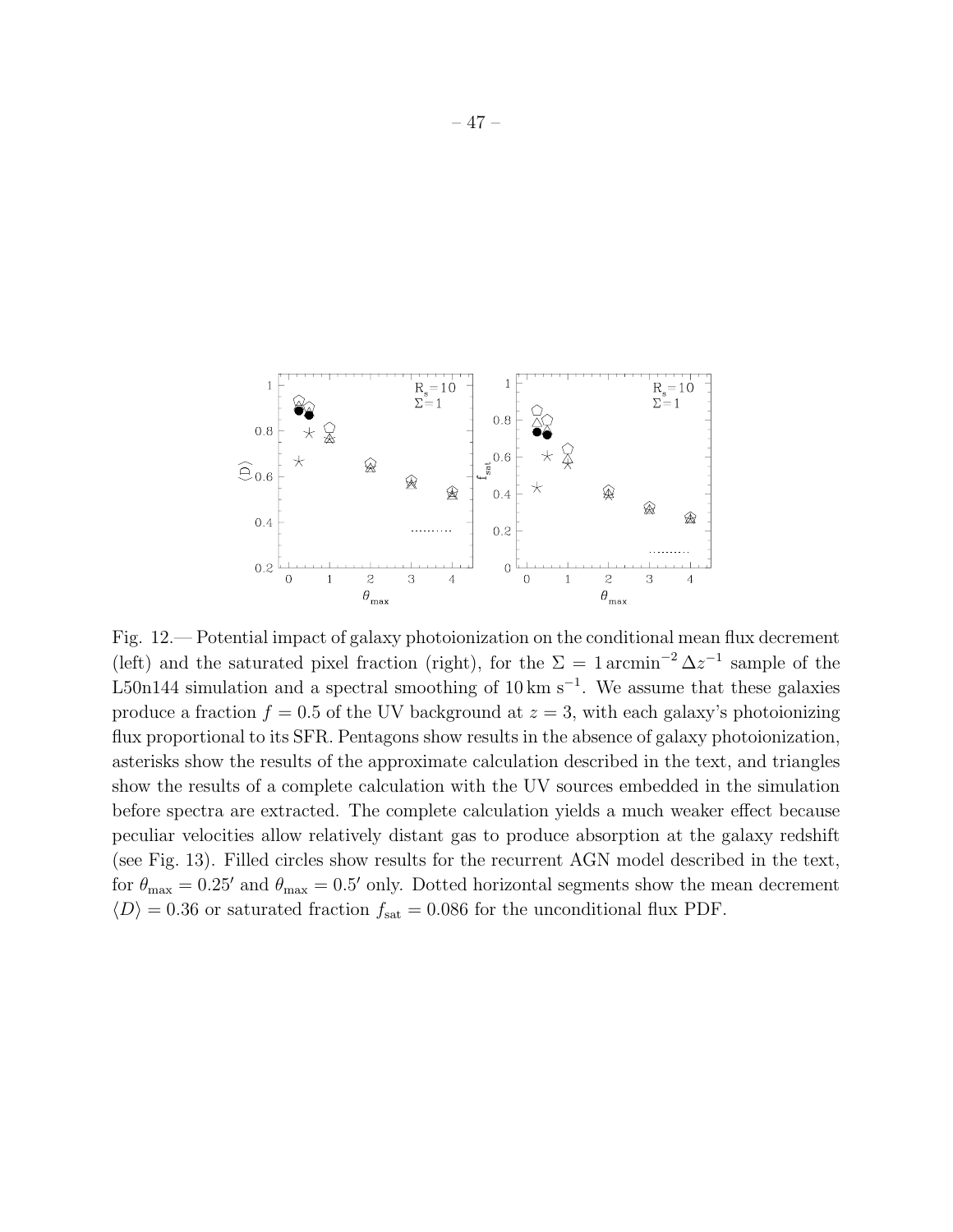

Fig. 13.— Distribution of the mean line-of-sight distance, weighted by optical depth, of gas producing absorption within 20 km s<sup> $-1$ </sup> of the galaxy redshift, calculated for lines of sight within 0.5' of galaxies in the  $\Sigma = 1 \arcsin^{-2} \Delta z^{-1}$  sample of the L50n144 simulation, assuming a uniform ionizing background. Left, middle, and right panels show three different ranges of the optical depth at the galaxy redshift, with the number of lines of sight as indicated. In each panel, histograms show the differential distribution and dotted lines the cumulative distribution (on a scale where the top of the panel is unity). Dashed lines show the cumulative distribution of photoionization influence radii  $r_i$  for the 150 galaxies. Units are comoving  $h^{-1}$  Mpc.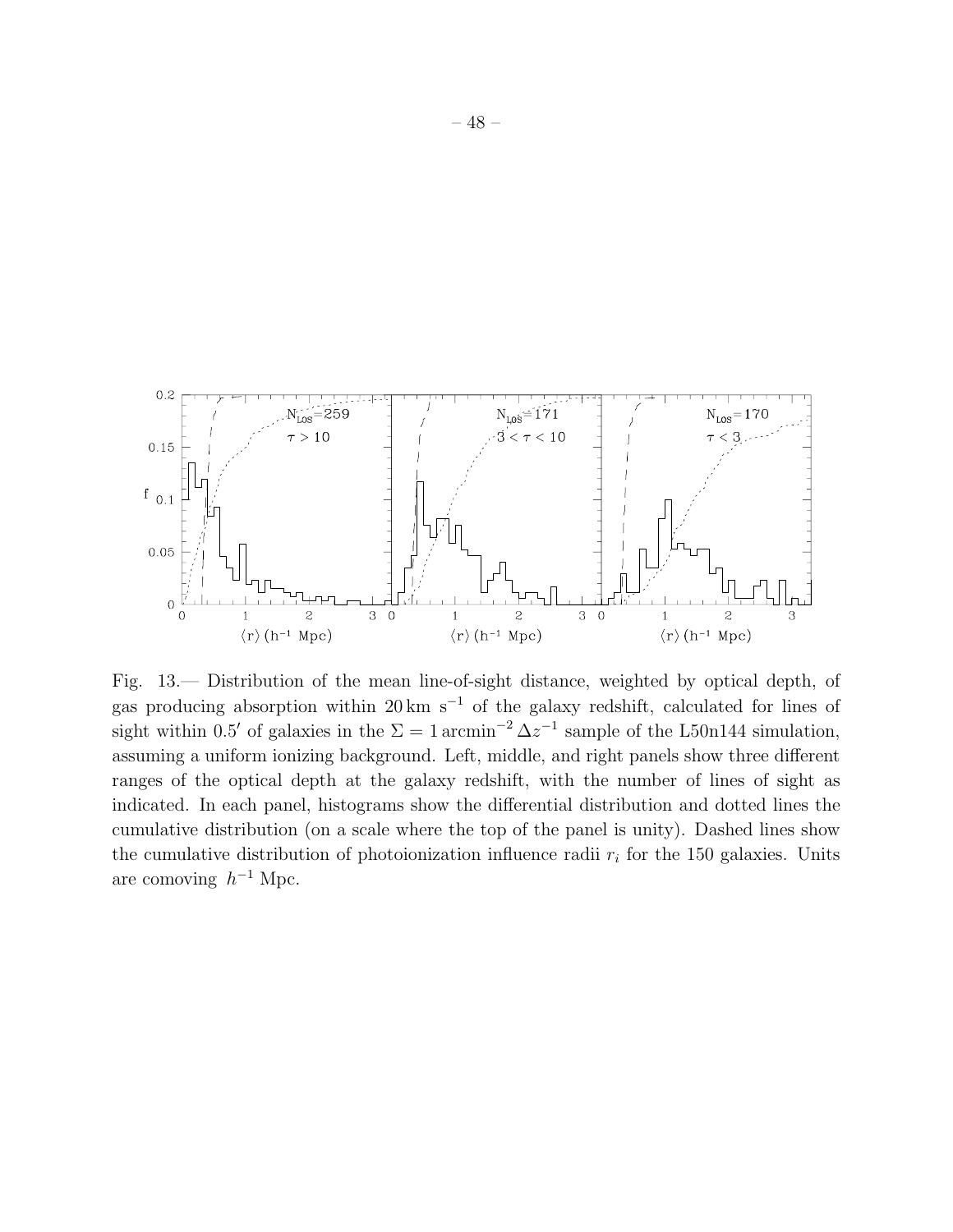

Fig. 14.— Impact of redshift determination errors on the conditional mean decrement (left) and saturated pixel fraction (right). Upper panels show our standard, cumulative form of these statistics, computed for all galaxy-pixel pairs with angular separation  $\Delta\theta < \theta_{\text{max}}$ , and lower panels show the differential form, computed for pairs with  $0.8\theta_{\text{max}} < \Delta\theta < 1.25\theta_{\text{max}}$ . In each panel, pentagons show results for the  $\Sigma = 1 \arcsin^{-2} \Delta z^{-1}$  sample of the L50n144 galaxy population in the absence of redshift errors. Squares and triangles show the corresponding results when estimated galaxy redshifts are drawn from a Gaussian distribution of  $1\sigma$  dispersion 150 km s<sup>-1</sup> or 300 km s<sup>-1</sup>, respectively, centered on the true galaxy redshifts.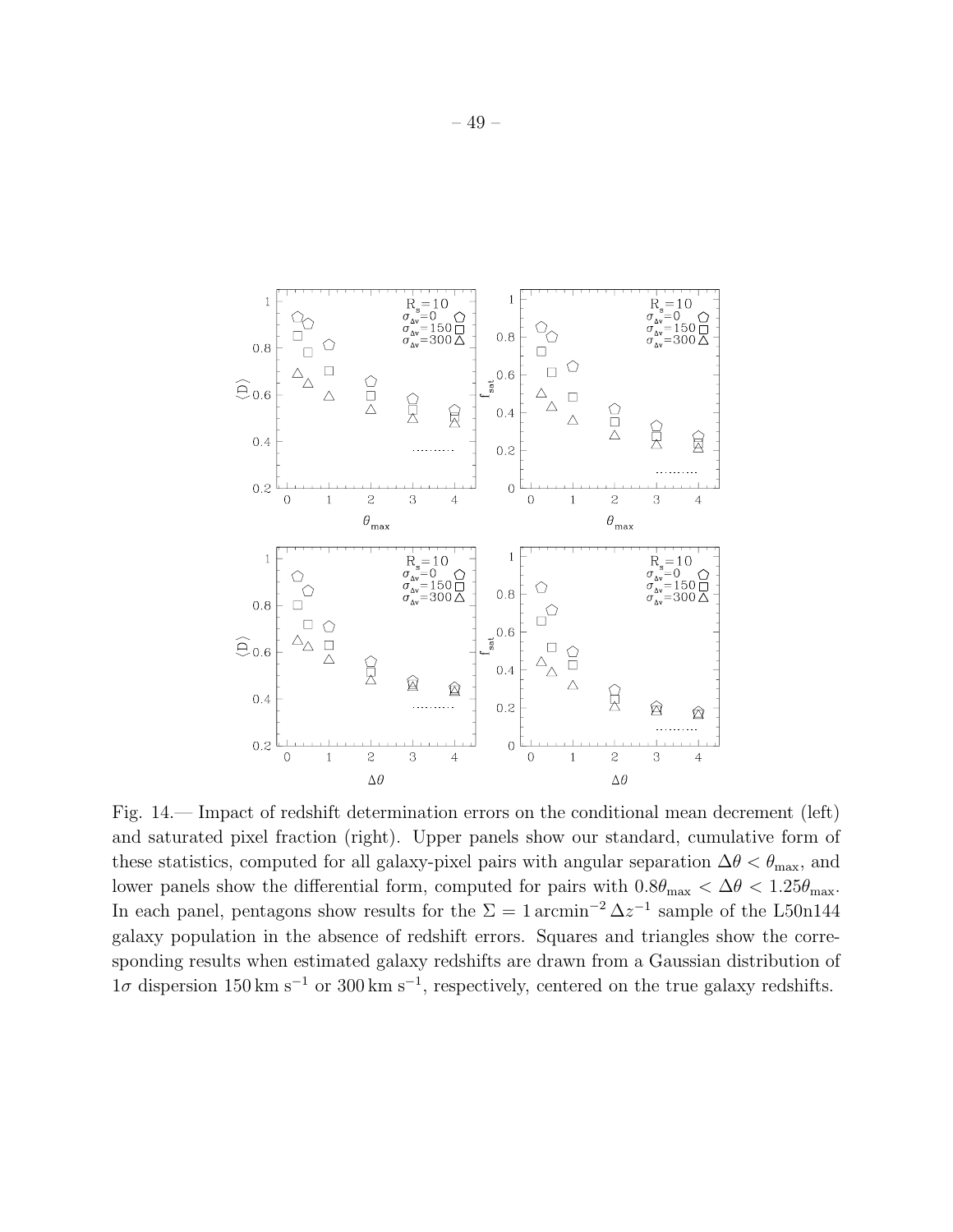

Fig. 15.— Large scale correlations of galaxy and dark matter overdensity with  $Ly\alpha$  flux decrement, in cubes of comoving size  $10 h^{-1}$  Mpc (left) and  $5 h^{-1}$  Mpc (right). The mean decrement along a segment of  $Ly\alpha$  forest spectrum traversing the center of the cube is denoted  $D_{10}$  or  $D_5$ , and filled (open) squares in the top panel show the mean value of the galaxy (dark matter) density contrast in cubes with a specified value of  $D_{10}$  or  $D_5$ . Plots in the lower panels are normalized by subtracting the mean and dividing by the dispersion of the corresponding variable. Curves in the upper panels show the cumulative distribution of  $D_{10}$  and  $D_5$ , with values zero and one marked on the right axis. Upper panels list dispersions of the decrement, dark matter contrast, and galaxy contrast (with shot noise subtracted), and lower panels list cross-correlation coefficients. All error bars show  $1\sigma$  uncertainty in the mean; the dispersion of  $\delta$  values in a given bin of  $D_{10}$  or  $D_5$  is much larger.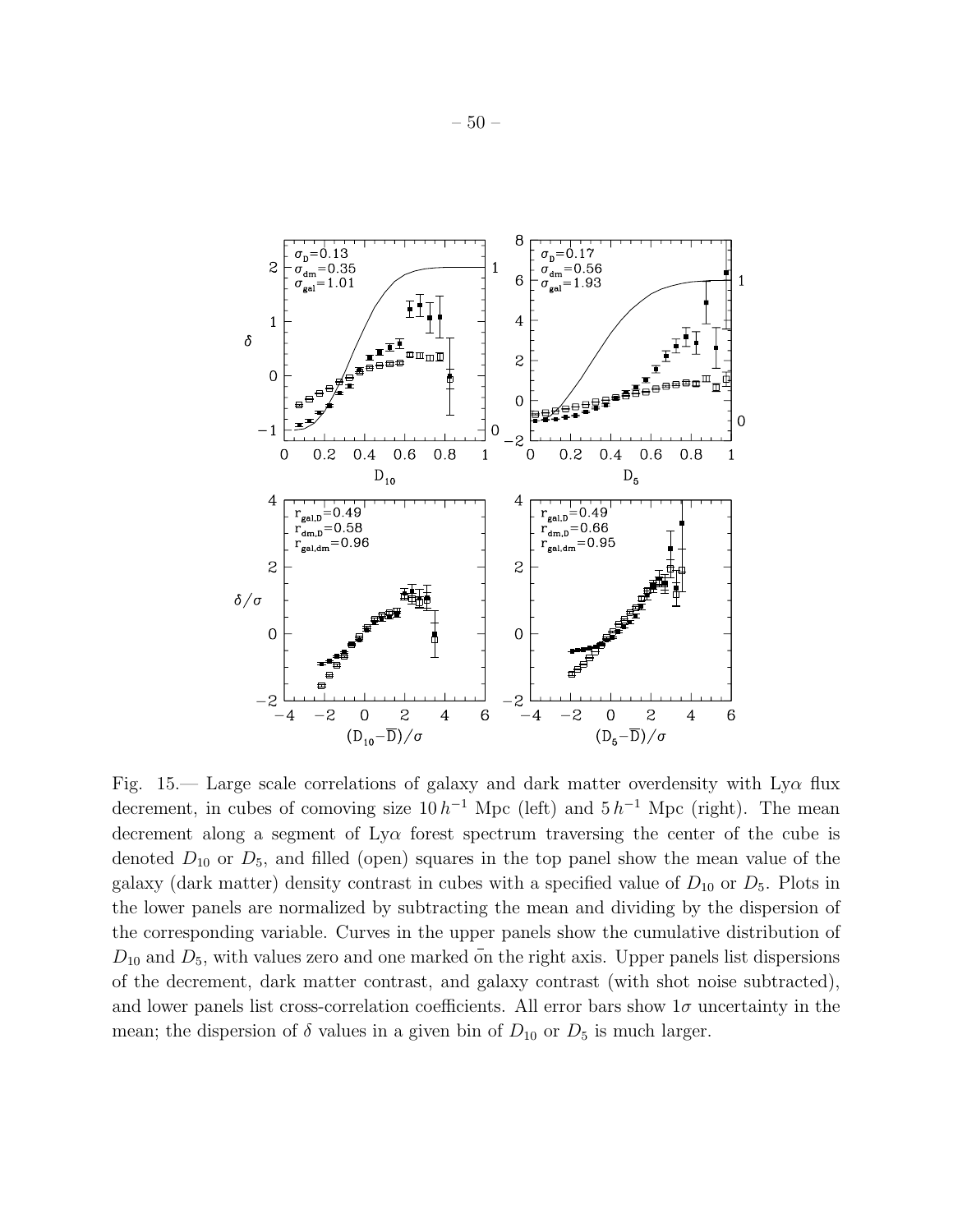

Fig. 16.— Similar to Fig. 15, but for dark matter halos. Triangles show the case in which each of the 450 most massive halos contributes equally. Squares, pentagons, and circles show mass-weighted cases, with the contribution of each halo proportional to  $M^{0.5}$ , M, and  $M^{1.5}$ , respectively. Solid dots show the results for galaxies, repeated from Fig. 15.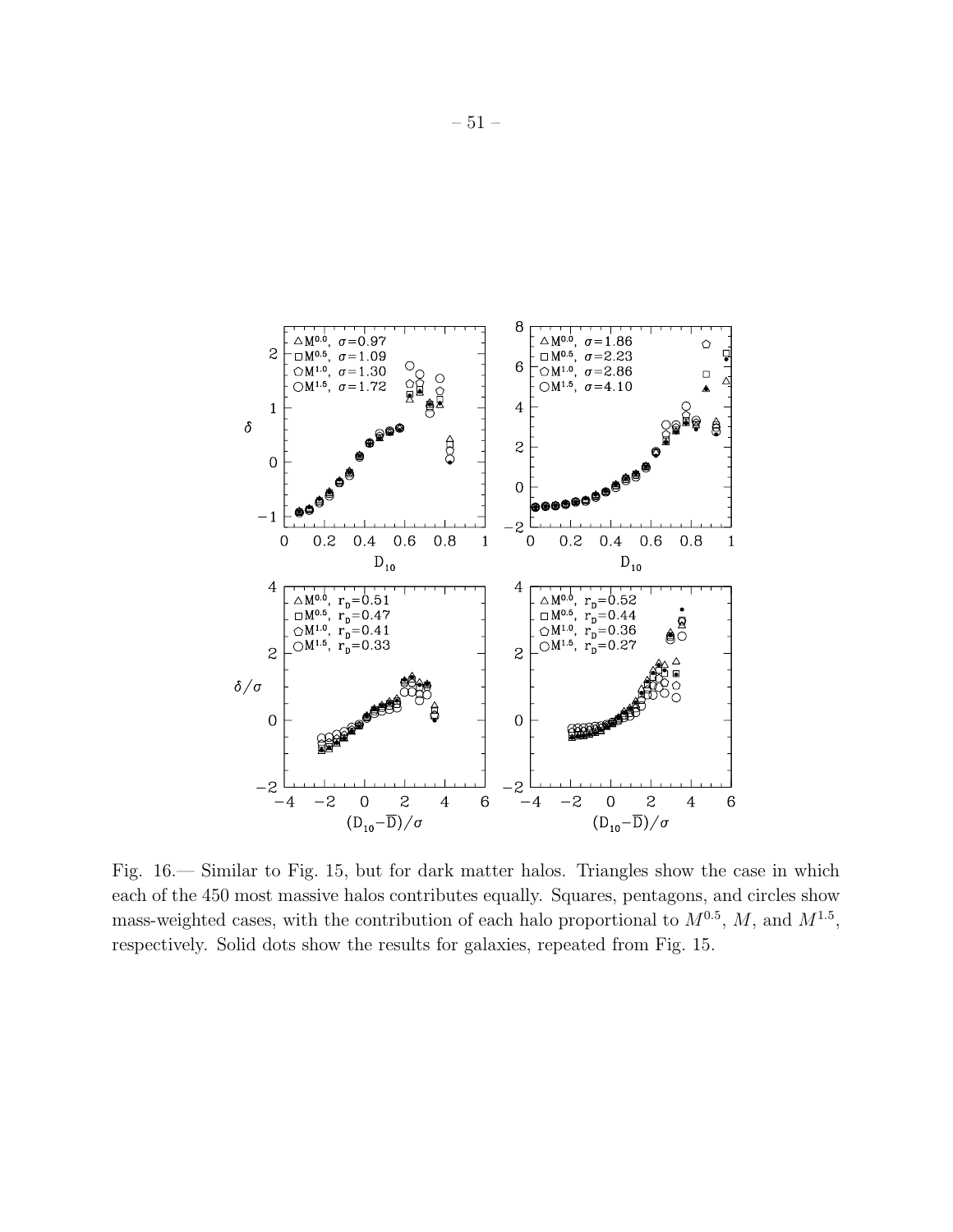

Fig. 17.— The conditional mean flux decrement, now defined by an average over all galaxypixel pairs in bins of comoving redshift-space separation. Open symbols show our results for the  $\Sigma = 1$  arcmin<sup>-2</sup>  $\Delta z^{-1}$  sample of the L50n144 simulation, with spectral smoothing length  $R_s = 10 \text{ km s}^{-1}$  and no redshift errors (triangles), rms redshift errors of 150 km s<sup>-1</sup> (squares) and 300 km s<sup>−</sup><sup>1</sup> (pentagons). Solid and dotted curves show Croft et al.'s (2002a) results for galaxies with baryonic mass  $M_b > 10^{10} M_{\odot}$  and  $M_b > 10^{11} M_{\odot}$ , respectively. Filled symbols show the ASSP observational results, with approximate error bars estimated by a Monte Carlo procedure in which galaxy redshifts are perturbed by  $\sim 50 h^{-1}$  Mpc (comoving) to produce a "random" sample with the same transverse separations.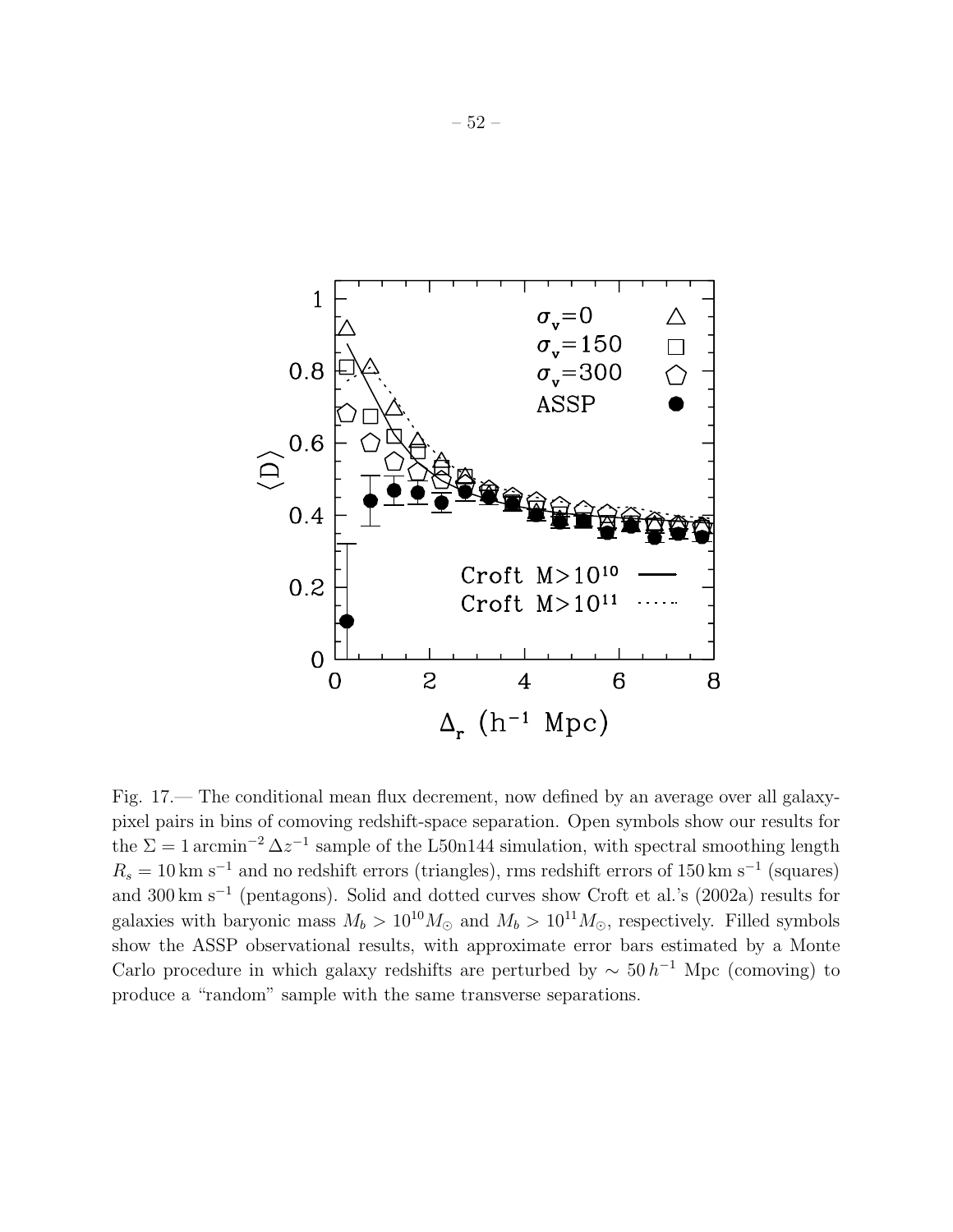

Fig. 18.— Effects of simplified "winds" on the mean flux decrement. Open symbols show our results for the  $\Sigma = 3 \arcsin^{-2} \Delta z^{-1}$  sample of the L22n128 simulation, with spectral smoothing length  $R_s = 10 \text{ km s}^{-1}$  and wind radii of 0.75 (squares), 1.0 (pentagons), 1.5  $h^{-1}$  Mpc (hexagons) and proportional to  $M_h^{1/3}$  $b<sup>1/3</sup>$  (stars). Open triangles show our results for no winds, and filled symbols show the ASSP observational results.